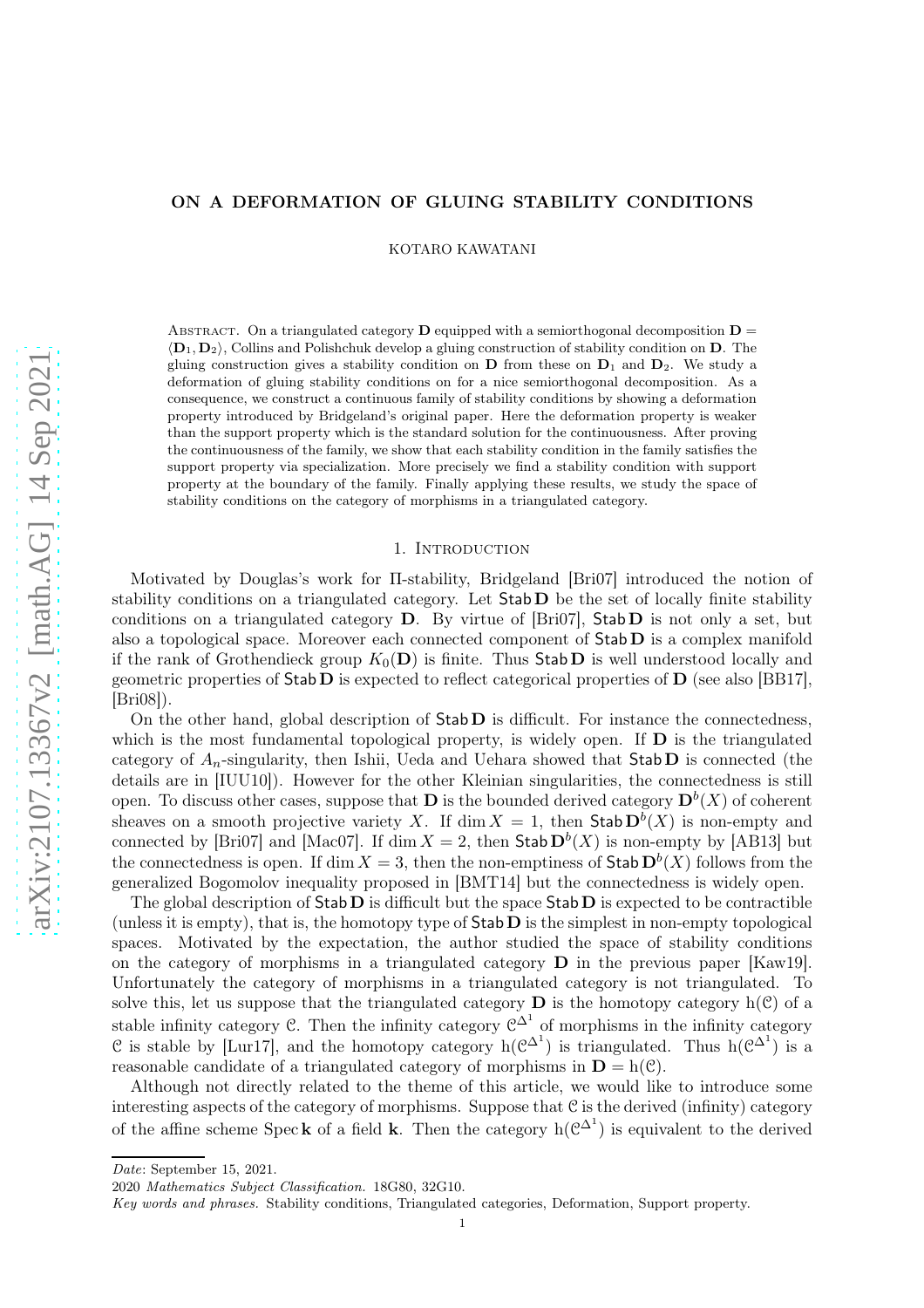category of the representation of  $A_2$ -quiver by [Kaw19, Corollary 6.2]. Hence the category  $h(\mathcal{C}^{\Delta^1})$ for a stable infinity category C can be regarded as a generalization of the derived category of the quiver representations. In addition, recalling that the objects in the derived category  $\mathbf{D}^{b}(X)$  of a projective variety represent (topological) D-branes, one can expect the category  $h(\mathcal{C}^{\Delta^1})$  relates to open strings in string theory (for instance see  $[ABC^+09]$ ).

Our basic motivation is to understand a relation between  $\text{Stab}\,h(\mathcal{C})$  and  $\text{Stab}\,h(\mathcal{C}^{\Delta^1})$ . Before recalling our previous results, let us recall basic notation. Since any object  $f \in \mathbb{C}^{\Delta^1}$  is a morphism in C, the object f is written as  $[f: x \rightarrow y]$  for objects x and y in C. Under these notation, we have three natural functors (as infinity categories) between  $\mathcal{C}$  and  $\mathcal{C}^{\Delta^1}$ 

(1.1) 
$$
e \underbrace{G_0^{d_0}}_{d_1} e^{\Delta^1} ; d_0 + s + d_1,
$$

where  $d_0$  sends the object  $[f: x \to y] \in \mathbb{C}^{\Delta^1}$  to  $y \in \mathbb{C}$ ,  $d_1$  sends  $f \in \mathbb{C}^{\Delta^1}$  to  $x \in \mathbb{C}$ , and s sends an object  $z \in \mathcal{C}$  to the object  $id_z \in \mathcal{C}^{\Delta^1}$  which represents the identity morphism [id:  $z \to z$ ] in C. These functors give adjoint pairs of functors. Precisely  $d_0$  is a left adjoint of s, and  $d_1$  is a right adjoint of s.

In [Kaw19], we have shown the following:

**Theorem 1.1** ([Kaw19, Theorem 1.2]). Let C be a stable infinity category with rank  $K_0(h(\mathcal{C}))$  < ∞.

(1) If there exists a reasonable stability condition on  $h(\mathcal{C})$  then there exists a reasonable stability condition on  $h(\mathcal{C}^{\Delta^1})$ . Moreover both functors  $d_0$  and  $d_1$  induce continuous and injective maps  $d_0^*$  and  $d_1^*$  from the space Stab<sup>r</sup> h(C) of reasonable stability conditions on  $h(\mathcal{C})$  to that of  $h(\mathcal{C}^{\Delta^1})$ :

 $d_0^*,d_1^*$ : Stab<sup>r</sup> h(C)  $\Longrightarrow$  Stab<sup>r</sup> h(C<sup> $\Delta^1$ </sup>).

- (2) Both images  $\text{Im } d_0^*$  and  $\text{Im } d_1^*$  are closed in Stab<sup>r</sup> h( $\mathcal{C}^{\Delta^1}$ ) and do not intersect each other.
- (3) A stability condition  $\sigma$  is full if and only if  $d_0^* \sigma$  (or  $d_1^* \sigma$ ) is full.

The category  $h(\mathcal{C}^{\Delta^1})$  has two semiorthogonal decompositions  $\langle h(\mathcal{C}), h(\mathcal{C}_{/0}) \rangle$  and  $\langle h(\mathcal{C}_{0/}), h(\mathcal{C}) \rangle$ (see also (8.1) and (8.2)) corresponds to the adjoint pairs  $d_0 \dashv s$  and  $s \dashv d_1$ . Collins-Polishchuk [CP10] constructed a "gluing" stability condition from a semiorthogonal decomposition of a triangulated category. A reasonable stability condition introduced by [CP10] is necessary for the gluing construction. The construction of continuous maps  $d_1$  and  $d_0$  is based on the gluing construction. Hence we had to focus on reasonable stability conditions. Since a full stability condition is reasonable,  $\mathsf{Stab} \, \mathsf{h}(\mathcal{C}^{\Delta^1})$  is non-empty when there exists a full stability condition on  $h(\mathcal{C})$  by Theorem 1.1.

In this article, we would like to understand the relation between  $\mathsf{Stab}\,h(\mathcal{C})$  and  $\mathsf{Stab}\,h(\mathcal{C}^{\Delta^1})$ deeper. Several problems might be considered for the sake and the following is one of these:

**Problem 1.2.** Let  $C$  be a stable infinity category and  $\sigma$  a stability condition on  $h(C)$ . Is  $d_0^*\sigma$ path connected to  $d_1^*\sigma$ ?

Once recalling that the space of stability conditions is expected to be contractible, one can guess that both  $\mathsf{Stab}\,h(\mathcal{C})$  and  $\mathsf{Stab}\,h(\mathcal{C}^{\Delta^1})$  are contractible, in particular, they are homotopy equivalent to each other. In fact, if  $h(\mathcal{C})$  is the derived category of an affine Noetherian scheme, Stab h(C) and Stab h( $\mathcal{C}^{\Delta^1}$ ) are homotopy equivalent by the author [Kaw20]. However it seems hard to show the homotopy equivalence in general, because of the difficulty of the global description.

Now if the answer to Problem 1.2 is negative,  $\mathsf{Stab}\,h(\mathcal{C})$  and  $\mathsf{Stab}\,h(\mathcal{C}\Delta^1)$  might not be homotopy equivalent. Recalling that there is no example of D whose spaces of full stability conditions is non-connected, it is natural to expect to an affirmative answer to Problem 1.2 at least for a full stability condition on  $h(\mathcal{C})$ . Moreover, by the previous paper [Kaw19], the answer is positive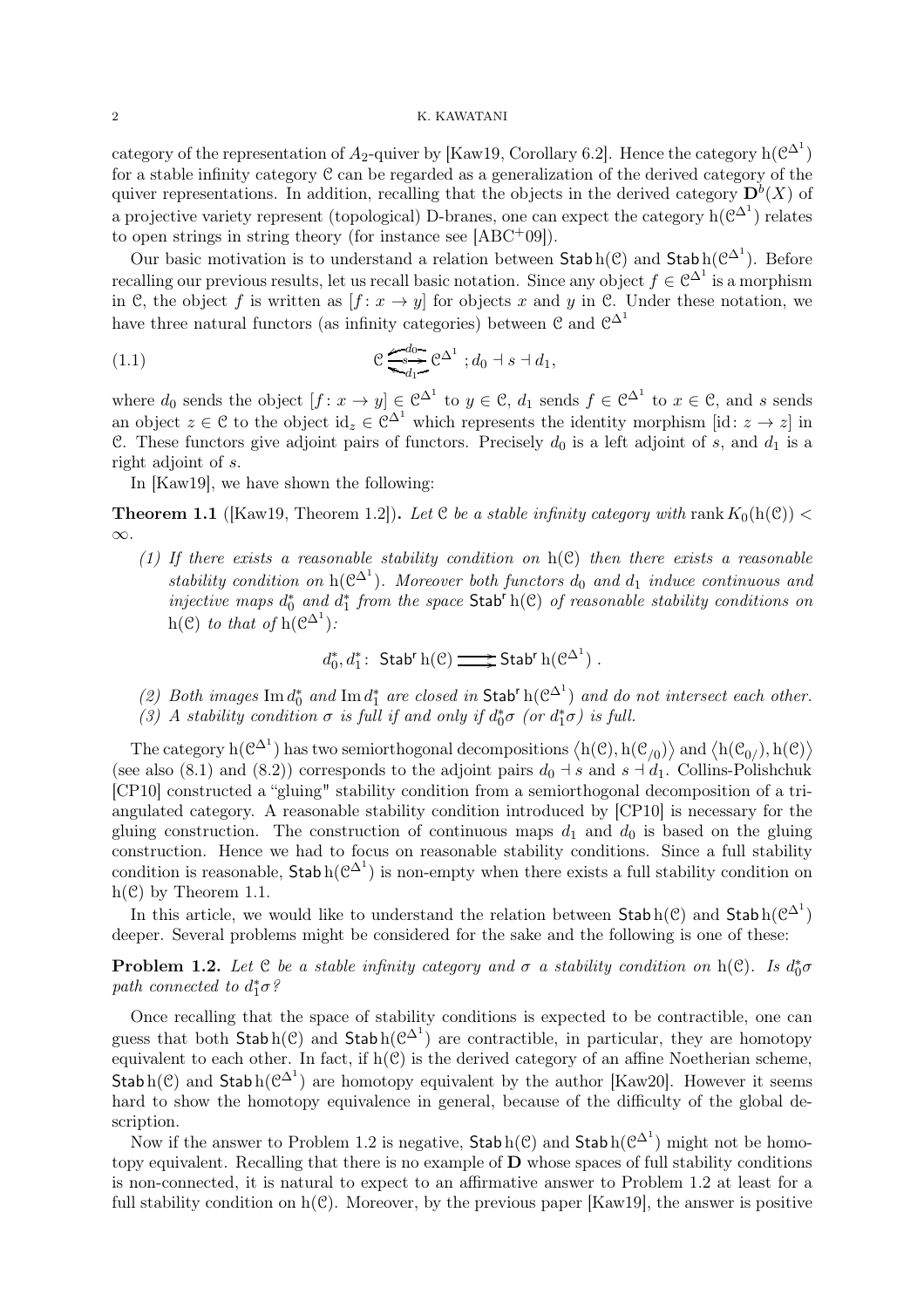when h(C) is the derived category  $\mathbf{D}^b(\mathbb{P}^1)$  of the projective line  $\mathbb{P}^1$  over a field **k**. The aim of this article is giving a positive answer to Problem 1.2.

**Theorem 1.3** (=Theorem 8.5). Let C be a stable infinity category with rank  $K_0(h(\mathcal{C})) < \infty$ . If a stability condition  $\sigma \in \text{Stab}\,h(\mathcal{C})$  is rational, then  $d_0^*\sigma$  is path connected to  $d_1^*\sigma$ . In particular, the restriction of  $d_0^*$  and  $d_1^*$  to the space  $\text{Stab}^{\text{fl}}\,h(\mathcal{C})$  of full stability conditions on  $h(\mathcal{C})$  gives the same map at the level of connected components  $\pi_0(\mathsf{Stab}^{\mathsf{fl}}\, \mathrm{h}(\mathcal{C})) \to \pi_0(\mathsf{Stab}^{\mathsf{fl}}\, \mathrm{h}(\mathcal{C}^{\Delta^1})).$ 

To prove Theorem 1.3, it is necessary to study an explicit deformation of gluing stability conditions on  $\mathbf{D} = \langle \mathbf{D}_1, \mathbf{D}_2 \rangle$ . Similarly to the case of K3 surfaces (cf. [Bri08]), we construct a complex one dimensional family of stability conditions which will be denoted by  $\mathcal{S}(\epsilon_1, \epsilon_2)$  $\{\sum_{\beta,\omega}^{\sigma_1,\sigma_2} \mid (\beta,\omega) \in \mathcal{H}^+(\epsilon_1) \cap \mathcal{H}^-(\epsilon_2)\}\$  where  $\sigma_i \in \mathsf{Stab}\,\mathbf{D}_i$  with nice gluing property (cf. Definition 2.18).

The construction is divided into mainly four steps:

- (Step 1) An observation of a common property of two semiorthogonal decomposition  $h(\mathcal{C}^{\Delta^1}) =$  $\langle h(\mathcal{C}), h(\mathcal{C}_{/0}) \rangle$  and  $h(\mathcal{C}^{\Delta^1}) = \langle h(\mathcal{C}_{0/}), h(\mathcal{C}) \rangle$ .
- (Step 2) An introduction of a stability on the gluing heart which is an analogy of the slope stability of vector bundles on K3 surfaces (or more generally smooth projective variety  $X$  with  $\dim X > 1$ ).
- (Step 3) Construction of a continuous family of stability conditions on  $\mathbf{D} = \langle \mathbf{D}_1, \mathbf{D}_2 \rangle$ .
- (Step 4) Specialization of the semiorthogonal decompositions.

We first introduce some conditions for semiorthogonal decompositions (cf. Definition 2.18). These conditions are motivated by two semiorthogonal decompositions of  $h(\mathcal{C}^{\Delta^1})$ 

Recall that the tilting construction on K3 surfaces is based on the slope stability of vector bundles (cf. [Bri08]). Similarly to the case of K3 surfaces, we introduce a stability on the heart of a gluing stability condition  $g(\sigma_1, \sigma_2)$  on a triangulated category **D** equipped with the semiorthogonal decomposition  $\langle D_1, D_2 \rangle$  discussed in Step 1 above. Then such a slope like stability satisfies the support property which is an analogy of the support property of the slope stability.

Then, we introduce a torsion pair on the heart of a gluing stability condition. It is not hard to construct  $\Sigma_{\beta,\omega}^{\sigma_1,\sigma_2}$  for rational numbers  $(\beta,\omega) \in \mathbb{Q} \times \mathbb{Q}_{>0}$ . The hardest part is to show the continuousness of the family. As mentioned in [BMS16, Appendix], if the stability condition  $\Sigma_{\beta,\omega}^{\sigma_1,\sigma_2}$  satisfies the support property one could deform locally and show the continuousness of the family. However the support property is very hard in our situation since the category  $h(\mathcal{C}^{\Delta^1})$ is not geometric but too general. In stead of it, we show a weaker property suggested in the original paper due to Bridgeland [Bri07] so that the stability condition can be deformed locally. After that we extend our construction to non rational numbers  $(\beta, \omega) \in \mathbb{R} \times \mathbb{R}_{>0}$  by taking limits of rational ones.

Though we could not prove the support property of any stability condition  $\Sigma_{\beta,\omega}^{\sigma_1,\sigma_2} \in \mathcal{S}(\epsilon_1,\epsilon_2)$ directly, we will prove the support property via "specialization". More precisely, at the boundary of the family  $\mathcal{S}(\epsilon_1, \epsilon_2)$ , there is a stability condition  $\Sigma_{1,0}^{\sigma_1, \sigma_2}$  $_{1,0}^{\sigma_1,\sigma_2}$  satisfying the support property if  $\sigma_1$ and  $\sigma_2$  satisfy the support property (see also §7). Then the support property holds for any one in  $\mathcal{S}(\epsilon_1, \epsilon_2)$  since the family is continuous.

Finally applying the semiorthogonal decomposition  $\mathbf{D} = \langle \mathbf{D}_1, \mathbf{D}_2 \rangle$  to  $h(\mathcal{C}^{\Delta^1}) = \langle h(\mathcal{C}), h(\mathcal{C}_{/0}) \rangle$ and  $h(\mathcal{C}^{\Delta^1}) = \langle h(\mathcal{C}_{0/}), h(\mathcal{C}) \rangle$ , we obtain a path which connect  $d_0^* \sigma$  and  $d_1^* \sigma$ . At the end of introduction, we would like to answer a question that readers may have. Problem 1.2 might be very simple for readers. However we hope that the construction of the answer, Theorem 8.5, could be interesting and that our construction will provide a new insight into deformation of gluing stability conditions in a future study.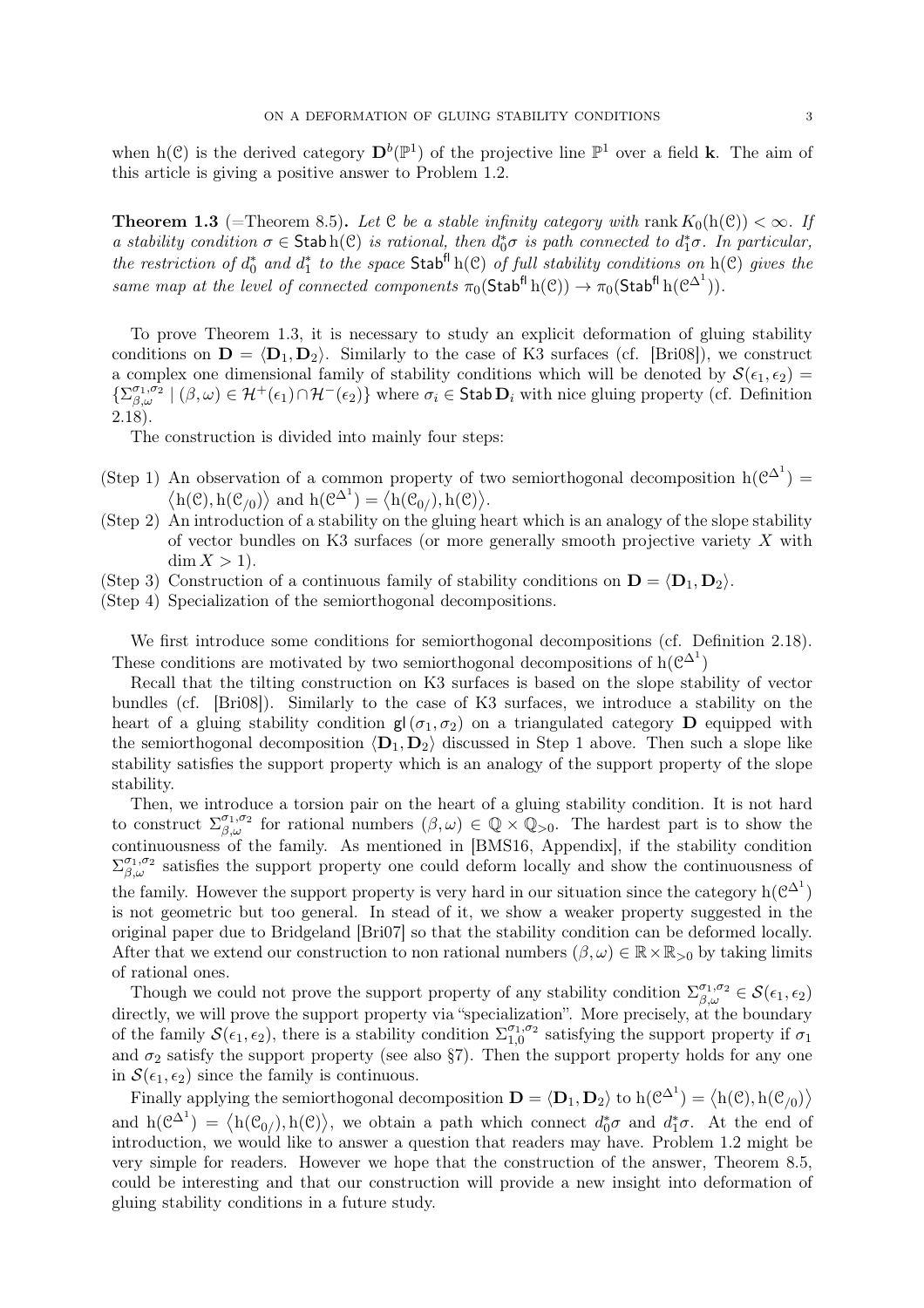# 2. Preliminaries

Let  **be a triangulated category. We always assume that the rank of the Grothendieck group**  $K_0(D)$  is finite. The t-structure on D is denoted by  $(D^{\leq 0}, D^{\geq 0})$ . Recall that the subcategory  $\mathbf{D}^{\leq 0} \cap \mathbf{D}^{\geq 0}$  is the heart A of the t-structure. As usual, let us denote  $\mathbf{D}^{\leq 0}[p]$  by  $\mathbf{D}^{\leq -p}$  and denote  $\mathbf{D}^{\geq 0}[p]$  by  $\mathbf{D}^{\geq -p}$  for any integer p.

Through this article we frequently identify the complex plane  $\mathbb C$  with the 2-dimensional Euclidian space  $\mathbb{R}^2$  via the canonical isomorphism. The upper half-plane is denoted by  $\mathcal{H}$ :

(2.1) 
$$
\mathcal{H} = \{(\beta, \omega) \mid \beta \in \mathbb{R}, \omega \in \mathbb{R}_{>0}\}.
$$

The closure of H in  $\mathbb C$  is denoted by  $\overline{\mathcal{H}}$ . For an arbitrary subset U of H, the set of rational points in U is denoted by  $U_{\mathbb{Q}}$ :

$$
U_{\mathbb{Q}} = \{ (\beta, \omega) \in U \mid \beta \in \mathbb{Q}, \omega \in \mathbb{Q} \}.
$$

Given a complex number  $z \in \mathbb{C}$ , the real part of z is denoted by  $\Re(z)$  and the imaginary part of z is denote by  $\mathfrak{Im} z$ . We define the argument arg z of a non-zero complex number z so that

$$
(2.2) \t\t arg z \in (-\pi, \pi].
$$

The following proposition is very elemental but is a key ingredient to prove the desired deformation property in Section 5.

**Proposition 2.1.** Let  $\theta$  be in the open interval  $(0, \pi)$ . Suppose complex numbers  $z_1$  and  $z_2 \in \mathbb{C}$ satisfy  $0 \le \arg z_1 - \arg z_2 \le \theta$ . The following holds:

(2.3) 
$$
|z_1 + z_2| \ge \frac{\sqrt{2 + 2\cos\theta}}{2} (|z_1| + |z_2|).
$$

*Proof.* Put  $\phi = \arg z_1 - \arg z_2$ . The following inequality holds for any  $x \in \mathbb{R}$ :

(2.4) 
$$
\sqrt{1+x^2+2x\cos\phi} \ge \frac{\sqrt{2+2\cos\phi}}{2}(x+1).
$$

Indeed, a very elemental calculation below gives the proof:

$$
x^{2} + 2x \cos \phi + 1 - \left(\frac{\sqrt{2 + 2 \cos \phi}}{2}(x+1)\right)^{2} = \frac{1 - \cos \phi}{2}(x-1)^{2} \ge 0.
$$

On the other hand, we easily see  $|z_1+z_2| = \sqrt{|z_1|^2 + |z_2|^2 + 2|z_1|\cdot|z_2|\cdot\cos\phi}$ . Then the inequality (2.4) implies

$$
|z_1 + z_2| \ge |z_1| \cdot \frac{\sqrt{2 + 2\cos\phi}}{2} \left(\frac{|z_2|}{|z_1|} + 1\right) = \frac{\sqrt{2 + 2\cos\phi}}{2} (|z_2| + |z_1|)
$$

Since  $f(\phi) = \cos \phi$  is monotonically decreasing for  $0 \le \phi \le \pi$ , this gives the proof.

Corollary 2.2. Let  $\theta$  be in the open interval  $(0, \pi)$ . Then the supremum

$$
\sup \left\{ \frac{|z_2|}{|z_1 + z_2|} \middle| z_1, z_2 \in \mathbb{C}, z_1 + z_2 \neq 0, 0 \le |\arg z_1 - \arg z_2| \le \theta \right\}
$$

is finite.

Proof. By Proposition 2.1, the following holds:

$$
\frac{|z_2|}{|z_1+z_2|} \le \frac{2}{\sqrt{2+2\cos\theta}} \cdot \left(\frac{|z_2|}{|z_1|+|z_2|}\right) \le \frac{2}{\sqrt{2+2\cos\theta}}.
$$

The right hand side is bounded above by the assumption for  $\theta$ .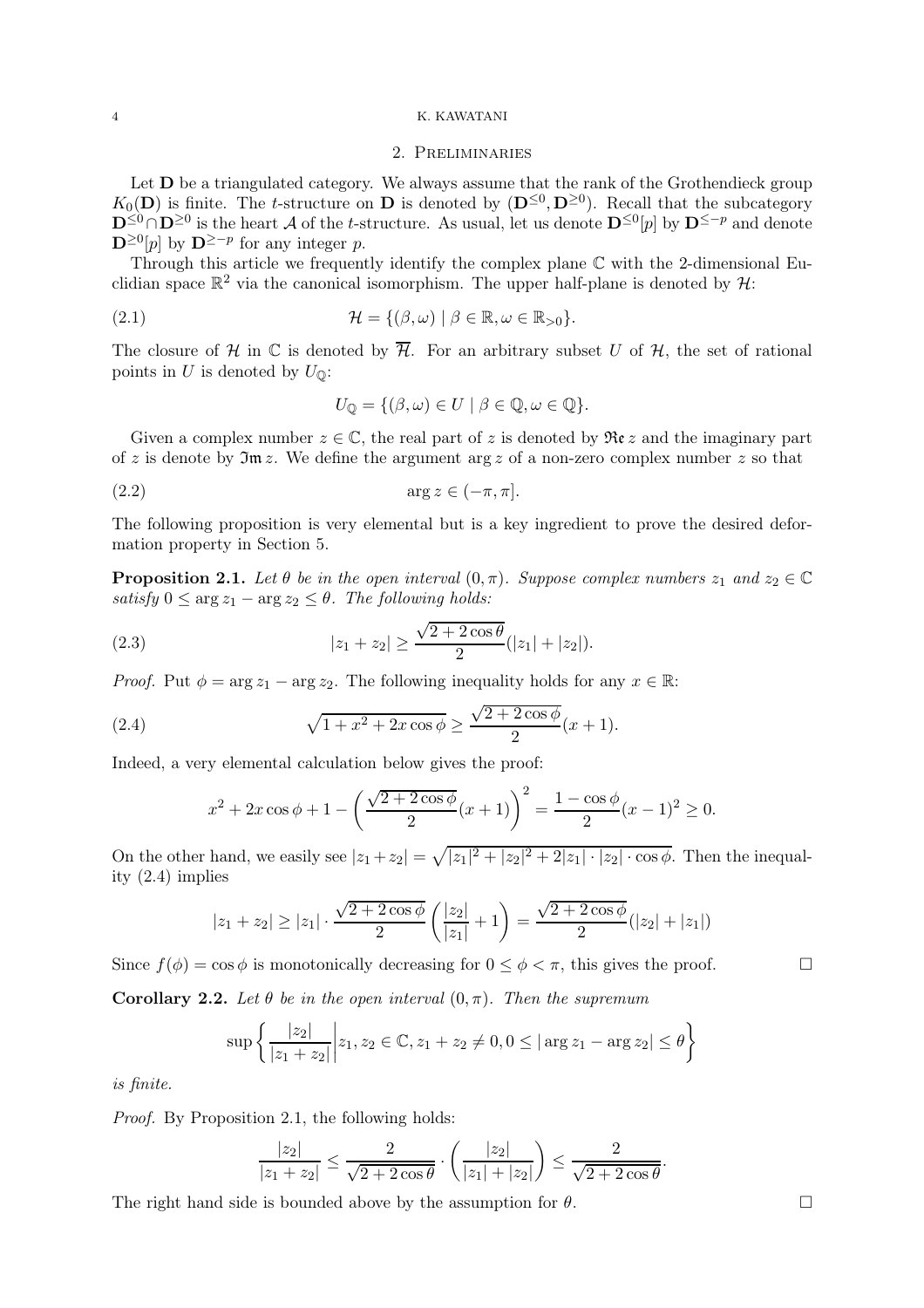2.1. Stability conditions. This section is devoted to a review of basic notation and conventions for stability conditions. Let  $\bf{D}$  be a triangulated category.

**Definition 2.3** ([Bri07]). A *stability condition*  $\sigma = (Z, \mathcal{P})$  on **D** is a collection of a group homomorphism  $Z: K_0(D) \to \mathbb{C}$  called the central charge and the collection of full subcategories  $P(\phi)$  of **D** for  $\phi \in \mathbb{R}$  satisfying the following condition:

- (1) for any  $E \in \mathcal{P}(\phi)$ , then  $Z(E) \in \mathbb{R}_{>0} \cdot \exp(\sqrt{-1}\pi\phi)$ ,
- (2) E is in  $\mathcal{P}(\phi)$  if and only if E[1] is in  $\mathcal{P}(\phi+1)$ ,
- (3) if  $\phi > \psi$  then Hom<sub>p</sub> $(E, F) = 0$  for  $E \in \mathcal{P}(\phi)$  and  $F \in \mathcal{P}(\psi)$ ,
- (4) any object  $E \in \mathbf{D}$  has a finite sequence of distinguished triangles

$$
0 \longrightarrow E_1 \longrightarrow E_2 \longrightarrow \cdots \longrightarrow E_{n-1} \longrightarrow E_n = E,
$$
  
\n
$$
A_1 \qquad A_2 \qquad \qquad A_{n-1} \qquad A_n
$$

where  $A_i \in \mathcal{P}(\phi) \setminus \{0\}$  with  $\phi_i > \phi_{i+1}$ .

 $(2.5)$ 

A non-zero object  $E \in \mathcal{P}(\phi)$  for some  $\phi \in \mathbb{R}$  is said to be  $\sigma$ -semistable with the phase  $\phi$ . The collection of full subcategories  $\bigcup_{\phi \in \mathbb{R}} \mathcal{P}(\phi)$  satisfying the axiom (2), (3) and (4) is called the slicing of D.

**Remark 2.4.** By the definition, the zero object  $0 \in \mathbf{D}$  is not  $\sigma$ -semistable. We note that  $\mathcal{P}(\phi)$ is abelian. A  $\sigma$ -semistable object  $A \in \mathcal{P}(\phi)$  is said to be  $\sigma$ -stable if there is no non-trivial subobject of A in  $\mathcal{P}(\phi)$ .

For any  $E \in \mathbf{D}$ , the filtration given by (2.5) is called a *Harder-Narasimhan filtration* of E. The filtration is unique up to isomorphism. The first term  $E_1$  of the filtration is said to be the maximal destabilizing subobject of E, and the mapping cone  $E_n/E_{n-1}$  of  $E_{n-1} \to E_n$  is called the maximal destabilizing quotient of  $E$ . Moreover the phase of the maximal destabilizing subobject (resp. quotient) of E is denoted by  $\phi_{\sigma}^{+}(E)$  (resp.  $\phi_{\sigma}^{-}(E)$ ).

Now we recall convention which is necessary in this article.

**Definition 2.5.** Let  $\sigma$  be a stability condition on **D**.

- (1) A stability condition  $\sigma$  is said to be *discrete* if the image of  $Z: K_0(\mathbf{D}) \to \mathbb{C}$  is discrete in C. A stability condition  $\sigma$  is said to be *rational* if the image of  $Z: K_0(\mathbf{D}) \to \mathbb{C}$  is contained in rational coefficients complex numbers.
- (2) For an interval  $I \subset \mathbb{R}$ , the extension closure of  $\{\mathcal{P}(\phi) \mid \phi \in I\}$  is denoted by  $\mathcal{P}(I)$ .
- (3) A stability condition  $\sigma = (Z, \mathcal{P})$  is said to be *locally finite* if for any  $\phi$  there exists an  $\epsilon > 0$  such that the quasi-abelian category  $\mathcal{P}(\phi - \epsilon, \phi + \epsilon)$  is finite length.
- (4) For any  $E \in \mathbf{D}$ , the mass of E which will be denoted by  $m_{\sigma}(E)$  is the sum  $\sum_{A_i} |Z(A_i)|$ where  $A_i$  runs semistable factors of the Harder-Narasimhan filtration of  $E$ .
- (5) Let  $\tau = (W, \mathcal{Q})$  be a stability condition on **D**. Set

$$
\mathsf{d}\left(\mathcal{P},\mathcal{Q}\right) = \sup\{|\phi_{\sigma}^{-}(E) - \phi_{\tau}^{-}(E)|, |\phi_{\sigma}^{+}(E) - \phi_{\tau}^{+}(E)| \mid E \in \mathbf{D}\setminus\{0\}\},\
$$

and a norm on  $\text{Hom}(K_0(\mathbf{D}), \mathbb{C})$  by

$$
||U||_{\sigma} = \sup \left\{ \frac{|U(E)|}{|Z(E)|} \middle| E \in \bigcup \mathcal{P}(\phi), E \neq 0 \right\}.
$$

We note that  $||U||_{\sigma}$  might be infinity.

- (6) The stability condition  $\sigma$  is said to be full if the norm  $||U||_{\sigma}$  is finite for any  $U \in$  $Hom(K_0(D), \mathbb{C}).$
- (7) The stability condition  $\sigma$  is said to be *reasonable* if the infimum

$$
\inf \left\{ |Z(E)| \middle| E \in \bigcup_{\phi \in \mathbb{R}} \mathcal{P}(\phi) \right\}
$$

is positive.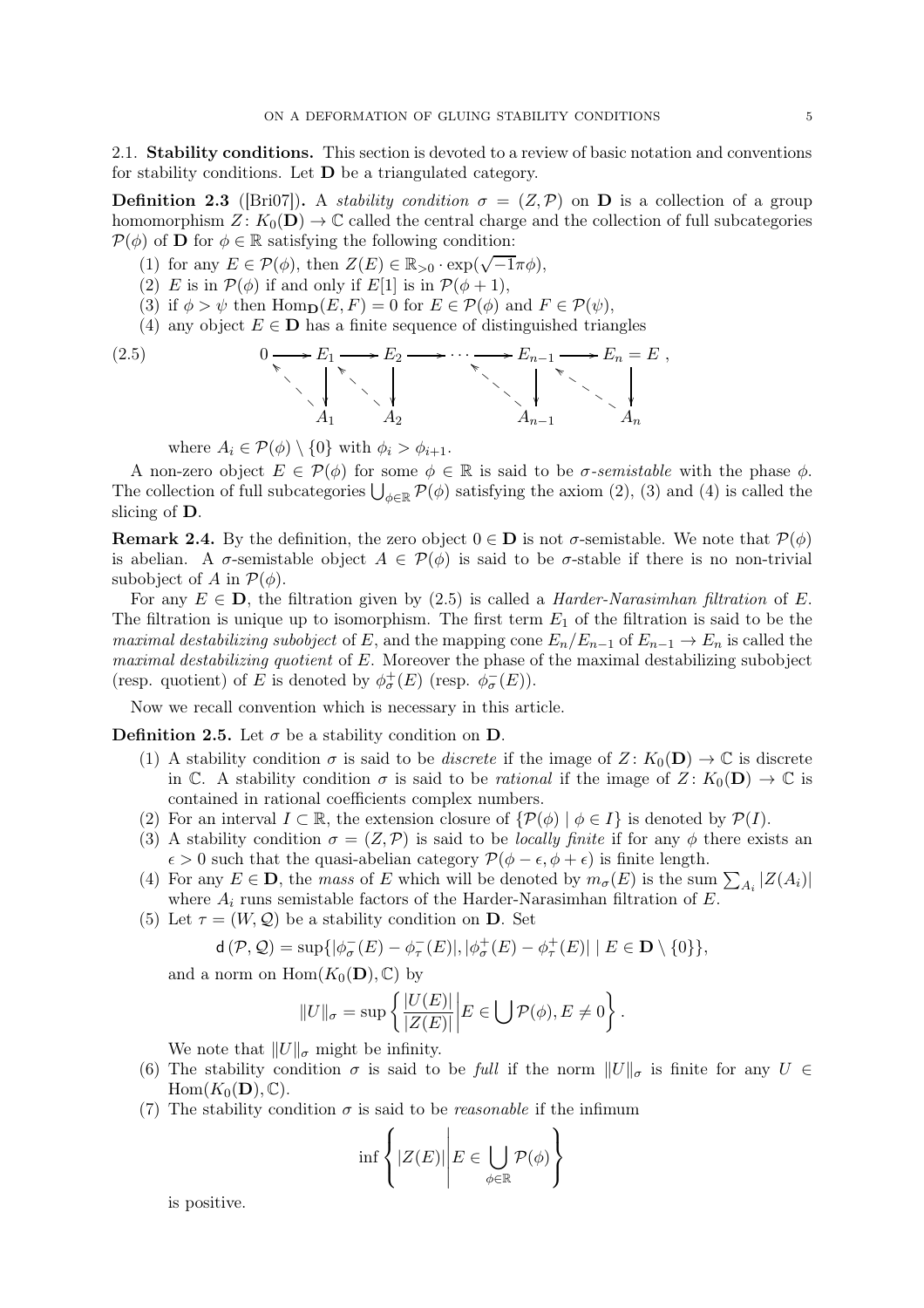- (8) The set of locally finite stability condition on  $\bf{D}$  is denoted by  $\bf{Stab}\bf{D}$ . In addition, the set of full (resp. reasonable) stability conditions is denoted by  $\mathsf{Stab}^{\mathsf{fl}}\mathbf{D}$  (resp.  $\mathsf{Stab}^{\mathsf{r}}\mathbf{D}$ ).
- (9)  $\sigma$  satisfies the *support property* if there exists a quadratic form q on  $K_0(\mathbf{D}) \otimes \mathbb{R}$  such that
	- any  $\sigma$ -semistable object  $E \in \mathbf{D}$ ,  $q([E]) \geq 0$ , and
	- q is negative definite on Ker  $Z \subset K_0(D) \otimes \mathbb{R}$ .

The support property is important since it is necessary to discuss the continuousness of the family of stability conditions, or well-behaved wall crossing phenomena. The following gives some equivalent formulation of the support property.

**Proposition 2.6** ([BM11], [KS08], [BMS16]). Let  $\sigma$  be a locally finite stability condition on  $D$ . The following are equivalent:

- (1)  $\sigma$  is full.
- (2)  $\sigma$  satisfies the support property.
- (3) Fix a norm on  $K_0(D)\otimes\mathbb{R}$ . There exists a positive constant  $C>0$  such that the inequality

$$
\frac{\| [E] \|}{|Z(E)|} \leq C
$$

holds for any  $\sigma$ -semistable object  $E \in \mathbf{D}$ .

By Proposition 2.6, one can deduce

**Proposition 2.7.** Let  $\sigma = (Z, \mathcal{P})$  be a stability condition on a triangulated category **D**. If  $\sigma$  is full, then  $\sigma$  is reasonable. In addition, a reasonable stability condition is locally finite.

*Proof.* Let us fix a norm  $\|\cdot\|$ :  $K_0(\mathbf{D}) \otimes \mathbb{R} \to \mathbb{R}_{>0}$ . If  $\sigma$  is full, by Proposition 2.6, there exists a constant  $C' > 0$  such that the inequality

$$
(2.6)\qquad \qquad C'\|E\| \le |Z(E)|
$$

holds for any  $\sigma$ -semistable object E. Since  $||E||$  is discrete,  $\sigma$  is reasonable. The last part follows from ICP10, Lemma 1.1 from [CP10, Lemma 1.1].

Remark 2.8. Thus we have a sequence of inclusion

# $Stab^f$   $D \subset Stab^r$   $D \subset Stab$  D.

One can also check that the support property is open and closed by the argument in [Bri07, Lemmma 6.2]. Hence Stab<sup>fl</sup> **D** is open and closed in Stab **D**. This implies that any  $\sigma \in C_0$  is full if there exists a full stability condition  $\sigma_0$  in a connected component  $C_0$  of Stab D. The same assertion for reasonable stability conditions holds by [CP10, Proposition 1.2].

**Remark 2.9.** If a locally finite stability condition  $\sigma$  satisfies the support property, then  $\sigma$  is said to be a Bridgeland stability condition. The set of Bridgeland stability condition on a triangulated category **D** is the same as  $\mathsf{Stab}^{\mathsf{fl}}$  **D** by Proposition 2.6. Recently the set of Bridgeland stability conditions is often denoted by  $Stab D$  instead of  $Stab^{\dagger} D$ , but in this paper we denote it by Stab<sup>fl</sup> D.

The following is a summary of [Bri07].

**Theorem 2.10** ([Bri07]). Let **D** be a triangulated category and  $\sigma = (Z, \mathcal{P})$  a locally finite stability condition.

(1) Set a subset  $B_{\epsilon}(\sigma)$  of Stab D by

 $B_{\epsilon}(\sigma) = \{\tau = (W, \mathcal{Q}) \in \mathsf{Stab}\,\mathbf{D} \mid \mathsf{d}\,(\mathcal{P}, \mathcal{Q}) < \epsilon, \|W - Z\|_{\sigma} < \sin(\pi\epsilon)\}.$ 

Then there exists a topology on Stab D such that  ${B<sub>e</sub>(\sigma) | \sigma \in \text{Stab D}, \epsilon \in (0, 1/4) }$  forms a basis of the topology.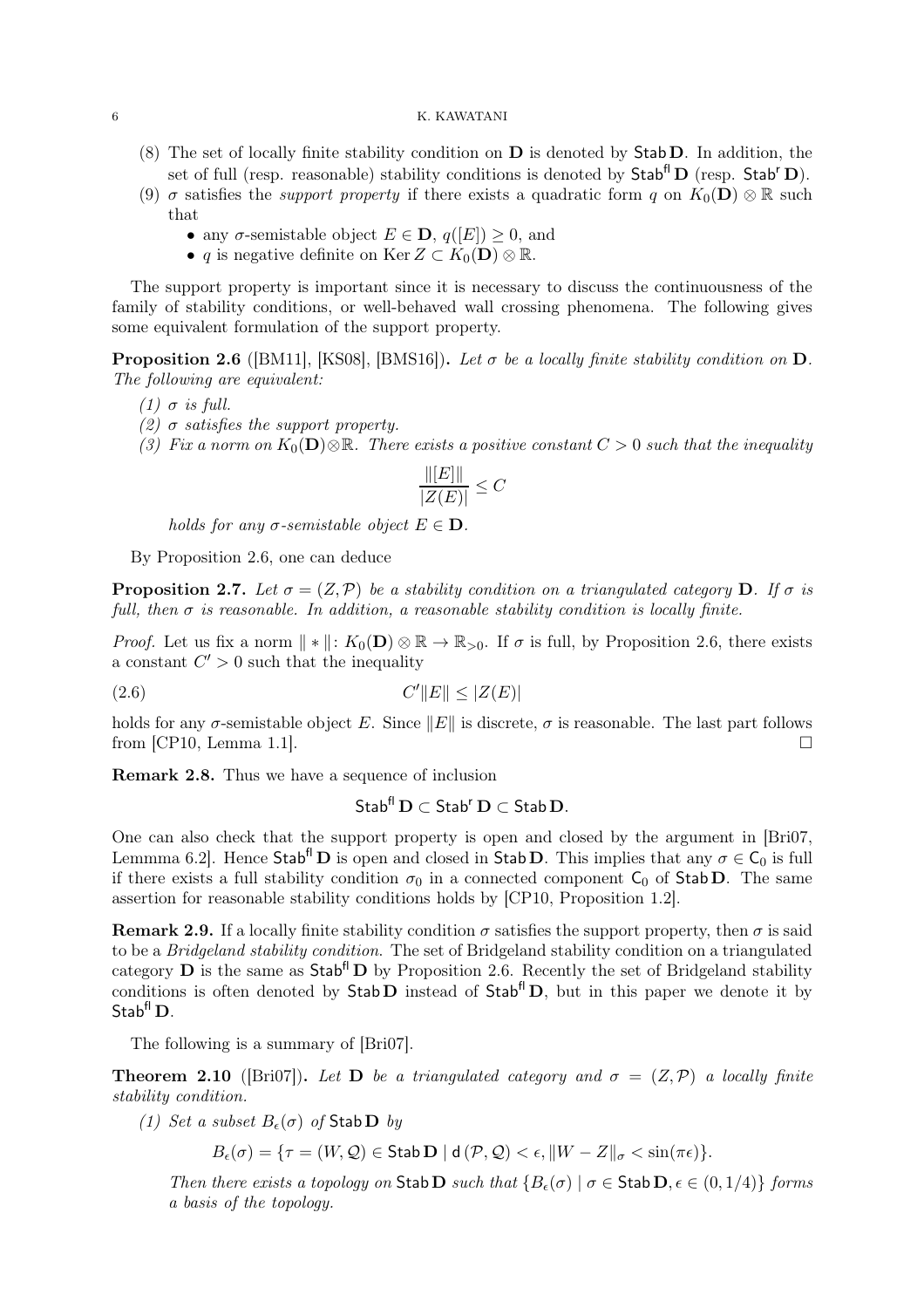(2) For an  $\epsilon \in (0, 1/8)$ , if  $W: K_0(\mathbf{D}) \to \mathbb{C}$  satisfies

$$
\|W - Z\|_{\sigma} < \sin(\pi \epsilon)
$$

then there exists a unique stability condition  $\tau$  whose central charge is W and slicing Q satisfies  $d(Q, P) < \epsilon$ .

(3) Each connected components of Stab D is a complex manifold. The tangent space  $T_{\sigma}$  at  $\sigma \in$  Stab D is isomorphic to the linear subspace

$$
V_{\sigma} = \{ U \in \text{Hom}(K_0(\mathbf{D}), \mathbb{C}) \mid ||U||_{\sigma} < \infty \}.
$$

(4) Stab D has the right action of the universal cover  $\widetilde{GL}_2^+(\mathbb{R})$  of  $GL_2^+(\mathbb{R})$  and the left action of the autoequivalence group  $\text{Aut}(\mathbf{D})$  of  $\mathbf{D}$ .

**Definition 2.11.** Let  $\sigma = (Z, \mathcal{P})$  be a locally finite stability condition on **D**. A stability condition  $\tau = (W, \mathcal{Q})$  on **D** is said to be a *deformation of*  $\sigma$  if  $\tau$  is in  $B_{\epsilon}(\sigma)$  for an  $\epsilon \in (0, 1/8)$ .

**Remark 2.12.** For a locally finite stability condition  $\sigma = (Z, \mathcal{P})$  and a group homomorphism  $W: K_0(\mathbf{D}) \to \mathbb{C}$ , if  $||W - Z||_{\sigma}$  is sufficiently small then there exists a unique deformation of  $\sigma$ by Theorem 2.10.

Finally we recall another definition of stability conditions which is helpful to construct  $\sigma$  in an explicit way.

**Definition 2.13.** Let A be the heart of a bounded t-structure  $(D^{\leq 0}, D^{\geq 0})$  on **D** and let Z be a group homomorphism  $Z: K_0(\mathcal{A}) \to \mathbb{C}$ .

- (1) Z is said to be a central charge on A if Z satisfies  $0 < \arg Z(E) \leq \pi$  for any non-zero object  $E \in \mathcal{A}$ .
- (2) Given a central charge  $Z$ , an object  $E$  is said to be  $Z$ -semistable if the inequality  $\arg Z(F) \leq \arg Z(E)$  holds for any non-trivial subobject F of E.
- (3) Let Z be a central charge on A. The pair  $(A, Z)$  has the Harder-Narashimhan property if any non-zero object  $E$  has a finite filtration of subobjects

$$
0 = E_0 \subset E_1 \subset E_2 \subset \cdots \subset E_{n-1} \subset E_n = E
$$

such that

- for each  $i \in \{1, 2, \dots, n\}$ ,  $A_i = E_i/E_{i-1}$  is Z-semistable, and
- arg  $Z(A_i)$  is decreasing.

In addition, the pair  $(A, Z)$  with the Harder-Narasimhan property is called a *stability* condition on the heart A.

**Proposition 2.14** ( $\text{Bri07}$ , Proposition 5.3). Let **D** be a triangulated category. Then the following are equivalent:

- (1) To give a stability condition  $\sigma = (Z, \mathcal{P})$  on  $\mathbf{D}$ .
- (2) To give a pair  $(A, Z)$  consisting of the heart A of a bounded t-structure on  $D$  and a central charge Z on A which has the Harder-Narashimhan property.

**Remark 2.15.** Let us briefly recall that the heart A is given by  $\mathcal{P}(0, 1]$ . Throughout the article, we call  $\mathcal{A} = \mathcal{P}(0, 1]$  the heart of a stability condition  $\sigma$  and fluently identify the pair  $(Z, \mathcal{P})$  with  $(\mathcal{A}, Z)$ . Namely we denote by P the slicing of the stability condition  $(\mathcal{A}, Z)$  and by A the heart of the stability condition  $(Z, \mathcal{P})$ .

Given a stability condition  $\sigma = (\mathcal{A}, Z)$  on **D**, we obtain a torsion pair on  $\mathcal{A}$  which is useful in this article:

**Definition 2.16.** Let **D** be a triangulated category and  $\sigma = (\mathcal{A}, Z)$  a stability condition on **D**. An object  $E \in \mathcal{A}$  is said to be  $\sigma$ -torsion if  $\mathfrak{Im} Z(E) = 0$ . An object  $E' \in \mathcal{A}$  is said to be  $\sigma$ -free if  $E \in \mathcal{P}(0,1)$ 

The full subcategory of  $\sigma$ -torsion objects in  $\mathcal A$  is denoted by  $\mathcal T^{\sigma}$  and the full subcategory of  $\sigma$ -torsion free objects in  $\mathcal A$  is denoted by  $\mathcal F^{\sigma}$ .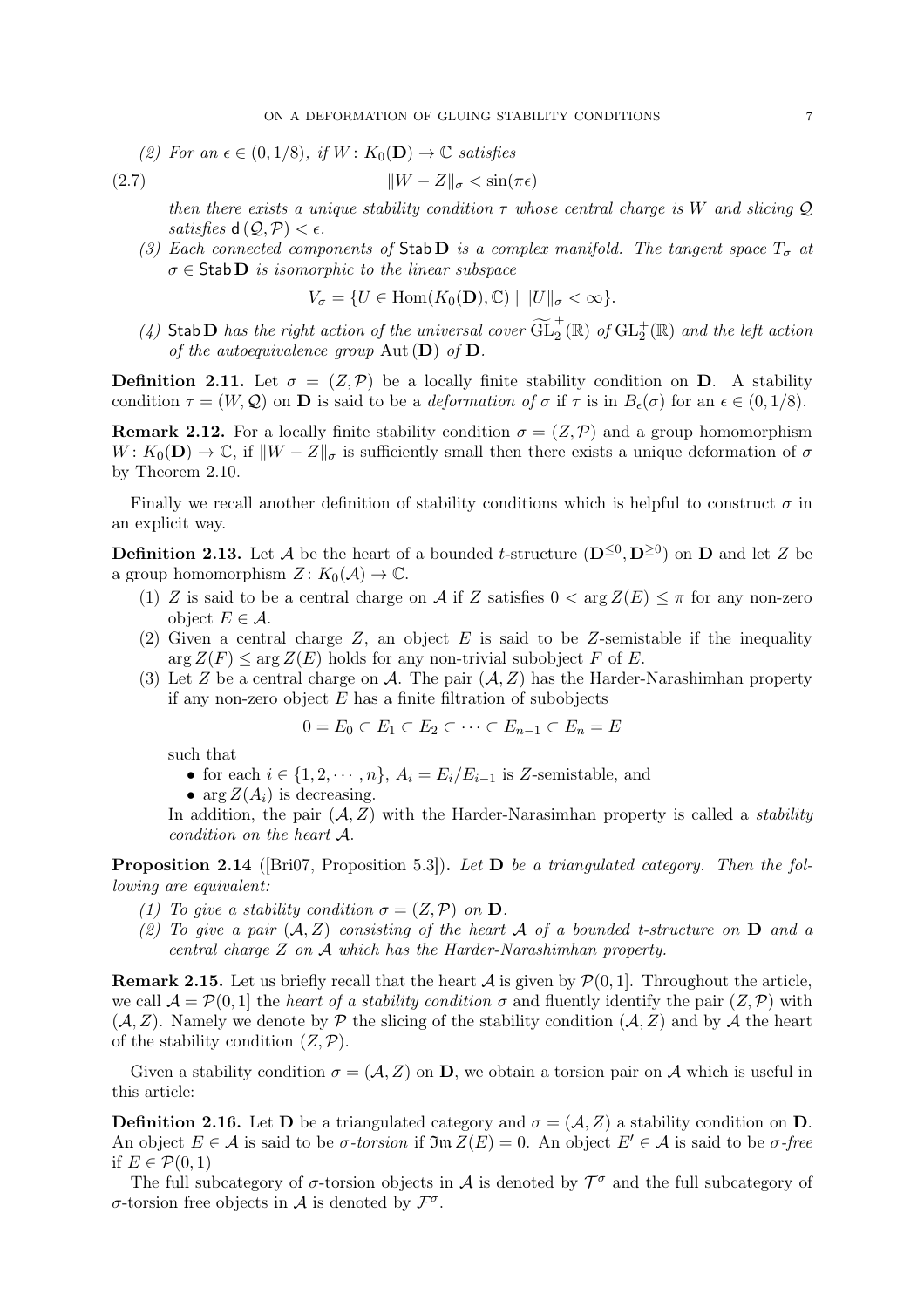**Lemma 2.17.** Keep the notation as in Definition 2.16. Then the pair  $(\mathcal{T}^{\sigma}, \mathcal{F}^{\sigma})$  is a torsion pair on A.

*Proof.* The definition of stability conditions directly implies the assertion.  $\Box$ 

2.2. Semiorthogonal decompositions and stability conditions. Let  $D = \langle D_1, D_2 \rangle$  be a semiorthogonal decomposition of D. Namely we have pairs of adjoint functors

$$
\mathbf{D}_2 \stackrel{i_2}{\underset{\tau_2^R}{\longleftrightarrow}} \mathbf{D} \stackrel{\tau_1^L}{\underset{i_1}{\longleftrightarrow}} \mathbf{D}_1 ; i_2 + \tau_2^R, \tau_1^L + i_1,
$$

both  $i_2$  and  $i_1$  are fully faithful and  $\tau_1^L \circ i_2 = \tau_2^R \circ i_1 = 0$ . If  $i_1$  has the right adjoint  $\tau_1^R \colon \mathbf{D} \to \mathbf{D}_1$ , then the composite  $\tau_1^R \circ i_2[1] \colon \mathbf{D}_2 \to \mathbf{D}_1$  is said to be the *gluing functor* of the semiorthogonal decomposition  $\mathbf{D} = \langle \mathbf{D}_1, \mathbf{D}_2 \rangle$  which will be denoted by  $\Phi \colon \mathbf{D}_2 \to \mathbf{D}_1$ .

We introduce some important conditions derived from the category of morphisms.

**Definition 2.18.** Let  $\mathbf{D} = \langle \mathbf{D}_1, \mathbf{D}_2 \rangle$  be a semiorthogonal decomposition of  $\mathbf{D}$ , and let  $(\mathbf{D}_i^{\leq 0}, \mathbf{D}_i^{\geq 0})$ be the bounded *t*-structure on  $\mathbf{D}_i$ . A torsion pair on the heart  $\mathbf{D}_i^{\leq 0} \cap \mathbf{D}_i^{\geq 0}$  is denoted by  $(\mathcal{T}_i, \mathcal{F}_i)$ .

- (Mor1):  $i_1: \mathbf{D}_1 \to \mathbf{D}$  has the right adjoint  $\tau_1^R: \mathbf{D} \to \mathbf{D}_1$ .
- (Mor2): In addition to (Mor1), there exist equivalences  $D_i \rightarrow C$  such that the right adjoint  $\tau_1^R: \mathbf{D} \to \mathbf{D}_1$  gives the left adjoint  $\tau_2^L$  of  $i_2: \mathbf{D}_2 \to \mathbf{D}$  via the equivalences  $\mathbf{D}_k \to \mathbf{C}$ .
- (Mor3): In addition to (Mor1), the gluing functor  $\Phi = \tau_1^R \circ i_2[1] : \mathbf{D}_2 \to \mathbf{D}_1$  is t-exact with respect to these t-structures  $(\mathbf{D}_i^{\leq 0}, \mathbf{D}_i^{\geq 0})$ .
- (Mor4): In addition to (Mor3), the gluing functor  $\Phi$  respects to free part of the torsion pairs, that is,  $\Phi(\mathcal{F}_2) \subset \mathcal{F}_1$ .

Moreover, let  $\sigma_i = (\mathcal{A}_i, Z_i)$  be in Stab  $D_i$ . If the gluing functor is t-exact with respect to the t-structures of  $\sigma_i$ ,  $(\sigma_1, \sigma_2)$  is said to *satisfy the condition* (Mor3). Similarly,  $(\sigma_1, \sigma_2)$  is said to satisfy the condition (Mor4), if the torsion pair  $(\mathcal{T}^{\sigma_i}, \mathcal{F}^{\sigma_i})$  on the heart  $\mathcal{A}_i$  satisfies the condition (Mor4). Finally let us introduce the following condition for  $\sigma_i$ :

(Mor5): In addition to (Mor4) for  $\sigma_i$ , the equality  $Z_2(E_2) = Z_1(\Phi E_2)$  holds for any  $E_2 \in$  $\mathcal{A}_2$ .

**Remark 2.19.** Suppose a semiorthogonal decomposition  $D = \langle D_1, D_2 \rangle$  satisfies the condition (Mor2). Then the gluing functor  $\Phi$  is isomorphic to [1] on **C**. If t-structures  $(D_i^{\leq 0}, D_i^{\geq 0})$  satisfies (Mor3), then the heart  $\mathcal{A}_2$  on  $\mathbf{D}_2 \cong \mathbf{C}$  is  $\mathcal{A}_1[-1]$  on  $\mathbf{D}_1 \cong \mathbf{C}$ .

**Lemma 2.20.** Suppose that a semiorthogonal decomposition  $\mathbf{D} = \langle \mathbf{D}_1, \mathbf{D}_2 \rangle$  satisfies (Mor1). The gluing functor  $D_2 \to D_1$  is denoted by  $\Phi$ . There exists a distinguished triangle in  $D_1$ 

$$
\Phi(\tau_2^R F)[-1] \mathchoice{\longrightarrow}{\rightarrow}{\rightarrow}{\rightarrow} \tau_1^R F \mathchoice{\longrightarrow}{\rightarrow}{\rightarrow}{\rightarrow} \tau_1^L F \mathchoice{\longrightarrow}{\rightarrow}{\rightarrow}{\rightarrow} \Phi(\tau_2^R F)
$$

for any  $F \in \mathbf{D}$ .

*Proof.* Consider the semiorthogonal decomposition of  $F \in \mathbf{D}$ :

(2.8) 
$$
i_2 \tau_2^R(F) \longrightarrow F \longrightarrow i_1 \tau_1^L(F) \longrightarrow i_2 \tau_2^R(F)[1].
$$

Taking  $\tau_1^R$  to the sequence (2.8), we obtain the desired sequence.

**Lemma 2.21.** Suppose that a semiorthogonal decomposition  $D = \langle D_1, D_2 \rangle$  satisfies (Mor1). The gluing functor is denoted by  $\Phi: \mathbf{D}_2 \to \mathbf{D}_1$ . Let  $\varphi: E \to F$  be a morphism in  $\mathbf{D}$  with  $\tau_1^L \varphi = 0$  and  $\tau_2^R \varphi = 0$ . If  $\text{Hom}_{\mathbf{D}_1}(\tau_1^L E, \Phi(\tau_2^R F)[-1]) = 0$ , the morphism f is zero.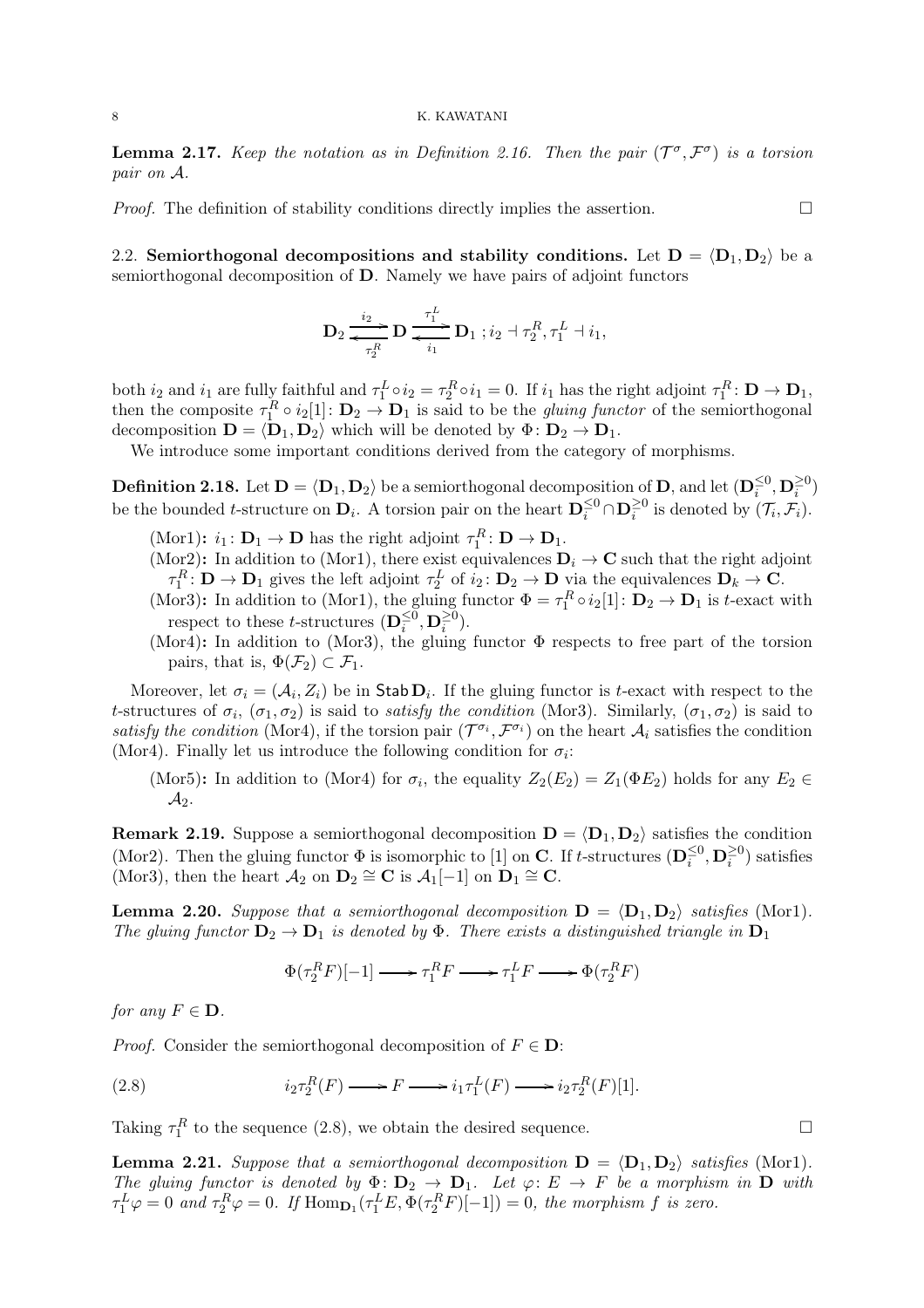*Proof.* Taking the semiorthogonal decomposition of E and  $F \in D$ , we obtain the following diagram of exact sequences:

(2.9) 
$$
\operatorname{Hom}_{\mathbf{D}}(i_{1}\tau_{1}^{L}E, i_{2}\tau_{2}^{R}F)
$$
  
\n
$$
\downarrow \qquad \operatorname{Hom}_{\mathbf{D}}(E, i_{2}\tau_{2}^{R}F) \xrightarrow{\bar{s}} \operatorname{Hom}_{\mathbf{D}}(E, F) \xrightarrow{t_{1}} \operatorname{Hom}_{\mathbf{D}}(E, i_{1}\tau_{1}^{L}F)
$$
  
\n
$$
i_{2} \downarrow \qquad \qquad \downarrow \qquad \qquad \downarrow
$$
  
\n
$$
\operatorname{Hom}_{\mathbf{D}}(i_{2}\tau_{2}^{R}E, i_{2}\tau_{2}^{R}F) \xrightarrow{s} \operatorname{Hom}_{\mathbf{D}}(i_{2}\tau_{2}^{R}E, F) \longrightarrow \operatorname{Hom}(i_{2}\tau_{2}^{R}E, i_{1}\tau_{1}^{L}F).
$$

Note that  $\text{Hom}_{\mathbf{D}}(i_1 \tau_1^L E, i_2 \tau_2^R F) \cong \text{Hom}_{\mathbf{D}_1}(\tau_1^L E, \Phi(\tau_2^R F)[-1])$ . Hence the morphism  $\bar{t}_2$  is injective. The assumption  $\tau_1^L \varphi = \tau_2^R \varphi = 0$  imply  $t_1(\varphi) = t_2(\varphi) = 0$ , and we see that there exists a  $\psi \in \text{Hom}_{\mathbf{D}}(E, i_2 \tau_2^R F)$  such that  $\bar{s}(\psi) = \varphi$ . By the semiorthogonality, the morphism s above is an isomorphism. Since the composite  $s \circ \bar{t}_2$  is injective,  $\psi$  has to be in the kernel ker  $\bar{t}_2$  which is trivial. Thus  $\psi$  is zero and so is  $\bar{s}(\psi) = \varphi$ . trivial. Thus  $\psi$  is zero and so is  $\bar{s}(\psi) = \varphi$ .

**Corollary 2.22.** Let  $C$  be a stable infinity category, and put  $D = h(C^{\Delta^1})$ . For objects  $[f: x \to y]$ and  $[g: z \to w]$  in  $h(\mathcal{C}^{\Delta^1})$ , suppose a morphism  $\tau: f \to g$  in  $h(\mathcal{C}^{\Delta^1})$  satisfies  $d_1\tau = d_0\tau = 0$ . If  $Hom_{h(\mathcal{C})}(x,w[-1]) = 0$ , then  $\tau$  is a zero morphism.

*Proof.* Let  $j_! : \mathcal{C} \to \mathcal{C}^{\Delta^1}$  be the right adjoint of  $d_1 : \mathcal{C}^{\Delta^1} \to \mathcal{C}$  and let  $j_* : \mathcal{C} \to \mathcal{C}^{\Delta^1}$  be the left adjoint of  $d_0: \mathcal{C}^{\Delta^1} \to \mathcal{C}$ . Since the right adjoint  $\tau_1^R$  of  $j_!$  is taking the fiber of morphisms in  $\mathcal{C}$ , we have the diagram of the semiorthogonal decomposition with (Mor1):

$$
h(\mathcal{C}) \xrightarrow[d_0]{j_*} h(\mathcal{C}^{\Delta^1}) \xrightarrow[\tau_1^R]{\tau_1^L = d_1} h(\mathcal{C}).
$$

Now clearly we see

$$
\text{Hom}_{h(\mathcal{C}^{\Delta 1})}(\tau_1^L f, \Phi(\tau_2^R g)) = \text{Hom}_{h(\mathcal{C})}(x, w[-1]).
$$

Then Lemma 2.21 implies the desired assertion.

The following lemma is a revision of an argument in [CP10, Lemma 2.1 and Theorem 3.6] in terms of the gluing functor.

**Lemma 2.23.** Let  $D = \langle D_1, D_2 \rangle$  be a semiorthogonal decomposition with (Mor1) and let  $(D_i^{\leq 0}, D_i^{\geq 0})$  be a bounded t-structure on  $D_i$ . Suppose that the t-structures  $(D_i^{\leq 0}, D_i^{\geq 0})$  satisfies (Mor3).

(1) Then the pair of following full subcategories determines a t-structure on  $\mathbf{D}$ :

$$
\mathbf{D}^{\leq 0} = \{ E \in \mathbf{D} \mid \tau_2^R E \in \mathbf{D}_2^{\leq 0} \text{ and } \tau_1^L E \in \mathbf{D}_1^{\leq 0} \}, \text{ and}
$$

$$
\mathbf{D}^{\geq 0} = \{ E \in \mathbf{D} \mid \tau_2^R E \in \mathbf{D}_2^{\geq 0} \text{ and } \tau_1^L E \in \mathbf{D}_1^{\geq 0} \}.
$$

(2) Put  $\mathcal{A} = \mathbf{D}^{\leq 0} \cap \mathbf{D}^{\geq 0}$ . Suppose a torsion pair  $(\mathcal{T}_i, \mathcal{F}_i)$  on the heart  $\mathcal{A}_i = \mathbf{D}_i^{\leq 0} \cap \mathbf{D}_i^{\geq 0}$ satisfies the condition (Mor4). Then the pair  $(\mathcal{T}, \mathcal{F})$  (below) gives a torsion pair on  $\mathcal{A}$ .

$$
\mathcal{T} = \{ E \in \mathcal{A} \mid \tau_2^R E \in \mathcal{T}_2 \text{ and } \tau_1^L E \in \mathcal{T}_1 \}, \text{ and}
$$

$$
\mathcal{F} = \{ E \in \mathcal{A} \mid \tau_2^R E \in \mathcal{F}_2 \text{ and } \tau_1^L E \in \mathcal{F}_1 \}.
$$

*Proof.* Put  $A_i := \mathbf{D}_i^{\leq 0} \cap \mathbf{D}_i^{\geq 0}$ . To prove the first assertion, by [CP10, Lemma 2.1], it is enough to show  $\text{Hom}_{\mathbf{D}}(i_1E_1, i_2E_2[p]) = 0$  for any  $E_i \in \mathcal{A}_i$   $(i = 1, 2)$  and  $p \leq 0$ . By the adjunction, we see

 $\text{Hom}_{\mathbf{D}}(i_1E_1, i_2E_2[p]) \cong \text{Hom}_{\mathbf{D}_1}(E_1, \tau_1^R i_2E_2[p]) = \text{Hom}_{\mathbf{D}_1}(E_1, \Phi(E_2)[p-1]).$ Since the gluing functor is *t*-exact, we have  $\Phi(E_2) \in \mathcal{A}_1$ . Thus  $\text{Hom}_{\mathbf{D}_1}(i_1E_1, i_2E_2[p]) = 0$ .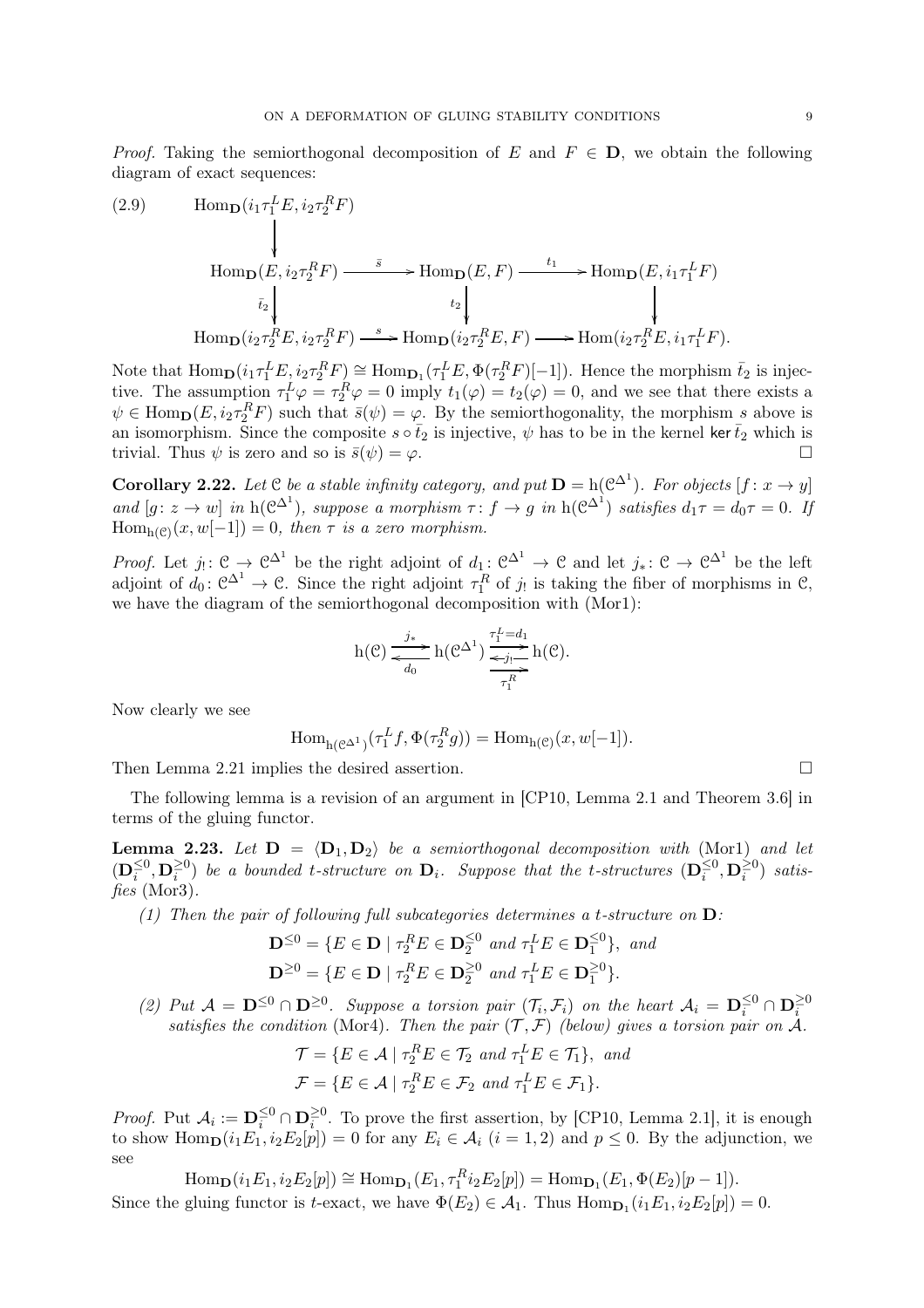To prove the second assertion, put  $E_2$  by  $\tau_2^E E$  and  $E_1$  by  $\tau_1^L E$ . let  $T_i$  (resp.  $F_i$ ) be the torsion part of  $E_i$  (the free part of  $E_i$ ). Now we claim  $\text{Hom}_{\mathbf{D}}(i_1T_1, i_2F_2[1]) = 0$ . In fact, the adjunction and the condition (Mor4) imply the vanishing as follows:

 $\text{Hom}_{\mathbf{D}}(i_1T_1, i_2F_2[1]) = \text{Hom}_{\mathbf{D}_1}(T_1, \tau_1^R i_2F_2[1]) = \text{Hom}_{\mathbf{D}_1}(T_1, \Phi(F_2)) = 0.$ 

Then the vanishing  $\text{Hom}_{\mathbf{D}}(i_1T_1, i_2F_2[1]) = 0$  implies a morphism  $i_1T_1 \rightarrow i_2T_2[1]$  and  $i_1F_1 \rightarrow$  $i_2F_2[1]$  which commute the following diagram:

$$
i_1T_1 \longrightarrow i_1E_1 \longrightarrow i_1F_1
$$
  
\n
$$
\downarrow \qquad \qquad \downarrow
$$
  
\n
$$
i_2T_2[1] \longrightarrow i_2E_2[1] \longrightarrow i_2F_2[1].
$$

The middle vertical arrow represents the object E. Then the  $3 \times 3$  lemma in triangulated categories gives the distinguished triangle

 $T \longrightarrow E \longrightarrow F$ 

where T (resp. F) is the mapping cone of  $i_1T_1 \rightarrow i_2T_2[1]$  (resp.  $i_1F_1 \rightarrow i_2F_2[1]$ ). Finally one can show the vanishing  $Hom(T, F) = 0$  by the vanishing  $Hom(i_1T_1, i_2F_2) = 0$  and digram chasing.  $\square$ 

**Definition 2.24.** Keep the notation as in Lemma 2.23. We denote by  $\mathsf{gl}(\mathcal{A}_1, \mathcal{A}_2)$  the heart of the t-structure defined in Lemma 2.23.

**Lemma 2.25.** Let  $D = \langle D_1, D_2 \rangle$  be a semiorthogonal decomposition with (Mor2). Suppose that t-structures  $(\mathbf{D}_i^{\leq 0}, \mathbf{D}_i^{\geq 0})$  on  $\mathbf{D}_i$  satisfies (Mor3). The heart of the t-structure is denoted by  $\mathcal{A}_i$ .

Then a subobject  $F$  of  $\tau_1^L E$  of  $E \in \mathsf{gl}(\mathcal{A}_1, \mathcal{A}_2)$  in  $\mathcal{A}_1$  determines a subobject  $\tilde{F}$  of  $E$  in gl $(\mathcal{A}_1, \mathcal{A}_2)$ .

*Proof.* Set  $E_1 = \tau_1^L E$  and  $E_2 = \tau_2^R E$ .

Let  $g_E$  be the morphism  $E_1 \to \overline{\Phi}(E_2)$  which represents the extension class  $[E]: i_1E_1 \to i_2E_2[1]$ via the adjunction  $\text{Hom}_{\mathbf{D}}(i_1E_1, i_2E_2[1]) \cong \text{Hom}_{\mathbf{D}_1}(E_1, \Phi(E_2))$ . We denote by  $f \colon F \to \Phi(E_2)$  the restriction of  $g_E$  to F. Under the equivalence  $D_1 \sim C$ , Then we have the following commutative diagram in C:



where im f is the image of f. Note that im  $f \cong \Phi(\text{im } f[-1])$ . By the ismorphism  $\text{Hom}_{\mathbf{C}}(F, \text{im } f) \cong$  $\text{Hom}_{\mathbf{D}}(i_1F, i_2(\text{im } f)),$  we obtain the following diagram in  $\mathbf{D}$ :

$$
i_1 E_1 \xrightarrow{[E]} (i_2 E_2)[1]
$$
  
\n
$$
i_1 \iota \qquad \qquad \downarrow
$$
  
\n
$$
i_1 F \longrightarrow i_2(\text{im } f).
$$

Then define  $\tilde{F}[1]$  by the mapping cone of  $i_1F \rightarrow i_2(\text{im } f)$ . Then there exists a morphism  $j: F \to E$  such that  $\tau_1^L j = \iota$ . Since  $\tau_2^R j$  is the inclusion, F gives a subobject of E by the  $3 \times 3$ lemma in triangulated categories.

**Remark 2.26.** By the construction of  $\tilde{F}$ ,  $\tau_2^R \tilde{F}$  is isomorphic to  $(\text{im } f)[-1]$ .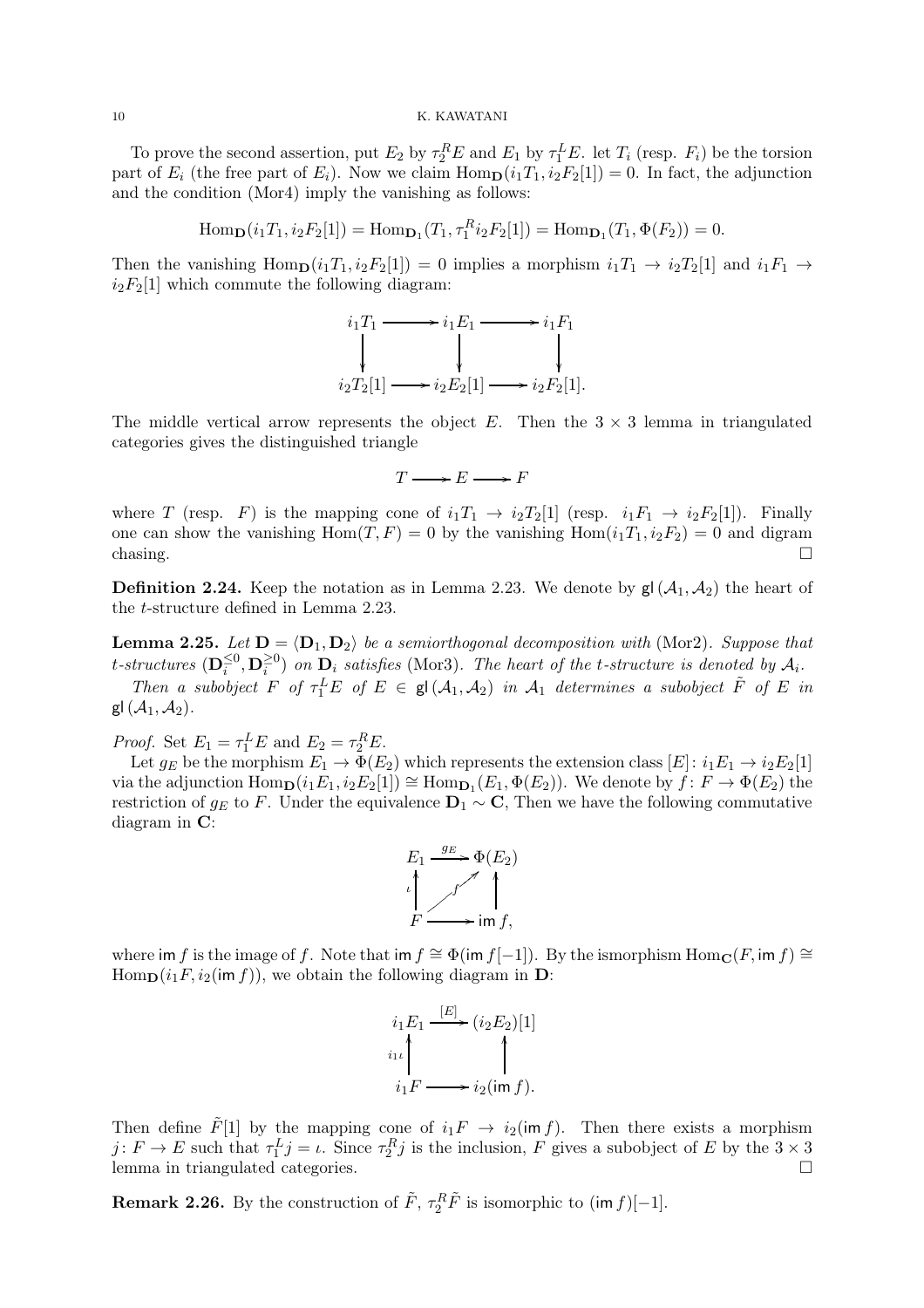### 3. Slope on the gluing heart

The following construction of stability conditions on  $\bf{D}$  was motivated from [CP10, Theorem 3.6] and the previous work [Kaw19].

**Proposition 3.1.** Let  $\mathbf{D} = \langle \mathbf{D}_1, \mathbf{D}_2 \rangle$  be a semiorthogonal decomposition with (Mor1) and let  $\sigma_i = (\mathcal{A}_i, Z_i)$  be a reasonable stability condition on  $\mathbf{D}_i$ . Suppose  $(\sigma_1, \sigma_2)$  satisfies (Mor5). Define  $gl(Z_1, Z_2)$ :  $K_0(D) \rightarrow \mathbb{C}$  by

$$
\mathsf{gl}(Z_1, Z_2)(E) := Z_1(\tau_1^L E) + Z_2(\tau_2^R E).
$$

If  $\Phi(E_2)$  is  $\sigma_1$ -semistable for any  $\sigma_2$ -semistable object  $E_2 \in \mathcal{A}_2$ , then the pair (gl( $\mathcal{A}_1, \mathcal{A}_2$ ), gl( $Z_1, Z_2$ )) which will be denoted by  $\mathsf{g}(\sigma_1, \sigma_2)$  is a locally finite stability condition on  $\mathbf D$ .

*Proof.* Let  $\mathcal{P}_i$  be the slicing of  $\sigma_i$  for  $i \in \{1, 2\}$ . Following [CP10, Theorem 3.6], it is enough to show

- (a) Hom $\mathbf{p}(i_1E_1, i_2E_2[p]) = 0$  for any  $E_i \in \mathcal{A}_i$  and any  $p \leq 0$ , and
- (b) there exists an a in the interval  $(0, 1)$  such that  $\text{Hom}_{\mathbf{D}}(i_1F_1, i_2F_2[p]) = 0$  for any  $F_i \in$  $\mathcal{P}_i(a, a+1]$  and any  $p \leq 0$ .

Since  $\Phi(\mathcal{A}_2) \subset \mathcal{A}_1$  by the condition (Mor5), we see

$$
\operatorname{Hom}_{\mathbf{D}}(i_1E_1, i_2E_2[p]) \cong \operatorname{Hom}_{\mathbf{D}_1}(E_1, \Phi(E_2)[p-1]) = 0.
$$

This gives the proof of (a).

Now for any  $F_i \in \mathcal{P}_i(a, a+1]$ , there exists a canonical triangle in  $\mathbf{D}_i$ 

$$
F_i^{\le a}[1] \longrightarrow F_i \longrightarrow F_i^{>a} \longrightarrow F_i^{\le a}[2],
$$

where  $F_i^{\le a} \in \mathcal{P}_i(0, a]$  and  $F_i^{> a} \in \mathcal{P}_i(a, 1]$ . The assertion (a) implies  $\text{Hom}_{\mathbf{D}}(i_1 F_i^{\le a}[1], F_2[p]) = 0$ and  $\text{Hom}_{\mathbf{D}}(i_1 F_1^{>a}, i_2 F_2^{>a}[p]) = 0$  for  $p \leq 0$ . Hence it is enough to show  $\text{Hom}_{\mathbf{D}}(i_1 F_1^{>a}, i_2 F_2^{\leq a}[p +$ 1]) = 0 for any  $p < 0$ .

By the assumption, we see  $\Phi(\mathcal{P}_2(\phi)) \subset \mathcal{P}_1(\phi)$  for any  $\phi \in \mathbb{R}$ . Hence we have

Hom<sub>D</sub>
$$
(i_1 F_1^{>a}, i_2 F_2^{\le a}[p+1]) \cong \text{Hom}_{D_1}(F_1^{>a}, \Phi(F_2^{\le a}[p])) = 0,
$$

which gives the proof.  $\Box$ 

**Remark 3.2.** If the semiorthogonal decomposition  $\mathbf{D} = \langle \mathbf{D}_1, \mathbf{D}_2 \rangle$  satisfies (Mor2), then  $\Phi$  is an equivalence. Hence  $\Phi(E_2)$  is  $\sigma_1$ -semistable for any  $\sigma_2$ -semistable object  $E_2$ .

Next we introduce a slope on the heart  $g(d_1, \mathcal{A}_2)$  which is an analogy of the slope stability of coherent sheaves on projective surfaces. Similarly to the case of surfaces, a suitable "freeness" of objects in  $\mathbf{D} = \langle \mathbf{D}_1, \mathbf{D}_2 \rangle$  is necessary.

**Proposition-Definition 3.3.** Let  $D = \langle D_1, D_2 \rangle$  be a semiorthogonal decomposition and let  $\sigma_i = (\mathcal{A}_i, Z_i)$  be in Stab  $D_i$ . Suppose that  $(\sigma_1, \sigma_2)$  satisfies the condition (Mor4).

Then the pair  $(\mathcal{T}(\sigma_1, \sigma_2), \mathcal{F}(\sigma_1, \sigma_2))$ 

$$
\mathcal{T}(\sigma_1, \sigma_2) = \{ E \in \mathsf{gl}(\mathcal{A}_1, \mathcal{A}_2) \mid \tau_1^L E \in \mathcal{T}^{\sigma_1}, \tau_2^R E \in \mathcal{T}^{\sigma_2} \}, \text{ and}
$$

$$
\mathcal{F}(\sigma_1, \sigma_2) = \{ E \in \mathsf{gl}(\mathcal{A}_1, \mathcal{A}_2) \mid \tau_1^L E \in \mathcal{F}^{\sigma_1}, \tau_2^R E \in \mathcal{F}^{\sigma_2} \}.
$$

gives a torsion pair on the gluing t-structure  $gl(A_1, A_2)$ . We refer to the torsion pair as the gluing torsion pair by  $(\sigma_1, \sigma_2)$ .

An object  $E \in \mathsf{gl}(\mathcal{A}_1, \mathcal{A}_2)$  is said to be  $(\sigma_1, \sigma_2)$ -torsion (resp.  $(\sigma_1, \sigma_2)$ -free) if E is in  $\mathcal{T}(\sigma_1, \sigma_2)$  $(resp. \mathcal{F}(\sigma_1, \sigma_2))$ 

*Proof.* The assertion follows from Lemma 2.23.

**Definition 3.4.** Let  $D = \langle D_1, D_2 \rangle$  be a semiorthogonal decomposition of D and let  $\sigma_i =$  $(\mathcal{A}_i, Z_i) \in \mathsf{Stab}\,\mathbf{D}_i.$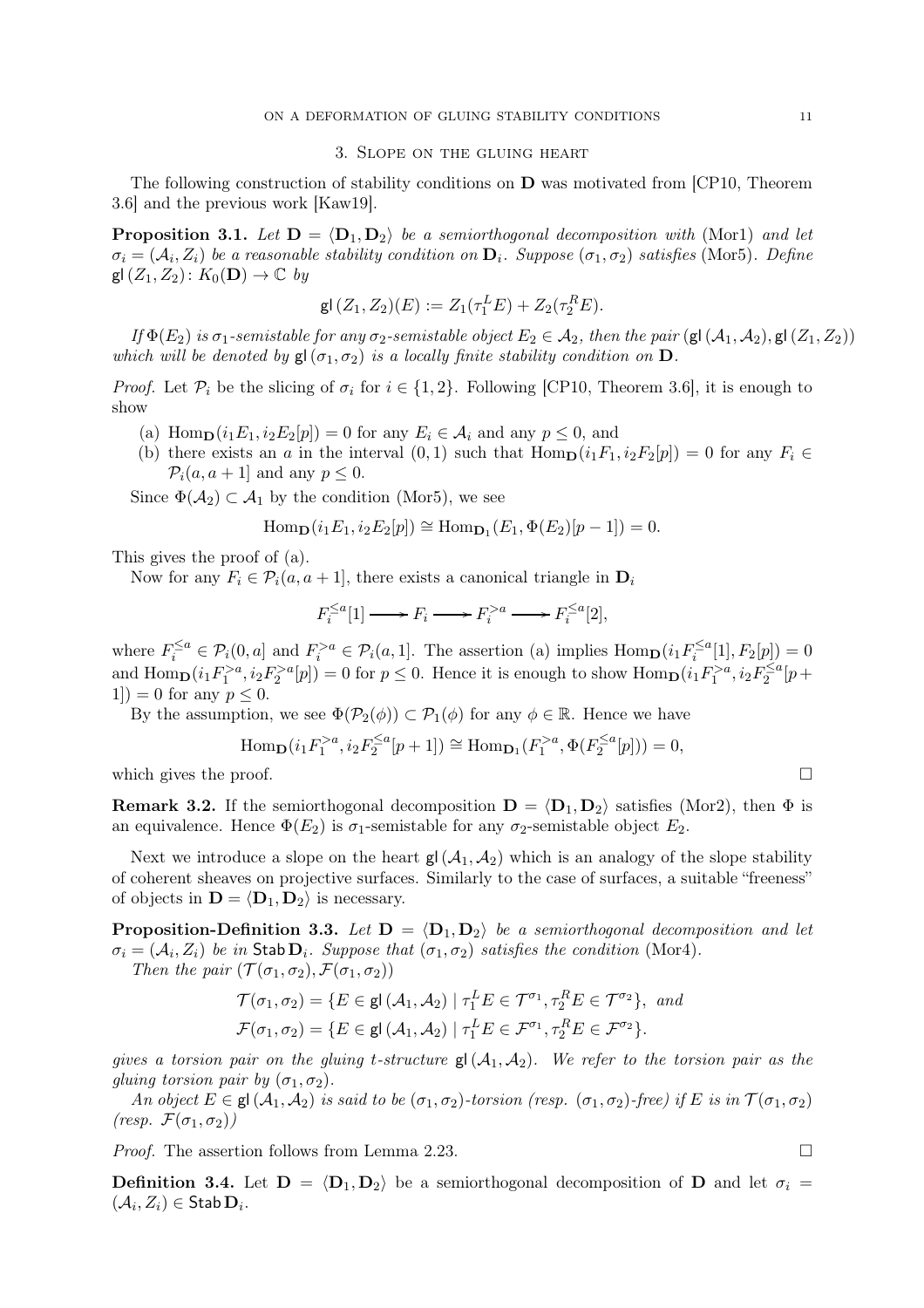Define  $M_{\beta,\omega}^{Z_1,Z_2}$ :  $K_0(\mathsf{gl}\,(\mathcal{A}_1,\mathcal{A}_2)) \to \mathbb{C}$  by (3.1)  $M^{Z_1',Z_2}_{\beta,\omega}(E)=-\mathfrak{Im}\,Z_1(\tau^L_1 E)+\omega \, \mathfrak{Re}\,Z_2(\tau^R_2 E)-\beta \, \mathfrak{Im}\,Z_2(\tau^R_2 E)+\sqrt{-1} (\mathfrak{Im}\,Z_1(\tau^L_1 E)+\mathfrak{Im}\,Z_2(\tau^R_2 E)),$ where  $\beta \in \mathbb{R}$  and  $\omega \in \mathbb{R}_{>0}$ .

**Remark 3.5.** If  $\mathfrak{Im} M_{\beta,\omega}^{Z_1,Z_2}(E) = 0$ , then  $\mathfrak{Im} M_{\beta,\omega}^{Z_1,Z_2}(E)$  is non-negative and  $\mathfrak{Re} M_{\beta,\omega}^{Z_1,Z_2}(E)$  is non-positive. Moreover  $M_{\beta,\omega}^{Z_1,Z_2}(E) = 0$  if and only if  $\tau_2^R E = 0$  and  $\tau_1^L E$  is in the torsion part  $\mathcal{T}^{\sigma_1}$  of  $\sigma_1$ .

Now we wish to define a stability condition which is analogous to the slope stability on algebraic surfaces. The stability is necessary for the construction of a torsion pair on the heart gl $(\mathcal{A}_1, \mathcal{A}_2)$ .

**Proposition 3.6.** Let  $D = \langle D_1, D_2 \rangle$  be a semiorthogonal decomposition of D with (Mor1). Choose stability conditions  $\sigma_i = (A_i, Z_i) \in$  Stab  $D_i$  such that  $(\sigma_1, \sigma_2)$  satisfies the condition (Mor4). Define a full sub category  $\mathcal B$  of  $gl(\mathcal A_1, \mathcal A_2)$  by

$$
\mathcal{B}=\{E\in \mathsf{gl}\left(\mathcal{A}_1,\mathcal{A}_2\right) \mid M_{\beta,\omega}^{Z_1,Z_2}(E)=0\}
$$

- 
- (1) B is a Serre subcategory of  $gl(A_1, A_2)$ .<br>(2) Let C be the Serre quotient category  $gl(A_1, A_2)/B$ . If both  $\sigma_1$  and  $\sigma_2$  are discrete, then (2) Let C be the Serre quotient category  $\mathsf{gl}(\mathcal{A}_1, \mathcal{A}_2)/\mathcal{B}$ . If both  $\sigma_1$  and  $\sigma_2$  are discrete, then the pair  $\tau = (\mathcal{C}, M_{\beta,\omega}^{Z_1,Z_2})$  is a stability condition on the abelian category  $\mathcal{C}$ .
- (3) In addition to (2), suppose that  $E_1$  satisfies  $\mathfrak{Im} Z_1(E_1) > 0$ . Then  $i_1(E_1)$  is  $\tau$ -semistable with  $\arg M_{\beta,\omega}^{Z_1,Z_2}(i_1E_1) = 3\pi/4.$
- (4) The stability condition  $\tau$  defined in (2) satisfies the support property.

*Proof.* Since  $M_{\beta,\omega}^{Z_1,Z_2}$  is a group homomorphism,  $\beta$  is closed under extensions and  $M_{\beta,\omega}^{Z_1,Z_2}$  satisfies

- $\mathfrak{Im}\, M_{\beta,\omega}^{Z_1,Z_2}(E) \geq 0$ , and
- If  $\mathfrak{Im} M_{\beta,\omega}^{Z_1,Z_2}(E) = 0$  then  $\Re(\mathfrak{e}(E) \leq 0$ .

Hence  $\beta$  is closed under subobjects and quotients. This gives the proof of the assertion (1).

Since  $\sigma_i$  is discrete, the hearts  $\mathcal{A}_i$  is a Noetherian abelian category by [CP10, Lemma 3.4]. Thus the heart  $gl(\mathcal{A}_1, \mathcal{A}_2)$  is also Noetherian and so is  $gl(\mathcal{A}_1, \mathcal{A}_2)/\mathcal{B}$ . Since the set  $\{\mathfrak{Im}\,Z(E)\}$  $E \in \mathsf{gl}(\mathcal{A}_1, \mathcal{A}_2)$  is discrete in  $\mathbb{R}_{\geq 0}$ , the pair  $(\mathcal{C}, M_{\beta,\omega}^{Z_1, Z_2})$  has the Harder-Narasimhan property by [CP10, Lemma 3.4] (or [Bri08]). This gives the proof of the assertion (2).

To prove the assertion (3), let  $E_1$  be in  $D_1$ . If necessary we may assume that  $E_1$  is  $\sigma_1$ -free, since there exists a  $\sigma_1$ -free object  $E' \in \mathsf{gl}(\mathcal{A}_1, \mathcal{A}_2)$  such that  $E'$  is isomorphic to  $i_1 E_1$  in C. Note that any subobject F of  $i_1E_1$  in C gives a subobject  $F' \subset i_1E_1$  in  $\mathsf{gl}(\mathcal{A}_1, \mathcal{A}_2)$  such that  $F'$  is isomorphic to F in C. Since the essential image of  $A_1$  by  $i_1$  is closed under subobject, we have  $\arg M_{\beta,\omega}^{Z_1,Z_2}(i_1E_1) = \arg M_{\beta,\omega}^{Z_1,Z_2}(F)$  and this gives the proof of the assertion (3).

To prove the last assertion, it is enough to construct a quadratic form

(3.2) 
$$
q: K_0(\mathcal{C}) \otimes \mathbb{R} \to \mathbb{R}
$$

satisfying

• the restriction of q to the subspace Ker  $M_{\beta,\omega}^{Z_1,Z_2}$  of  $K_0(\mathcal{C})\otimes\mathbb{R}$  is negative definite, and

•  $q([E]) \geq 0$  if the class  $[E]$  is represented by a semistable object E.

We show that the quadratic form

(3.3) 
$$
q([E]) = \mathfrak{Im} Z_1(\tau_1^L E) \cdot \mathfrak{Im} Z_2(\tau_2^R E)
$$

satisfies the desired property. Note that the first condition is trivial since Ker  $M_{\beta,\omega}^{Z_1,Z_2}$  is trivial by the construction of  $\mathcal{C}$ .

Take a  $\tau$ -semistable object  $E \in \mathcal{C}$ . Then we have

$$
i_2 \tau_2^R E \longrightarrow E \longrightarrow i_1 \tau_1^L E \longrightarrow i_2 \tau_2^R E[1].
$$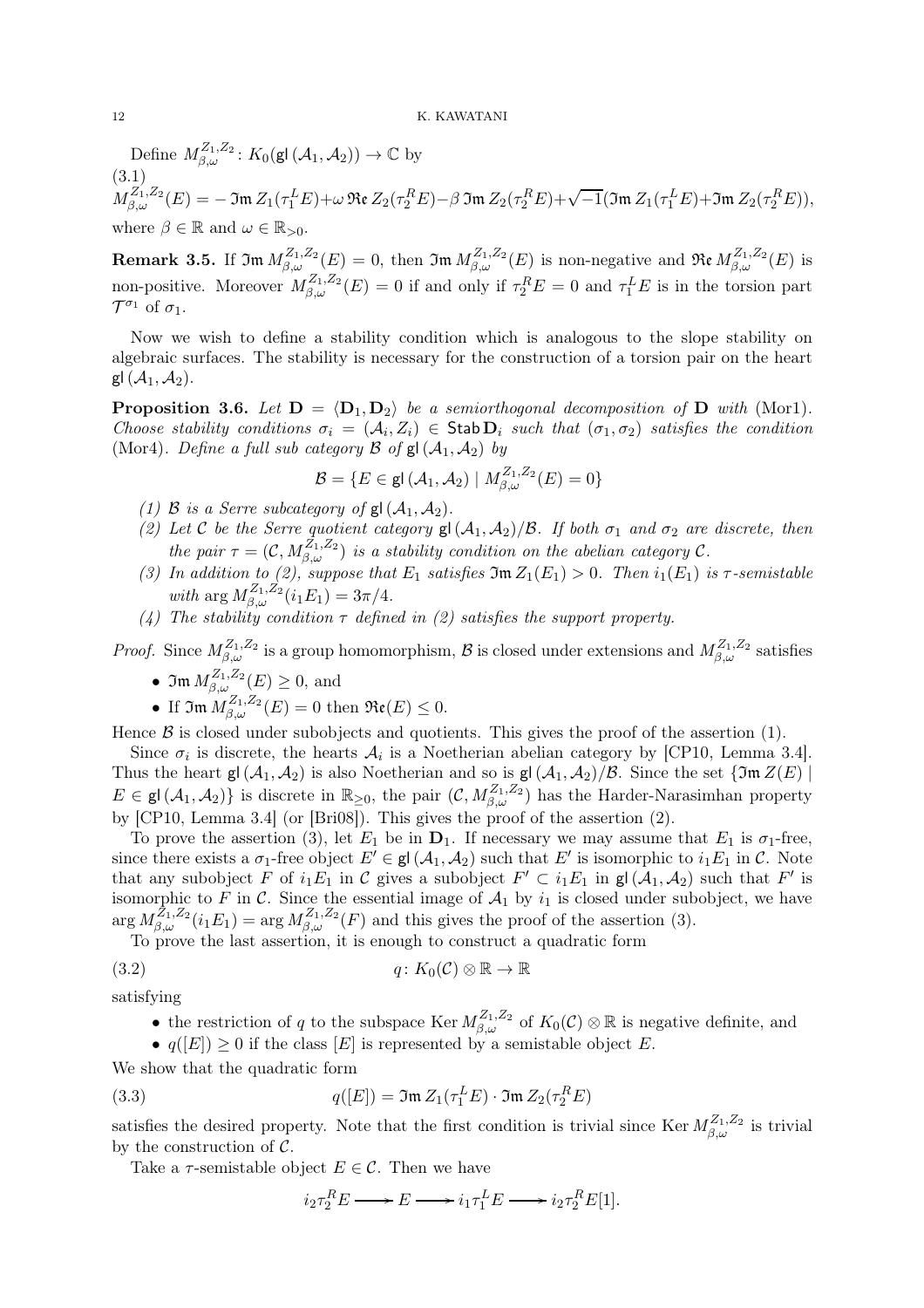If  $\mathfrak{Im} Z_1(i_1 \tau_1^L E) = 0$ , then the inequality  $q([E]) \geq 0$  holds. If  $\mathfrak{Im} Z_1(i_1 \tau_1^L E) > 0$ , then the assertion (3) implies

(3.4) 
$$
0 < \arg M_{\beta,\omega}^{Z_1,Z_2}(i_2 \tau_2^R E) \leq \arg M_{\beta,\omega}^{Z_1,Z_2}(E) \leq \arg M_{\beta,\omega}^{Z_1,Z_2}(i_1 \tau_1^L E) = \frac{3\pi}{4}.
$$

Now let us canonically identify  $\mathbb C$  as  $\mathbb R^2$ . Then the standard inner paring of  $(1+\sqrt{-1})M_{\beta,\omega}^{Z_1,Z_2}(i_2\tau_2E)$ and  $M_{\beta,\omega}^{Z_1,Z_2}(i_1\tau_1^L E)$  on  $\mathbb{R}^2$  is just

$$
2 \operatorname{Im} Z_1(\tau_1^L E) \cdot \operatorname{Im} Z_2(\tau_2^R E).
$$

By  $(3.4)$  and the assertion  $(3)$  we have

(3.5) 
$$
|\arg(1+\sqrt{-1})M_{\beta,\omega}^{Z_1,Z_2}(i_2\tau_2E) - \arg M_{\beta,\omega}^{Z_1,Z_2}(i_1\tau_1^L E)| < \pi/2,
$$
 and this gives the proof.

**Remark 3.7.** In the assertion (2), we assume that the stability conditions  $\sigma_i$  is discrete. If  $\sigma_i$  is rational then  $\sigma_i$  is discrete since  $K_0(\mathbf{D})$  is finitely generated. However, the existence of rational stability conditions is subtle. Of course, if  $\sigma_i$  is full (equivalently satisfies the support property), then one can choose rational stability conditions by shrinking  $\sigma_i$ .

**Definition 3.8.** Let  $D = \langle D_1, D_2 \rangle$  be a semiorthogonal decomposition with (Mor1). Let  $\sigma_i = (\mathcal{A}_i, Z_i)$  be a discrete stability condition on  $\mathbf{D}_i$ . Suppose  $(\sigma_1, \sigma_2)$  satisfies (Mor4).

Let us define  $\mu_{\beta,\omega}(E)$  for  $E \in \mathsf{gl}(\mathcal{A}_1, \mathcal{A}_2)$  by

$$
\mu_{\beta,\omega}(E) = \frac{\mathfrak{Im} Z_1(\tau_1^L E) - \omega \mathfrak{Re} Z_2(\tau_2^R E) + \beta \mathfrak{Im} Z_2(\tau_2^R E)}{\mathfrak{Im} Z_1(\tau_1^L E) + \mathfrak{Im} Z_2(\tau_2^R E)}
$$

.

Similarly to the case of slope stability on projective surfaces,  $(\sigma_1, \sigma_2)$ -free object E is  $M_{\beta,\omega}^{Z_1,Z_2}$ semistable if and only if for any nontrivial subobject  $F \subset E$  so that  $\tau_2^R F$  is a proper subobject of  $\tau_1^L E$ , the inequality  $\mu_{\beta,\omega}(F) \leq \mu_{\beta,\omega}(E)$  holds (cf. [HL97]).

Define the following subcategories of  $gl(\mathcal{A}_1, \mathcal{A}_2)$  by

$$
\mathcal{F}_{\beta,\omega}^{\sigma_1,\sigma_2} = \left\{ E \in \mathsf{gl}\left(\mathcal{A}_1,\mathcal{A}_2\right) \mid E \text{ is } (\sigma_1,\sigma_2)\text{-free with } \mu_{\beta,\omega}^+(E) \le 0 \right\}, \text{ and}
$$
\n
$$
\mathcal{T}_{\beta,\omega}^{\sigma_1,\sigma_2} = \left\{ E \in \mathsf{gl}\left(\mathcal{A}_1,\mathcal{A}_2\right) \mid E \text{ is } (\sigma_1,\sigma_2)\text{-torsion or } (\sigma_1,\sigma_2)\text{-free part } E_{\text{fr}} \text{ of } E \text{ has } \mu_{\beta,\omega}^-(E_{\text{fr}}) > 0 \right\}
$$

The tilting heart of  $gl(\mathcal{A}_1, \mathcal{A}_2)$  by the torsion pair  $(\mathcal{T}_{\beta,\omega}^{\sigma_1,\sigma_2}, \mathcal{F}_{\beta,\omega}^{\sigma_1,\sigma_2})$  is denoted by  $\mathcal{A}_{\beta,\omega}^{\sigma_1,\sigma_2}$ .

**Lemma 3.9.** Let  $D = \langle D_1, D_2 \rangle$  with the condition (Mor1). Suppose that rational stability conditions  $\sigma_i = (\mathcal{A}_i, Z_i) \in \mathsf{Stab}\,\mathbf{D}_i$  satisfy the condition (Mor4).

If a  $(\sigma_1, \sigma_2)$ -free object  $E \in \mathsf{gl}(\mathcal{A}_1, \mathcal{A}_2)$  satisfies  $\mu^+_{\beta,\omega}(E) < 1$ , then the canonical morphism  $\tau_1^L E \to \Phi(\tau_2^R E)$  is a monomorphism in  $\mathcal{A}_1$ .

*Proof.* By Lemma 2.20 we have the distinguished triangle in  $D_1$ :

$$
\tau_1^R E \xrightarrow{f} \tau_1^L E \xrightarrow{g} \Phi(\tau_2^R E) \longrightarrow \tau_1^R E[1]
$$

Since E is in  $\mathsf{gl}\,(\mathcal{A}_1, \mathcal{A}_2)$ , both  $\tau_1^L E$  and  $\Phi(\tau_2^R E)$  is in  $\mathcal{A}_1$ .

Let K be the kernel of the morphism g above. Note that the morphism  $\iota: K \to \tau_1^L E$  lifts to  $\tau_1^R E$ , that is, there exists a morphism  $\bar{\iota}: K \to \tau_1^R E$  such that  $f \circ \bar{\iota} = \iota$ . If K is non-zero, then we have a non-zero morphism in

$$
\mathrm{Hom}_{\mathbf{D}_1}(K, \tau_1^R E) \cong \mathrm{Hom}_{\mathbf{D}}(i_1 K, E).
$$

By Proposition 3.6 (3),  $i_1K$  is  $\mu_{\beta,\omega}$ -semistable with  $\mu_{\beta,\omega}(i_1K) = 1$ . Hence K has to be zero since both  $i_1K$  and E are  $(\sigma_1, \sigma_2)$ -free. .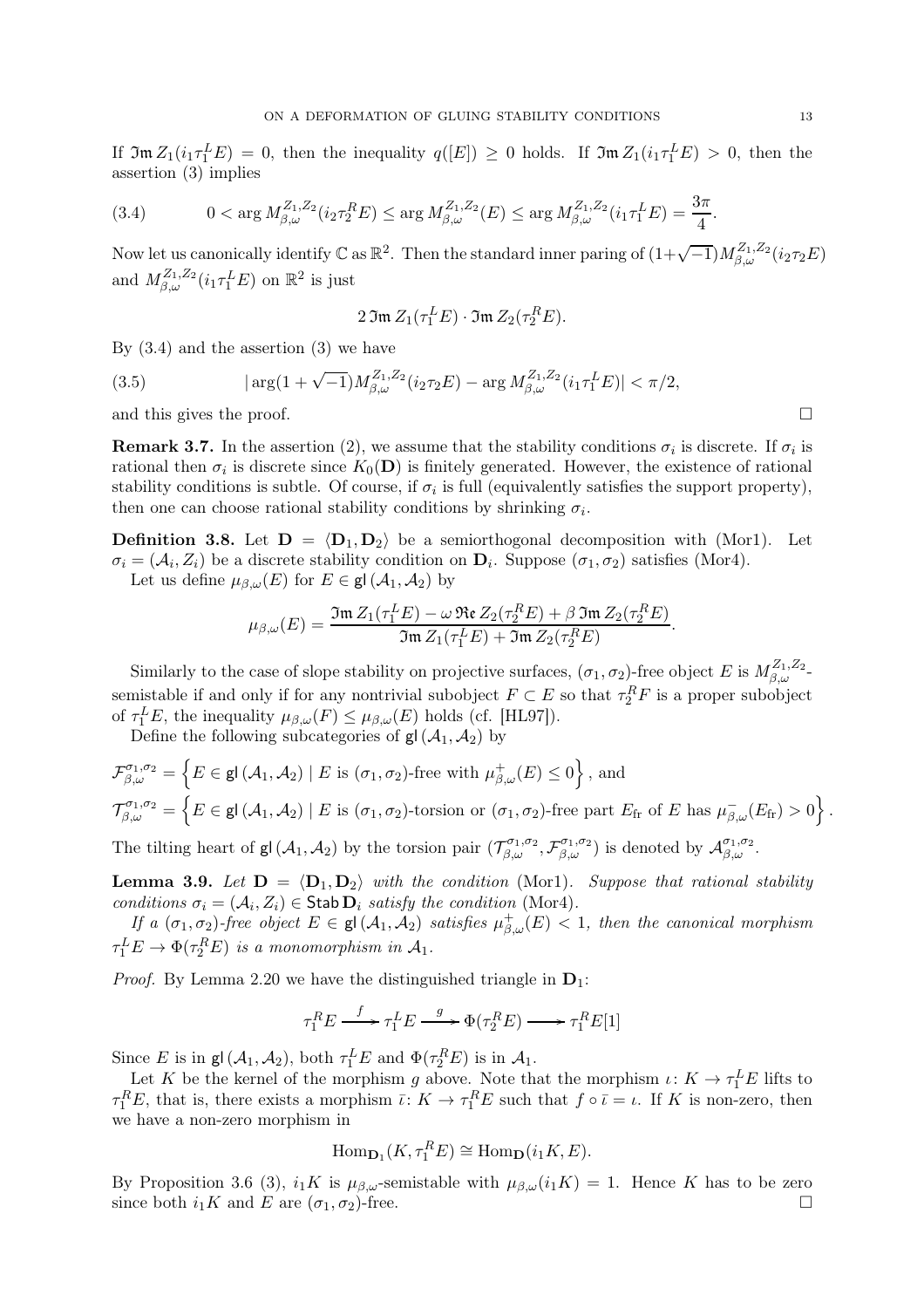### 4. Rational coefficients stability conditions

In the previous section, we introduced the tilting heart  $\mathcal{A}_{\beta,\omega}^{\sigma_1,\sigma_2}$ . The aim of this section is to show that the pair  $(\mathcal{A}_{\beta,\omega}^{\sigma_1,\sigma_2}, Z_{\beta,\omega}^{\sigma_1,\sigma_2})$  gives a locally finite stability condition on  $\mathbf{D} = \langle \mathbf{D}_1, \mathbf{D}_2 \rangle$  if the semiorthogonal decomposition satisfies (Mor2) and  $(\sigma_1, \sigma_2)$  satisfies (Mor5). These assumptions are necessary to make all the arguments work well.

**Definition 4.1.** Let  $\mathbf{D} = \langle \mathbf{D}_1, \mathbf{D}_2 \rangle$  with the condition (Mor2). Suppose that rational stability conditions  $\sigma_i = (\mathcal{A}_i, Z_i) \in \mathsf{Stab} \,\mathbf{D}_i$  satisfy the condition (Mor5). Define  $Z_{\beta,\omega}^{\sigma_1,\sigma_2} : K_0(\mathbf{D}) \to \mathbb{C}$  by

(4.1) 
$$
Z_{\beta,\omega}^{\sigma_1,\sigma_2}(E) = Z_1(\tau_1^L E) + (\beta - \sqrt{-1}\omega)Z_2(\tau_2^R E).
$$

Moreover the pair  $(\mathcal{A}_{\beta,\omega}^{\sigma_1,\sigma_2}, Z_{\beta,\omega}^{\sigma_1,\sigma_2})$  is denoted by  $\Sigma_{\beta,\omega}^{\sigma_1,\sigma_2}$ .

**Proposition 4.2.** Let  $D = \langle D_1, D_2 \rangle$  be a semiorthogonal decomposition with the condition (Mor2). Suppose that ratonal stability conditions  $\sigma_i = (\mathcal{A}_i, Z_i) \in \text{Stab } \mathbf{D}_i$  satisfy the condition (Mor5). Then  $Z_{\beta,\omega}^{\sigma_1,\sigma_2}$  is a central charge on  $\mathcal{A}_{\beta,\omega}^{\sigma_1,\sigma_2}$  for any  $\beta \in \mathbb{R}$  and  $\omega \in \mathbb{R}_{>0}$ .

Proof. If an object  $E \in \mathcal{T}_{\beta,\omega}^{\sigma_1,\sigma_2}$  is a  $(\sigma_1,\sigma_2)$ -torsion object, then  $\mathfrak{Im} Z_1(\tau_1^L E) = \mathfrak{Im} Z_2(\tau_2^R E) = 0$ . Hence we have  $\mathfrak{Im} Z_{\beta,\omega}^{\sigma_1,\sigma_2}(E) = -\omega \mathfrak{Re} Z_2(\tau_2^R E) \geq 0$  and the equality holds if and only if  $\tau_2^R E = 0$ . Thus E is isomorphic to a  $\sigma_1$ -torsion object  $E_1 \in \mathcal{T}^{\sigma_1}$  and we see  $\Re(z) \mathcal{Z}^{\sigma_1, \sigma_2}_{\beta, \omega}(E) =$  $\Re$ **c**  $Z_1(E_1) \leq 0$  and the equality holds if and only if  $E_1 = 0$ . Moreover if the object  $E \in \mathcal{T}_{\beta,\omega}^{\sigma_1,\sigma_2}$ is  $(\sigma_1, \sigma_2)$ -free, the inequality  $\mu_{\beta,\omega}(E) > 0$  implies  $\mathfrak{Im} Z_{\beta,\omega}^{\sigma_1,\sigma_2}(E) > 0$ .

Now take  $E \in \mathcal{F}_{\beta,\omega}^{\sigma_1,\sigma_2}$ . Without loss of generality, we may assume that the  $(\sigma_1,\sigma_2)$ -free object E is  $M_{\beta,\omega}^{Z_1,Z_2}$ -semistable. Since  $\mathfrak{Im} Z_{\beta,\omega}^{\sigma_1,\sigma_2}(E) \leq 0$  holds by the assumption  $E \in \mathcal{F}_{\beta,\omega}^{\sigma_1,\sigma_2}$ , we have to show the following:

• If  $\mathfrak{Im} Z_{\beta,\omega}^{\sigma_1,\sigma_2}(E) = 0$ , then  $\mathfrak{Re} Z_{\beta,\omega}^{\sigma_1,\sigma_2}(E)$  is positive.

Let us suppose  $\mathfrak{Im} Z_{\beta,\omega}^{\sigma_1,\sigma_2}(E) = 0$  holds. By the inequality  $\omega > 0$ , we have

(4.2) 
$$
\mathfrak{Re} Z_2(\tau_2^R E) = \frac{1}{\omega} \cdot (\mathfrak{Im} Z_1(\tau_1^L E) + \beta \mathfrak{Im} Z_2(\tau_2^R E)).
$$

Since the morphism  $\tau_1^L E \to \Phi(\tau_2^R E)$  is a monomorphism in  $\mathcal{A}_1$  by Lemma 3.9, the condition (Mor5) implies

(4.3) 
$$
\mathfrak{Im} Z_1(\tau_1^L E) \leq \mathfrak{Im} Z_1 \left( \Phi(\tau_2^R E) \right) = \mathfrak{Im} Z_2(\tau_2^R E)
$$

Moreover there exists a subobject  $\tilde{F}$  of E in gl( $\mathcal{A}_{1}$ ,  $\mathcal{A}_{2}$ ) such that  $\tau_1^L \tilde{F} \cong \tau_1^L E$  and  $\Phi(\tau_2^R \tilde{F}) \cong$  $\tau_1^L E$  by Lemma 2.25 and Remark 2.26. The  $M_{\beta,\omega}^{Z_1,Z_2}$ -semistability of E implies  $\mu_{\beta,\omega}^+(\tilde{F}) \leq$  $\mu_{\beta,\omega}(E) \leq 0.$ 

Now the condition (Mor5) implies

$$
\mu_{\beta,\omega}(\tilde{F}) = \frac{\Im \mathfrak{m} Z_1(\tau_1^L \tilde{F}) - \omega \operatorname{Re} Z_2(\tau_2^R \tilde{F}) + \beta \Im \mathfrak{m} Z_2(\tau_2^R \tilde{F})}{\Im \mathfrak{m} Z_1(\tau_1^L \tilde{F}) + \Im \mathfrak{m} Z_2(\tau_2^R \tilde{F})}
$$
\n
$$
= \frac{\Im \mathfrak{m} Z_1(\tau_1^L \tilde{F}) - \omega \operatorname{Re} Z_1(\Phi(\tau_2^R \tilde{F})) + \beta \Im \mathfrak{m} Z_1(\Phi(\tau_2^R \tilde{F}))}{\Im \mathfrak{m} Z_1(\tau_1^L \tilde{F}) + \Im \mathfrak{m} Z_1(\Phi(\tau_2^R \tilde{F}))}
$$
\n
$$
= \frac{\Im \mathfrak{m} Z_1(\tau_1^L E) - \omega \operatorname{Re} Z_1(\tau_1^L E) + \beta \Im \mathfrak{m} Z_1(\tau_1^L E)}{2 \Im \mathfrak{m} Z_1(\tau_1^L E)} \le 0.
$$

Since  $\mathfrak{Im} Z_1(\tau_1^L E)$  is positive, we see

(4.4) 
$$
\frac{1}{\omega} \left( \mathfrak{Im} Z_1(\tau_1^L E) + \beta \mathfrak{Im} Z_1(\tau_1^L E) \right) \leq \mathfrak{Re} Z_1(\tau_1^L E).
$$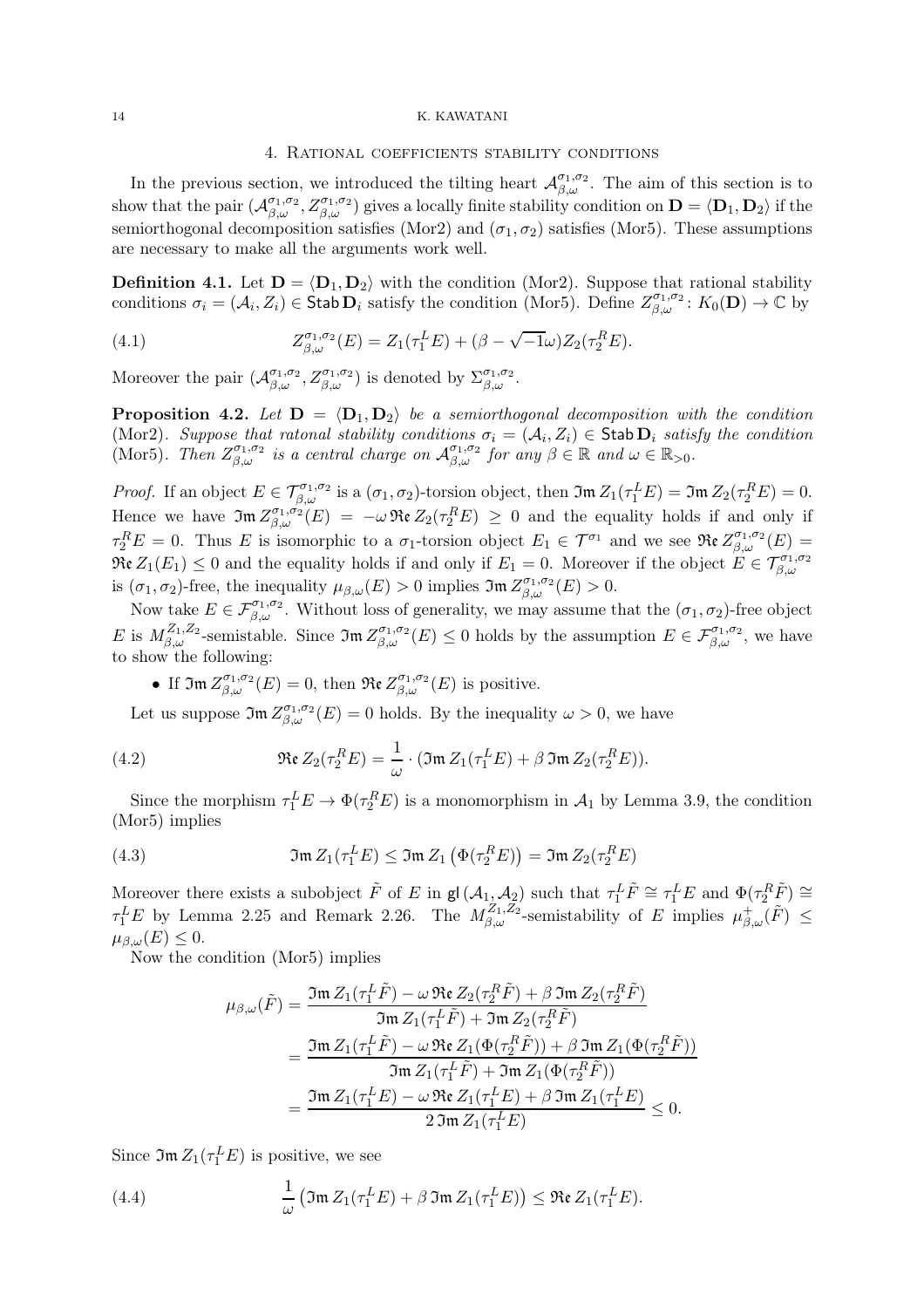Thus (4.2), (4.3) and (4.4) imply

$$
\Re \epsilon Z_{\beta,\omega}^{\sigma_1,\sigma_2}(E) = \Re \epsilon Z_1(\tau_1^L E) + \beta \Re \epsilon Z_2(\tau_2^R E) + \omega \Im \omega Z_2(\tau_2^R E)
$$
  
\n
$$
= \Re \epsilon Z_1(\tau_1^L E) + \frac{\beta}{\omega} (\Im \omega Z_1(\tau_1^L E) + \beta \Im \omega Z_2(\tau_2^R E)) + \omega \Im \omega Z_2(\tau_2^R E)
$$
  
\n
$$
= \Re \epsilon Z_1(\tau_1^L E) + \frac{\beta}{\omega} \Im \omega Z_1(\tau_1^L E) + \frac{\beta^2 + \omega^2}{\omega} \Im \omega Z_2(\tau_2^R E)
$$
  
\n
$$
\geq \Re \epsilon Z_1(\tau_1^L E) + \frac{\beta}{\omega} \Im \omega Z_1(\tau_1^L E) + \frac{\beta^2 + \omega^2}{\omega} \Im \omega Z_1(\tau_1^L E)
$$
  
\n
$$
\geq \frac{1}{\omega} (\Im \omega Z_1(\tau_1^L E) + \beta \Im \omega Z_1(\tau_1^L E)) + \frac{\beta}{\omega} \Im \omega Z_1(\tau_1^L E) + \frac{\beta^2 + \omega^2}{\omega} \Im \omega Z_1(\tau_1^L E)
$$
  
\n
$$
= \frac{(1 + \beta)^2 + \omega^2}{\omega} \cdot \Im \omega Z_1(\tau_1^L E) > 0.
$$

**Remark 4.3.** Suppose that a semiorthogonal decomposition  $\mathbf{D} = \langle \mathbf{D}_1, \mathbf{D}_2 \rangle$  satisfies (Mor2). If stability conditions  $\sigma_i = (\mathcal{A}_i, Z_i) \in \mathsf{Stab} \,\mathbf{D}_i$  satisfy (Mor5), then  $\sigma_2$  is  $\sigma_1[-1]$ .

**Proposition 4.4.** Let  $D = \langle D_1, D_2 \rangle$  be a semiorthogonal decomposition with (Mor2). Suppose stability conditions  $\sigma_i = (A_i, Z_i) \in$  Stab  $D_i$  are rational and satisfy (Mor5). If  $\sigma_1$  and  $\sigma_2$  are rational and both  $\omega$  and  $\hat{\beta}$  are rational then the pair  $\Sigma_{\beta,\omega}^{\sigma_1,\sigma_2} = (\mathcal{A}_{\beta,\omega}^{\sigma_1,\sigma_2}, Z_{\beta,\omega}^{\sigma_1,\sigma_2})$  is a locally finite stability condition.

*Proof.* Since  $\sigma_i$  is rational,  $\sigma_i$  is discrete. In particular the heart  $A_i$  of  $\sigma_i$  is Noetherian and so is gl $(\mathcal{A}_1, \mathcal{A}_2)$ .

Suppose  $E \in \mathcal{A}_{\beta,\omega}^{\sigma_1,\sigma_2}$  satisfies  $\mathfrak{Im} Z_{\beta,\omega}^{\sigma_1,\sigma_2}(E) = 0$ . Due to [CP10, Lemma 3.4], it is enough to show that any increasing filtration  $E^1 \subset E^2 \subset \cdots \subset E^n \subset \cdots$  of subobject of  $E \in \mathcal{A}_{\beta,\omega}^{\sigma_1,\sigma_2}$ terminates. Note that  $E^n$  also satisfies  $\mathfrak{Im} Z^{\sigma_1,\sigma_2}_{\beta,\omega}(E^n) = 0$ .

Taking the cohomology with respect to  $\mathsf{gl}(\mathcal{A}_1, \mathcal{A}_2)$ , we have a sequence of monomorphisms

$$
H^{-1}(E^n) \subset H^{-1}(E^{n+1}) \subset H^{-1}(E).
$$

We can assume  $H^{-1}(E^n)$  does not depend on n since  $\mathsf{gl}(\mathcal{A}_1, \mathcal{A}_2)$  is Noetherian. Now we claim  $H^0(E^n)$  satisfies

(4.5) 
$$
\tau_2^R H^0(E^n) = 0, \text{ and}
$$

τ L <sup>1</sup> H<sup>0</sup> (E n ) ∈ T <sup>σ</sup><sup>1</sup> (4.6) .

Indeed, by the vanishing  $\mathfrak{Im} Z^{\sigma_1,\sigma_2}_{\beta,\omega}(E^n) = 0$ , we have  $\mathfrak{Im} Z^{\sigma_1,\sigma_2}_{\beta,\omega}(H^0(E^n)) = 0$  which implies that  $H^0(E^n)$  is  $(\sigma_1, \sigma_2)$ -torsion. The vanishing  $\mathfrak{Im} Z^{\sigma_1, \sigma_2}_{\beta, \omega}(H^0(E^n)) = 0$  and the definition of  $Z^{\sigma_1, \sigma_2}_{\beta, \omega}$  $_{\beta,\omega}$ imply  $\mathfrak{Im} Z_1(\tau_1^L H^0(E^n)) = 0$  and  $\tau_2^R H^0(E^n) = 0$ . This gives the proof of the claim.

Let  $F^n$  be the quotient  $E^n/E^{n-1}$  in  $\mathcal{A}_{\beta,\omega}^{\sigma_1,\sigma_2}$ . Since  $H^{-1}(E^n)$  is constant for n, we have a monomorphism in  $gl(\mathcal{A}_1, \mathcal{A}_2)$ 

$$
H^{-1}(F^n) \longrightarrow H^0(E^{n-1}).
$$

Thus  $\mathfrak{Im} \, \mathsf{gl} \, (Z_1, Z_2) \, (H^{-1}(F^n)) = 0$  holds by (4.5) and (4.6). On the other hand, if  $H^{-1}(F^n)$ is non-zero, then  $\mathfrak{Im} \text{gl}(Z_1, Z_2)$   $(H^{-1}(F^n))$  is positive by the  $(\sigma_1, \sigma_2)$ -freeness of  $H^{-1}(F)$ . So  $H^{-1}(F^n)$  has to be 0 and the canonical morphism  $H^0(E^{n-1}) \to H^0(E^n)$  is a monomorphism in gl $(\mathcal{A}_1, \mathcal{A}_2)$ .

To complete the proof, it is enough to show that  $H^0(E^n)$  is independent of n. By (4.5) and (4.6), we have  $\mathfrak{Re} Z_{\beta,\omega}^{\sigma_1,\sigma_2}(H^0(E^n)) = \mathfrak{Re} Z_1(\tau_1^R H^0(E^n)) < 0$ , it is enough to show that  $\mathfrak{Re}\,Z_{\beta,\omega}^{\sigma_1,\sigma_2}(H^0(E^n))$  is bounded below.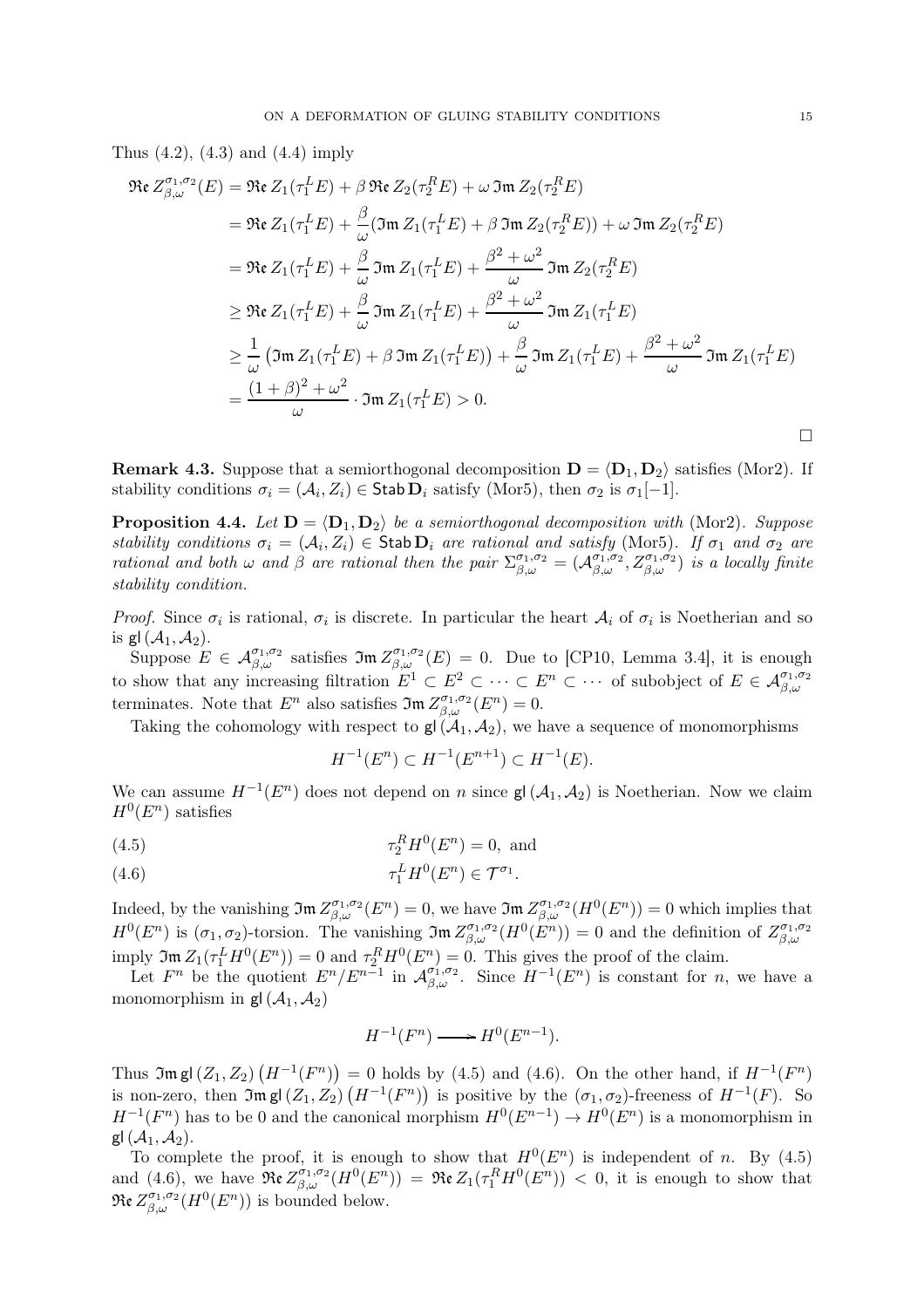Let  $G^n$  be the quotient  $E/E^n$  in  $\mathcal{A}_{\beta,\omega}^{\sigma_1,\sigma_2}$ . Then we have the following exact sequence in gl $(\mathcal{A}_1, \mathcal{A}_2)$ :

$$
0 \longrightarrow H^{-1}(E^n) \longrightarrow H^{-1}(E) \xrightarrow{\varphi_n} H^{-1}(G^n) \xrightarrow{\delta_n} H^0(E^n) \xrightarrow{\psi_n} H^0(E) \xrightarrow{\pi_n} H^0(G^n) \longrightarrow 0
$$

Since  $H^{-1}(E^n) = \ker \varphi_n$  is independent of n, so is im  $\varphi_n = \ker \delta_n$ . Moreover we may assume that ker  $\pi_n = \text{im } \psi_n$  is independent of n since  $\mathsf{gl}(\mathcal{A}_1, \mathcal{A}_2)$  is Noetherian. Then it is enough to show that  $\mathfrak{Re} Z_{\beta,\omega}^{\sigma_1,\sigma_2}(\ker \psi_n)$  is bounded below since  $H^0(E^n)$  is an extension by im  $\psi_n$  and ker  $\psi_n$ :

$$
0 \longrightarrow \ker \psi_n \longrightarrow H^0(E^n) \longrightarrow \operatorname{im} \psi_n \longrightarrow 0.
$$

Note that  $\tau_2^R$ (ker  $\psi_n$ ) = 0 since the functor  $\tau_2^R$  is t-exact with respect to  $\mathsf{gl}(\mathcal{A}_1, \mathcal{A}_2)$  and  $\mathcal{A}_2$ . Consider the exact sequence in  $gl(\mathcal{A}_1, \mathcal{A}_2)$ :

$$
0 \longrightarrow \ker \delta_n \longrightarrow H^{-1}(G^n) \longrightarrow \ker \psi_n \longrightarrow 0.
$$

Then Lemma 2.20 implies the following diagram of distinguished triangle in  $D_1$ :

(4.7) 
$$
\tau_1^R(\ker \delta_n) \longrightarrow \tau_1^R(H^{-1}(G^n)) \longrightarrow \tau_1^R(\ker \psi_n)
$$
\n
$$
\downarrow \qquad \qquad \downarrow \qquad \qquad \downarrow \qquad \downarrow \qquad \downarrow \qquad \downarrow
$$
\n
$$
\tau_1^L(\ker \delta_n) \longrightarrow \tau_1^L(H^{-1}(G^n)) \longrightarrow \tau_1^L(\ker \psi_n)
$$
\n
$$
\downarrow \qquad \qquad \downarrow
$$
\n
$$
\Phi(\ker \delta_n) \longrightarrow \Phi(H^{-1}(G^n)) \longrightarrow 0
$$

The second and third row give short exact sequences in  $\mathcal{A}_1$ . Since ker  $\delta_n$  and  $H^{-1}(G^n)$  are in  $\mathcal{F}_{\beta,\omega}^{\sigma_1,\sigma_2}$ , the morphism  $\nu$  and  $\epsilon$  are mono morphisms in  $\mathcal{A}_1$  by Lemma 3.9. Thus we see the following isomorphism

$$
\tau_1^L(\ker\psi_n)\cong\frac{\tau_1^L(H^{-1}(G^n))}{\tau_1^L(\ker\delta_n)}\cong\ker\left(\frac{\Phi(\ker\delta_n)}{\tau_1^L(\ker\delta_n)}\to\frac{\Phi(H^{-1}(G^n))}{\tau_1^L(H^{-1}(G^n))}\right).
$$

The t-exactness of  $\tau_1^L$  with respect to  $g(\mathcal{A}_1, \mathcal{A}_2)$  and  $\mathcal{A}_1$  implies  $\tau_1^L(\ker \psi_n) \subset \tau_1^L(H^0(E^n)).$ Since  $H^0(E^n)$  satisfies (4.5) and (4.6),  $\tau_1^L(\ker \psi_n)$  is in  $\mathcal{T}^{\sigma_1}$  and  $\tau_2^R(\ker \psi_n) = 0$ . Moreover  $\tau^L_1$ (ker  $\psi_n)$  is a subobject of the torsion part  $T$  of  $\Phi$ (ker  $\delta_n)/\tau^L_1$ (ker  $\delta_n)$  with respect to the torsion pair  $(\mathcal{T}^{\sigma_1}, \mathcal{F}^{\sigma_1}).$ 

Thus we see  $Z_{\beta,\omega}^{\sigma_1,\sigma_2}$  (ker  $\psi_n$ ) =  $Z_1(\tau_1^L(\ker \psi_n))$  and

(4.8) 
$$
\mathfrak{Re} Z_1(T) \leq \mathfrak{Re} Z_1(\ker \psi_n) = \mathfrak{Re} Z_{\beta,\omega}^{\sigma_1,\sigma_2}(\ker \psi_n).
$$

Since ker  $\delta_n$  is independent of n, so is  $\Phi(\ker \delta_n)/\tau_1^L$  (ker  $\delta_n$ ). Hence  $\Re$ e  $Z_{\beta,\omega}^{\sigma_1,\sigma_2}$  (ker  $\psi_n$ ) is bonded below and the pair  $\Sigma_{\beta,\omega}^{\sigma_1,\sigma_2} = (\mathcal{A}_{\beta,\omega}^{\sigma_1,\sigma_2}, Z_{\beta,\omega}^{\sigma_1,\sigma_2})$  is a stability condition on  $\mathbf{D}$ .

Finally by the rationality of  $\sigma_i$  and  $(\beta,\omega)$ , the stability condition  $\Sigma_{\beta,\omega}^{\sigma_1,\sigma_2}$  is rational. Since  $K_0(\mathbf{D})$  is finitely generated, a rational stability condition is reasonable and in particular is locally finite.  $\square$ 

### 5. Deformation property

Let  $\mathbf{D} = \langle \mathbf{D}_1, \mathbf{D}_2 \rangle$  be a semiorthogonal decomposition with (Mor2). Fixing  $\sigma_i \in \mathsf{Stab} \mathbf{D}_i$ with (Mor5), we have constructed a family  $\{\Sigma_{\beta,\omega}^{\sigma_1,\sigma_2} \mid \beta \in \mathbb{Q}, \omega \in \mathbb{Q}_{>0}\}\)$  of locally finite stability conditions on D. Now we wish to extend the family for real numbers and to show that the family is continuous for  $\beta$  and  $\omega$ .

Although one of standard solutions is the support property of  $\Sigma_{\beta,\omega}^{\sigma_1,\sigma_2}$ , we show that the central charge  $Z^{\sigma_1,\sigma_2}_{\beta',\omega'}$  for  $(\beta',\omega')$  satisfies a finiteness condition

(5.1) kZ σ1,σ2 β′ ,ω′ kΣ σ1,σ2 β,ω < ∞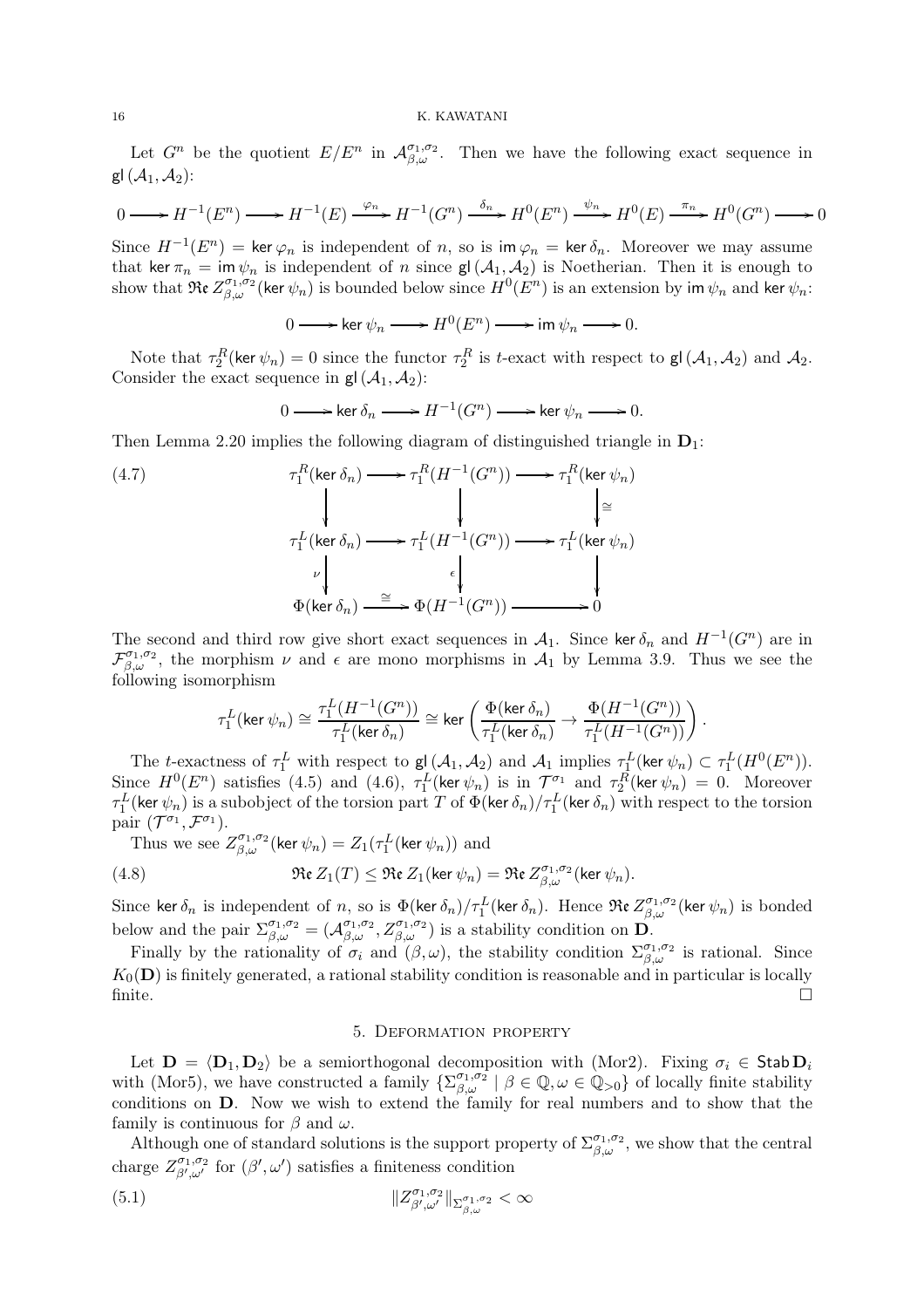which has been established in Bridgeland's deformation of stability conditions (see also Theorem 2.10). To show this, by the definition of  $Z_{\beta',\omega'}^{\sigma_1,\sigma_2}$ , it is enough to show that the supremum

(5.2) 
$$
\sup \left\{ \frac{|Z^{\sigma_1,\sigma_2}_{\beta,\omega}(\tau_2^RE)|}{|Z^{\sigma_1,\sigma_2}_{\beta,\omega}(E)|} \middle| E \text{ is } \Sigma^{\sigma_1,\sigma_2}_{\beta,\omega}\text{-semistable} \right\}
$$

is finite. This will be proven in Proposition 5.15. In the proposition, we only prove (5.2) for points  $(\beta, \omega)$  in a contractible open set  $\mathcal{H}^+(\epsilon_1) \cap \mathcal{H}^-(\epsilon_2)$  of the upper half-plane  $\mathcal{H}$ . The restriction to  $\mathcal{H}^+(\epsilon_1) \cap \mathcal{H}^-(\epsilon_2)$  is necessary for Proposition 5.15 by a technical reason.

A key ingredient of Proposition 5.15 is Corollary 2.2. If the supremum of  $|\arg Z^{\sigma_1,\sigma_2}_{\beta,\omega}(\tau_1^L E) \arg Z^{\sigma_1,\sigma_2}_{\beta,\omega}(\tau_2^R E)$  for any semistable object E was smaller than  $\pi$ , then the desired assertion followed from Corollary 2.2. However, we do not see whether the canonical decomposition

$$
i_2 \tau_2^R E \longrightarrow E \longrightarrow i_1 \tau_1^L E \longrightarrow i_2 \tau_2^R E[1]
$$

satisfies the desired property or not since the decomposition is too "rough".

Thus a finer decomposition of the semistable object  $E$  is necessary. Roughly "finer decomposition" reflect the following principle:

• For a  $(\sigma_1, \sigma_2)$ -free object  $F \in \mathsf{gl}(\mathcal{A}_1, \mathcal{A}_2)$ , if the difference  $\mu^+_{\beta,\omega}(F) - \mu^-_{\beta,\omega}(F)$  is sufficiently small, then the difference  $|\arg Z_{\beta,\omega}^{\sigma_1,\sigma_2}(\tau_1^L F) - \arg Z_{\beta,\omega}^{\sigma_1,\sigma_2}(\tau_2^R F)|$  satisfies the assumption in Corollary 2.2.

To complete Proposition 5.15, it is necessary to observe properties of  $\mu_{\beta,\omega}$ -semistable object.

**Lemma 5.1.** Let  $D = \langle D_1, D_2 \rangle$  be a semiorthogonal decomposition with (Mor2). Choose rational stability conditions  $\sigma_i = (A_i, Z_i) \in \text{Stab } \mathbf{D}_i$  such that  $(\sigma_1, \sigma_2)$  satisfies the condition (Mor5). Set a full subcategory of  $gl(\mathcal{A}_1, \mathcal{A}_2)$  by (5.3)

$$
\mathcal{T}_{\beta,\omega}^{>1} = \{ E \in \mathsf{gl}(\mathcal{A}_1,\mathcal{A}_2) \mid \text{the } (\sigma_1,\sigma_2)\text{-free part } F \text{ of } E \in \mathsf{gl}(\mathcal{A}_1,\mathcal{A}_2) \text{ satisfies } \mu_{\beta,\omega}^{-}(F) > 1 \}.
$$

(1) For any  $E \in \mathcal{T}_{\beta,\omega}^{>1}$ , the inequality  $\arg Z_{\beta,\omega}^{\sigma_1,\sigma_2}(E) \geq \arg(\beta - 1 + \sqrt{-1}\omega)(\beta - \sqrt{-1}\omega)$  holds. (2) The supremum

(5.4) 
$$
\sup \left\{ \frac{|Z^{\sigma_1,\sigma_2}_{\beta,\omega}(\tau_2^RE)|}{|Z^{\sigma_1,\sigma_2}_{\beta,\omega}(E)|} \middle| E \in \mathcal{T}^{>1}_{\beta,\omega} \right\}
$$

is finite.

*Proof.* Let T be the  $(\sigma_1, \sigma_2)$ -torsion part of E and F the quotient  $E/T$  in  $\mathsf{gl}(\mathcal{A}_1, \mathcal{A}_2)$ . The definition of  $Z_{\beta,\omega}^{\sigma_1,\sigma_2}$  implies

(5.5) 
$$
\arg(-\beta + \sqrt{-1}\omega) \leq \arg Z_{\beta,\omega}^{\sigma_1,\sigma_2}(T) \leq \pi.
$$

The assumption  $\mu_{\beta,\omega}^{-}(F) > 1$  implies  $\tau_1^L F = 0$  by the assertion (3) in Proposition 3.6. Hence we have

$$
\mu_{\beta,\omega}(F) = \frac{-\omega \mathfrak{Re} Z_2(\tau_2^R F) + \beta Z_2(\tau_2^R F)}{\mathfrak{Im} Z_2(\tau_2^R F)} > 1
$$

which implies  $\mathfrak{Im}((\beta - 1 - \sqrt{-1}\omega)Z_2(\tau_2^R F)) > 0$ . Thus we have

(5.6) 
$$
\arg(\beta - 1 + \sqrt{-1}\omega)(\beta - \sqrt{-1}\omega) < \arg(\beta - \sqrt{-1}\omega)Z_2(\tau_2^R F) = \arg Z_{\beta,\omega}^{\sigma_1, \sigma_2}(F).
$$

Since  $Z_{\beta,\omega}^{\sigma_1,\sigma_2}(E)$  is nothing but  $Z_{\beta,\omega}^{\sigma_1,\sigma_2}(T) + Z_{\beta,\omega}^{\sigma_1,\sigma_2}(F)$ , the inequalities (5.5) and (5.6) give the proof of the assertion (1).

Since F satisfies  $\tau_1^L F = 0$ , we have  $\arg Z_{\beta,\omega}^{\sigma_1,\sigma_2}(\tau_1^L E) = \pi$  unless  $\tau_1^L E$  is zero. Hence there exists a  $\theta \in (0, \pi)$  such that the inequality

(5.7) 
$$
0 \leq |\arg Z^{\sigma_1, \sigma_2}_{\beta, \omega}(\tau_1^L E) - \arg Z^{\sigma_1, \sigma_2}_{\beta, \omega}(\tau_2^R E)| \leq \theta
$$

for any  $E \in \mathcal{T}^{>1}_{\beta,\omega}$ . Then Corollary 2.2 gives the proof of (2).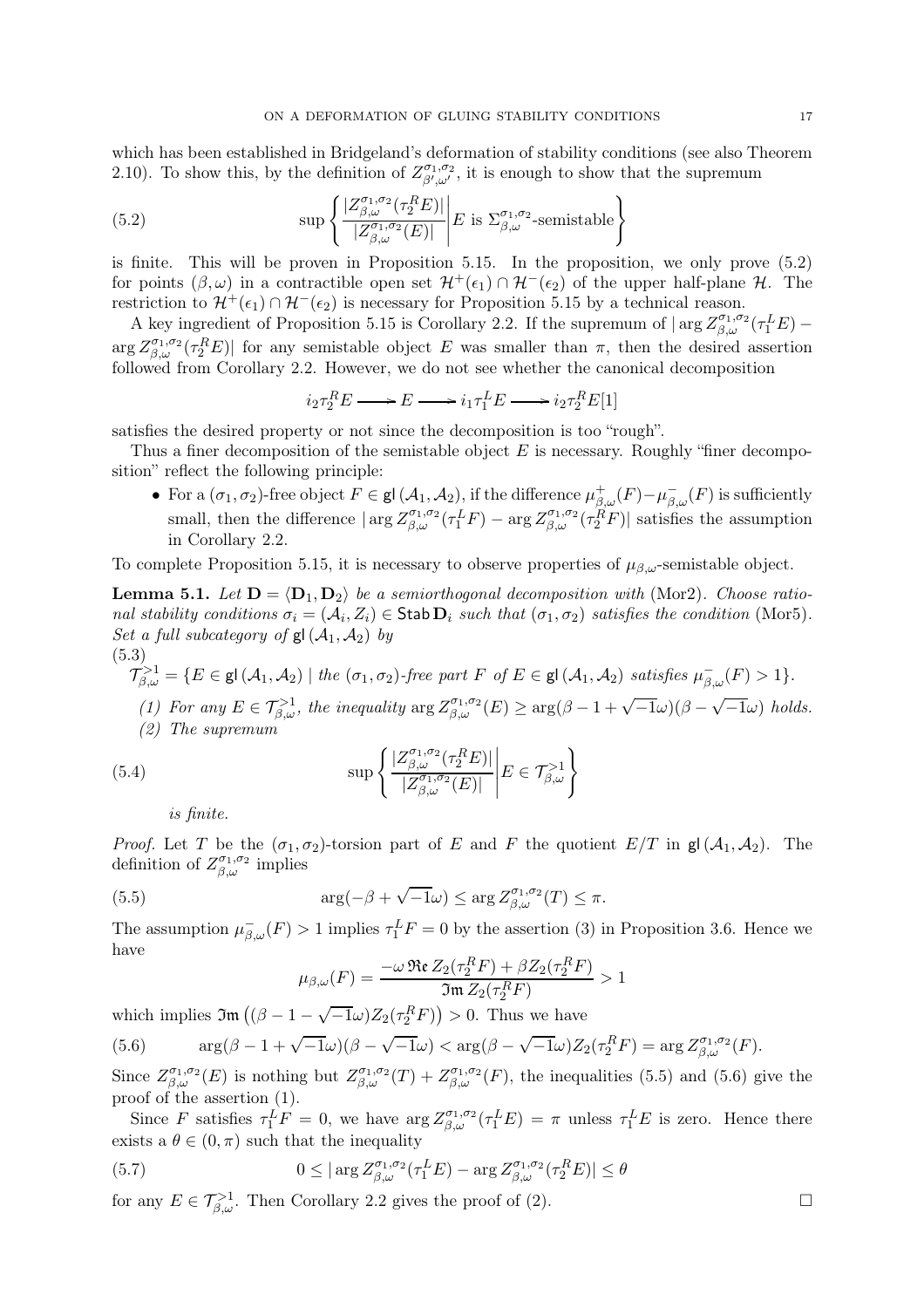**Lemma 5.2.** Let  $D = \langle D_1, D_2 \rangle$  be a semiorthogonal decomposition with (Mor2). Choose rational stability conditions  $\sigma_i = (\mathcal{A}_i, Z_i) \in \mathsf{Stab} \mathbf{D}_i$  such that  $(\sigma_1, \sigma_2)$  satisfies the condition (Mor5). Take  $\epsilon_1$  and  $\epsilon_2$  so that  $\epsilon_2 \leq \epsilon_1 < 1$ . Suppose a  $(\sigma_1, \sigma_2)$ -free object E satisfies  $\mu^+_{\beta,\omega}(E) < 1$ .

- (1) Suppose  $\tau_1^L E \neq 0$ . If E satisfies  $\mu_{\beta,\omega}^+(E) \leq \epsilon_1$ , then  $\arg Z_1(\tau_1^L E) \leq \arg(\beta + 1 2\epsilon_1 + \pi \epsilon_2)$  $\sqrt{-1}\omega$ ) for any  $(\beta,\omega) \in \mathbb{R} \times \mathbb{R}_{>0}$ .
- (2) If E satisfies  $\mu_{\beta,\omega}^+(E) \leq \epsilon_1$ , then  $\arg Z_2(\tau_2^R E) \leq \arg(\beta \epsilon_1 + \sqrt{-1}\omega)$  for any  $(\beta,\omega) \in$  $\mathbb{R} \times \mathbb{R}_{>0}$ .
- (3) If E satisfies  $\epsilon_2 \leq \mu_{\beta,\omega}(E)$  then  $\arg(\beta + 1 2\epsilon_2 + \sqrt{-1}\omega) \leq \arg Z_2(\tau_2^R E)$ .

*Proof.* We first note that  $\tau_2^R E$  is non-zero and in particular  $\mathfrak{Im} Z_2(\tau_2^R E) \neq 0$ . Otherwise, E is in the essential image of  $i_1: \mathbf{D}_1 \to \mathbf{D}$  and hence E is  $\mu_{\beta,\omega}$ -semistable with  $\mu_{\beta,\omega}(E) = 1$  by Proposition 3.6. This gives a contradiction.

Since  $\mu_{\beta,\omega}^+(E) < 1$ , the morphism  $\tau_1^L E \to \Phi(\tau_2^R E)$  is a monomorphism in  $\mathcal{A}_1$  by Lemma 3.9. Moreover Lemma 2.25 (and the proof) implies that there exists a subobject  $F \subset E \in \mathsf{gl}(\mathcal{A}_1, \mathcal{A}_2)$ such that  $\tau_1^L F \cong \tau_1^L E$  and  $\Phi(\tau_2^R F) \cong \tau_1^L E$ . Since the subobject F also satisfies  $\mu_{\beta,\omega}^+(F) \leq \epsilon_1$ by the assumption for  $E$ , we see:

$$
\epsilon_1 \geq \frac{\Im \mathfrak{m} Z_1(\tau_1^L F) - \omega \Re \epsilon Z_2(\tau_2^R F) + \beta \Im \mathfrak{m} Z_2(\tau_2^R F)}{\Im \mathfrak{m} Z_1(\tau_1^L F) + \Im \mathfrak{m} Z_2(\tau_2^R F)}
$$
  
= 
$$
\frac{\Im \mathfrak{m} Z_1(\tau_1^L F) - \omega \Re \epsilon Z_1(\Phi(\tau_2^R F)) + \beta \Im \mathfrak{m} Z_1(\Phi(\tau_2^R F))}{\Im \mathfrak{m} Z_1(\tau_1^L F) + \Im \mathfrak{m} Z_1(\Phi(\tau_2^R F))}
$$
  
= 
$$
\frac{-\omega \Re \epsilon Z_1(\tau_1^L E) + (\beta + 1) \Im \mathfrak{m} Z_1(\tau_1^L E)}{2 \Im \mathfrak{m} Z_1(\tau_1^L E)}.
$$

The last inequality implies

(5.8) 
$$
-\omega \mathfrak{Re} Z_1(\tau_1^L E) + (\beta + 1 - 2\epsilon_1) \mathfrak{Im} Z_1(\tau_1^L E) \leq 0.
$$

Since the left hand side of (5.8) is just the imaginary part of  $(\beta + 1 - 2\epsilon_1 - \sqrt{-1}\omega)Z_1(\tau_1^L E)$ , this gives the proof of the assertion (1).

Note that  $i_2 \tau_2^R E$  is a subobject of E in gl( $A_1, A_2$ ). Hence  $i_2 \tau_2^R E$  also satisfies  $\mu_{\beta,\omega}^+(i_2 \tau_2^R E) \le$  $\epsilon_1$ . So we see

$$
\epsilon_1 \geq \mu_{\beta,\omega}(i_2 \tau_2^R E) = \frac{-\omega \mathfrak{Re} Z_2(\tau_2^R E) + \beta \mathfrak{Im} Z_2(\tau_2^R E)}{\mathfrak{Im} Z_2(\tau_2^R E)}.
$$

Thus we have

(5.9) 
$$
-\omega \mathfrak{Re} Z_2(\tau_2^R E) + (\beta - \epsilon_1) \mathfrak{Im} Z_2(\tau_2^R E) \leq 0
$$

which gives the proof of the assertion (2).

We show the assertion (3). By the assumption  $\epsilon_2 \leq \mu_{\beta,\omega}(E)$ , we see

$$
\epsilon_2(\mathfrak{Im} Z_1(\tau_1^L E) + \mathfrak{Im} Z_2(\tau_2^R E)) \leq \mathfrak{Im} Z_1(\tau_1^L E) - \omega \mathfrak{Re} Z_2(\tau_2^R E) + \beta \mathfrak{Im} Z_2(\tau_2^R E)
$$
  

$$
\iff (\epsilon_2 - 1) \mathfrak{Im} Z_1(\tau_1^L E) \leq -\omega \mathfrak{Re} Z_2(\tau_2^R E) + (\beta - \epsilon_2) \mathfrak{Im} Z_2(\tau_2^R E).
$$

Lemma 3.9 and the condition (Mor5) implies  $\mathfrak{Im} Z_1(\tau_1^L E) \leq \mathfrak{Im} Z_1(\Phi(\tau_2^R E)) = \mathfrak{Im} Z_2(\tau_2^R E)$ . Hence we obtain

(5.10) 
$$
(\epsilon_2 - 1) \mathfrak{Im} Z_2(\tau_2^R E) \leq -\omega \mathfrak{Re} Z_2(\tau_2^R E) + (\beta - \epsilon_2) \mathfrak{Im} Z_2(\tau_2^R E)
$$

(5.11) 
$$
\iff 0 \leq -\omega \operatorname{Re} Z_2(\tau_2^R E) + (\beta - 2\epsilon_2 + 1) \operatorname{Im} Z_2(\tau_2^R E).
$$

By the same argument for (1), we see  $\arg(\beta - 2\epsilon_2 + 1 + \sqrt{-1}\omega) \leq \arg Z_2(\tau_2^R E)$ .

**Lemma 5.3.** Let  $D = \langle D_1, D_2 \rangle$  be a semiorthogonal decomposition with (Mor2). Choose stability conditions  $\sigma_i = (A_i, Z_i) \in$  Stab  $D_i$  such that  $(\sigma_1, \sigma_2)$  satisfies the condition (Mor5). Take  $\epsilon_1$  and  $\epsilon_2$  which satisfy

$$
0 \le \epsilon_1, 0 < 1 - 2\epsilon_2, \epsilon_2 \le \epsilon_1 < 1, \text{ and}
$$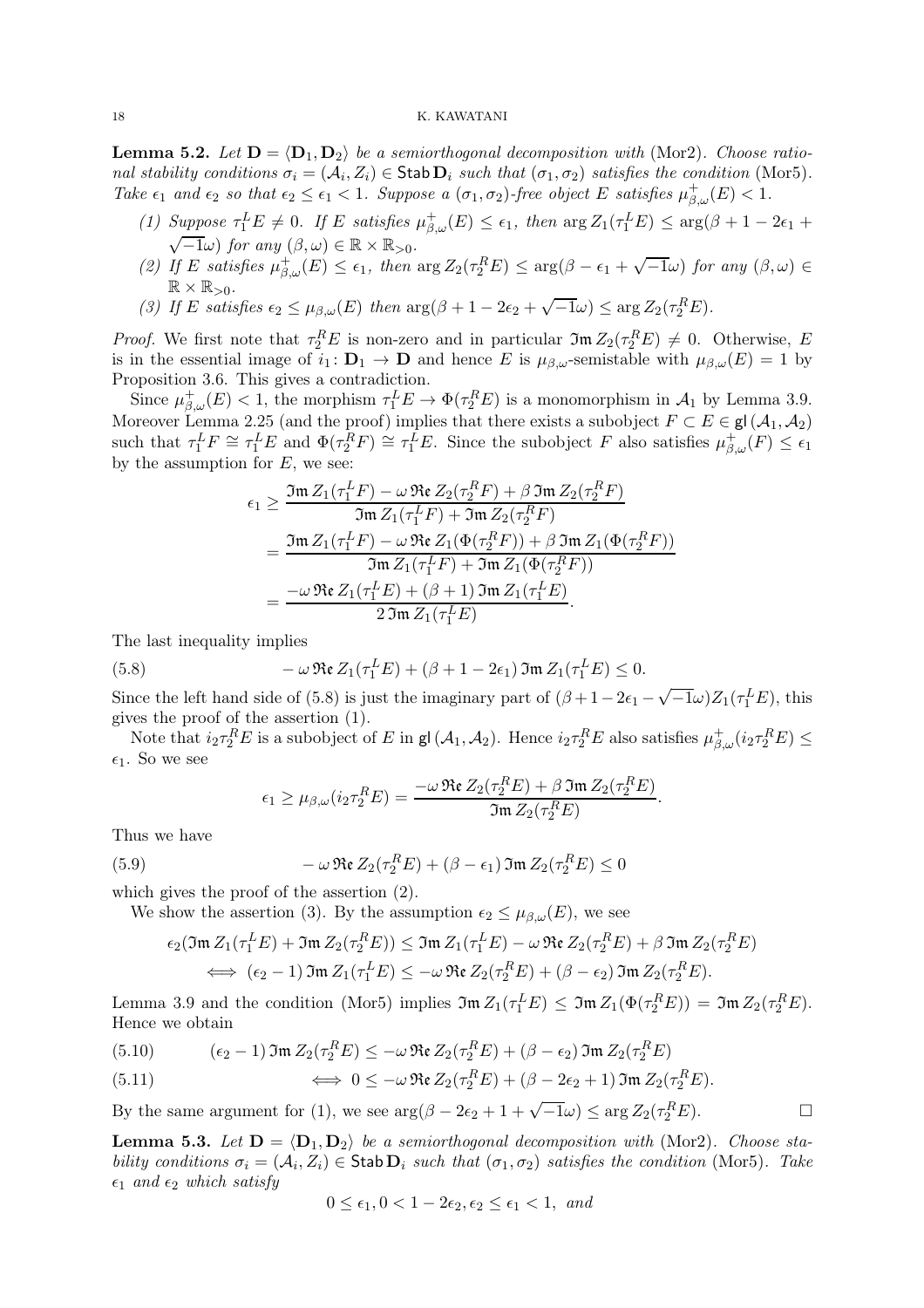ON A DEFORMATION OF GLUING STABILITY CONDITIONS 19

(5.12) 
$$
0 < \omega^2 + (\beta + 1 - 2\epsilon_2)^2 + 2(1 - 2\epsilon_2)(\epsilon_2 - \epsilon_1).
$$

Suppose that a  $(\sigma_1, \sigma_2)$ -free object  $E \in \mathsf{gl}(\mathcal{A}_1, \mathcal{A}_2)$  satisfies

(5.13) 
$$
\epsilon_2 \leq \mu_{\beta,\omega}(E) \leq \mu_{\beta,\omega}^+(E) \leq \epsilon_1.
$$

(1) There exists  $a \theta \in (0, \pi)$  such that the argument of  $Z_{\beta,\omega}^{\sigma_1,\sigma_2}(E)$  satisfies

$$
0 < \arg Z^{\sigma_1, \sigma_2}_{\beta, \omega}(E) - \arg(\beta + 1 - 2\epsilon_2 + \sqrt{-1}\omega)(\beta - \sqrt{-1}\omega) \le \theta_0
$$

for any  $E$  with the condition  $(5.13)$ .

(2) The supremum

$$
\sup\left\{\frac{|Z_{\beta,\omega}^{\sigma_1,\sigma_2}(\tau_2^RE)|}{|Z_{\beta,\omega}^{\sigma_1,\sigma_2}(E)|}\middle|E \text{ is } (\sigma_1,\sigma_2)\text{-free with }\epsilon_2\leq\mu_{\beta,\omega}(E)\leq\mu_{\beta,\omega}^+(E)\leq\epsilon_1\right\}.
$$

is finite.

Proof. Set  $\theta_1 = \arg(\beta + 1 - 2\epsilon_1 + \sqrt{-1}\omega)$ ,  $\theta_2 = \arg(\beta + 1 - 2\epsilon_2 + \sqrt{-1}\omega)(\beta - \sqrt{-1}\omega)$ , and  $\theta_3 = \arg(\beta - \epsilon_1 + \sqrt{-1}\omega)(\beta - \sqrt{-1}\omega)$ . Then the conditions  $\epsilon_1 > 0$  and  $1 - 2\epsilon_2 > 0$  imply that  $\theta_1$  is in the open interval  $(0, \pi)$ ,  $\theta_2$  is non-positive, and  $\theta_3$  is in  $[0, \pi)$ .

Lemma 5.2 implies the following:

(5.14) 
$$
0 < \arg Z_{\beta,\omega}^{\sigma_1,\sigma_2}(\tau_1^L E) \le \theta_1, \text{ and}
$$

(5.15) 
$$
\theta_2 < \arg Z_{\beta,\omega}^{\sigma_1,\sigma_2}(\tau_2^R E) \le \theta_3.
$$

We claim that the assumption for  $(\epsilon_1, \epsilon_2)$  implies

(5.16) 
$$
0 < \theta_1 - \theta_2 < \pi.
$$

Note that the inequalities (5.16) is equivalent to

(5.17) 
$$
\mathfrak{Im} \frac{\beta+1-2\epsilon_1+\sqrt{-1}\omega}{(\beta+1-2\epsilon_2+\sqrt{-1}\omega)(\beta-\sqrt{-1}\omega)} > 0.
$$

Since the left hand side of  $(5.17)$  is  $\omega \cdot (\omega^2 + (\beta + 1 - 2\epsilon_2)^2 + 2(1 - 2\epsilon_2)(\epsilon_2 - \epsilon_1))$  up to the positive constant  $|(\beta + 1 - 2\epsilon_2 + \sqrt{-1}\omega)(\beta - \sqrt{-1}\omega)|^2$ , the inequalities (5.16) hold.

Now the inequalities

$$
(5.18) \t\t 0 < \theta_3 - \theta_2 < \pi
$$

also hold as follows. Since  $\Im(\beta - \epsilon_1 + \sqrt{-1}\omega)/(\beta + 1 + 2\epsilon_2 + \sqrt{-1}\omega)$  is  $\omega(1 + \epsilon_1 - 2\epsilon_2)$  up to positive constant, the assumption for  $\epsilon_1$  and  $\epsilon_2$  imply

$$
1+\epsilon_1-2\epsilon_2\geq 1+\epsilon_1-2\epsilon_1=1-\epsilon_1>0.
$$

The inequalities above imply (5.18).

Set  $\theta_0$  by  $\max{\{\theta_1 - \theta_2, \theta_3 - \theta_2\}}$ . Since  $\theta_2$  is negative, the arguments  $\arg Z_{\beta,\omega}^{\sigma_1,\sigma_2}(\tau_1^L E)$  and  $\arg Z^{\sigma_1,\sigma_2}_{\beta,\omega}(\tau_2^R E)$  are in the interval  $(\theta_2,\theta_0+\theta_2]$ . By inequalities (5.16) and (5.18),  $\theta_0$  is in  $(0,\pi)$ . Moreover (5.14) and (5.15) implies

$$
\theta_2<\arg Z^{\sigma_1,\sigma_2}_{\beta,\omega}(E)\leq \theta_0+\theta_2.
$$

Then Corollary 2.2 implies the assertion (2).  $\Box$ 

**Remark 5.4.** If  $\epsilon_1 = 0$ , then the inequality (5.12) is nothing but

(5.19) 
$$
\omega^2 + \beta^2 + (2\beta + 1)(2\epsilon_2 + 1) \ge 0.
$$

Thus  $(\beta, \omega)$  satisfies the (5.19) if  $2\beta + 1 \geq 0$ .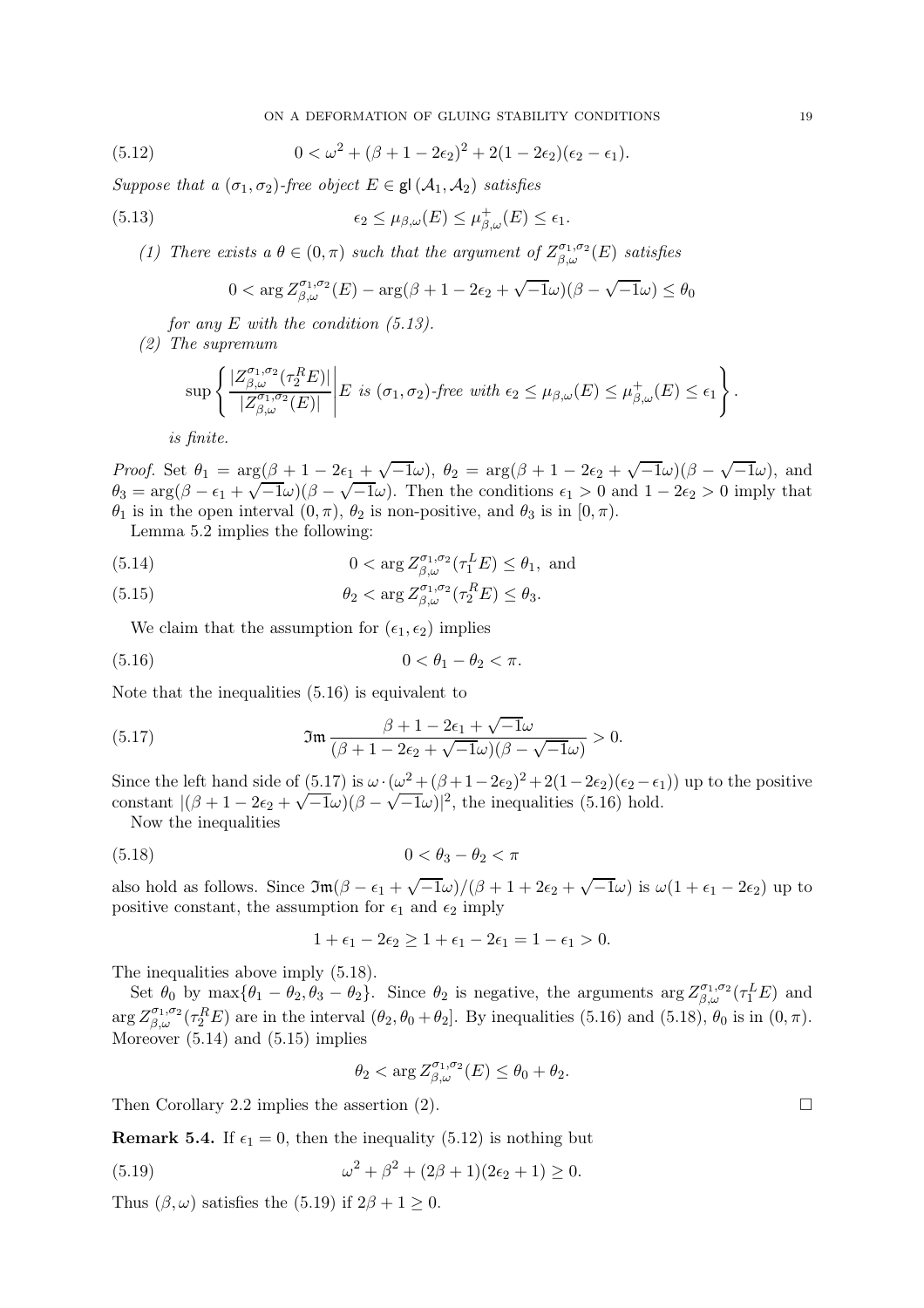**Proposition 5.5.** Let  $D = \langle D_1, D_2 \rangle$  be a semiorthogonal decomposition with (Mor2). Choose rational stability conditions  $\sigma_i = (A_i, Z_i) \in$  Stab  $D_i$  such that  $(\sigma_1, \sigma_2)$  satisfies the condition (Mor5).

For an  $\epsilon_1 \in (0, 1/2)$ , set an open subset  $\mathcal{H}^+(\epsilon_1)$  by

(5.20) 
$$
\mathcal{H}^+(\epsilon_1) = \left\{ (\beta, \omega) \in \mathbb{R} \times \mathbb{R}_{>0} \middle| \begin{aligned} 0 &< \omega^2 + (\beta + 1)^2 - 2\epsilon_1, \text{ and} \\ 0 &< \omega^2 + (\beta + 1 - 2\epsilon_1)^2 + 2(1 - 2\epsilon_1)(\epsilon_1 - 1) \end{aligned} \right\}.
$$

Set a full subcategory  $\mathcal{T}_{\beta,\omega}^{<1}$  of  $\mathsf{gl}\left(\mathcal{A}_1,\mathcal{A}_2\right)$  by

(5.21) 
$$
\mathcal{T}_{\beta,\omega}^{<1} = \{ E \in \mathsf{gl}(\mathcal{A}_1,\mathcal{A}_2) \mid E \text{ is } (\sigma_1,\sigma_2) \text{-free with } 0 < \mu_{\beta,\omega}^-(E) \leq \mu_{\beta,\omega}^+(E) < 1 \}.
$$

$$
If (\beta, \omega) \in \mathcal{H}^+(\epsilon_1),
$$

(1) then there exists a  $\theta \in (0, \pi)$  such that the following holds:

 $\sup \{ \arg Z^{\sigma_1, \sigma_2}_{\beta, \omega}(E) \mid E \in \mathcal{T}^{<1}_{\beta, \omega} \} \leq \theta.$ 

(2) The supremum

(5.22) 
$$
\sup \left\{ \frac{|Z^{\sigma_1,\sigma_2}_{\beta,\omega}(\tau_2^RE)|}{|Z^{\sigma_1,\sigma_2}_{\beta,\omega}(E)|} \middle| E \in \mathcal{T}^{<1}_{\beta,\omega} \right\}
$$

is finite.

*Proof.* Taking the Harder-Narasimhan filtration with respect to  $\mu_{\beta,\omega}$ -semistability, we obtain a short exact sequence in  $gl(\mathcal{A}_1, \mathcal{A}_2)$ 

(5.23) 
$$
0 \longrightarrow E^+ \longrightarrow E \longrightarrow E^- \longrightarrow 0,
$$

where  $E^+$  and  $E^-$  satisfy the following:

- $E^+$  is  $(\sigma_1, \sigma_2)$ -free with  $\epsilon_1 < \mu_{\beta,\omega}^-(E^+) \leq \mu_{\beta,\omega}^+(E^+) < 1$  and
- $E^-$  is  $(\sigma_1, \sigma_2)$ -free with  $0 < \mu_{\beta,\omega}^-(E^-) \leq \mu_{\beta,\omega}^+(E^-) \leq \epsilon_1$ .

Now we note that two inequalities in (5.20) come from the inequality (5.12) in Lemma 5.3. Applying Lemma 5.3, there exist  $\theta_+$  and  $\hat{\theta}_-$  in  $(0, \pi)$  such that  $Z_{\beta,\omega}^{\sigma_1,\sigma_2}(E^i) \leq \theta_i$  where  $i \in \{+, -\}.$ If set  $\max\{\theta_+, \theta_-\}$  by  $\theta$ , then the argument of  $Z_{\beta,\omega}^{\sigma_1,\sigma_2}(E) = Z_{\beta,\omega}^{\sigma_1,\sigma_2}(E^+) + Z_{\beta,\omega}^{\sigma_1,\sigma_2}(E^-)$  is in the interval  $(0, \theta]$  and this gives the proof of the assertion (1) since  $\theta$  is independent of the choice of  $E\in\mathcal{T}_{\beta,\omega}^{<1}.$ 

Both  $\arg Z^{\sigma_1,\sigma_2}_{\beta,\omega}(E^+)$  and  $\arg Z^{\sigma_1,\sigma_2}_{\beta,\omega}(E^-)$  are positive since  $\mu_{\beta,\omega}(E^+)$  and  $\mu_{\beta,\omega}(E^-)$  are positive. Moreover the inequality  $|\arg Z_{\beta,\omega}^{\sigma_1,\sigma_2}(E^+)-Z_{\beta,\omega}^{\sigma_1,\sigma_2}(E^-)| \leq \theta$  holds. Then Proposition 2.1 implies that there exists a positive constant  $C > 0$  such that the following holds:

(5.24) 
$$
|Z_{\beta,\omega}^{\sigma_1,\sigma_2}(E)| \ge C|Z_{\beta,\omega}^{\sigma_1,\sigma_2}(E^+)| + C|Z_{\beta,\omega}^{\sigma_1,\sigma_2}(E^-)|.
$$

By Lemma 5.2, there exist  $\theta_0$  and  $\theta'_0$  in the interval  $(0, \pi)$  such that the following hold:

(5.25) 
$$
0 < |\arg Z^{\sigma_1, \sigma_2}_{\beta, \omega}(\tau_1^L E^+) - \arg Z^{\sigma_1, \sigma_2}_{\beta, \omega}(\tau_2^R E^+) | \le \theta_0, \text{ and}
$$

(5.26) 
$$
0 < |\arg Z^{\sigma_1, \sigma_2}_{\beta, \omega}(\tau_1^L E^-) - \arg Z^{\sigma_1, \sigma_2}_{\beta, \omega}(\tau_2^R E^-)| \leq \theta'_0.
$$

Hence we see

$$
\begin{split} \frac{|Z^{\sigma_1,\sigma_2}_{\beta,\omega}(\tau_2^RE)|}{|Z^{\sigma_1,\sigma_2}_{\beta,\omega}(E)|} &\leq \frac{1}{C}\frac{|Z^{\sigma_1,\sigma_2}_{\beta,\omega}(\tau_2^RE^+)+Z^{\sigma_1,\sigma_2}_{\beta,\omega}(\tau_2^RE^-)|}{|Z^{\sigma_1,\sigma_2}_{\beta,\omega}(E^+)|+|Z^{\sigma_1,\sigma_2}_{\beta,\omega}(E^-)|}\\ &\leq \frac{1}{C}\left(\frac{|Z^{\sigma_1,\sigma_2}_{\beta,\omega}(\tau_2^RE^+)|}{|Z^{\sigma_1,\sigma_2}_{\beta,\omega}(E^+)|+|Z^{\sigma_1,\sigma_2}_{\beta,\omega}(E^-)|}+\frac{|Z^{\sigma_1,\sigma_2}_{\beta,\omega}(\tau_2^RE^-)|}{|Z^{\sigma_1,\sigma_2}_{\beta,\omega}(E^+)|+|Z^{\sigma_1,\sigma_2}_{\beta,\omega}(E^+)|+|Z^{\sigma_1,\sigma_2}_{\beta,\omega}(E^-)|}\right)\\ &\leq \frac{1}{C}\left(\frac{|Z^{\sigma_1,\sigma_2}_{\beta,\omega}(\tau_2^RE^+)|}{|Z^{\sigma_1,\sigma_2}_{\beta,\omega}(E^+)|}+\frac{|Z^{\sigma_1,\sigma_2}_{\beta,\omega}(\tau_2^RE^-)|}{|Z^{\sigma_1,\sigma_2}_{\beta,\omega}(E^-)|}\right) \end{split}
$$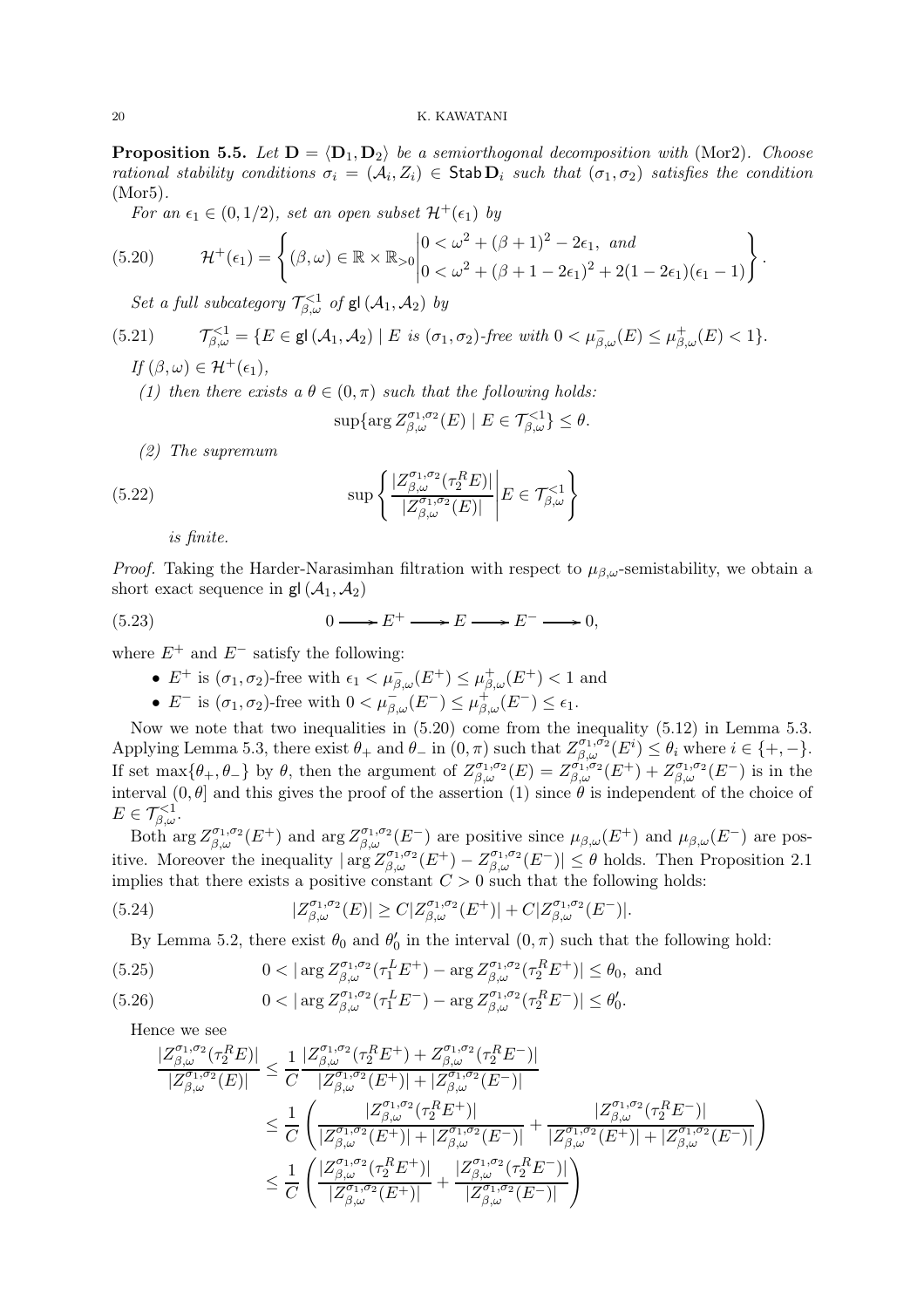Corollary 2.2 implies that both  $|Z^{\sigma_1,\sigma_2}_{\beta,\omega}(\tau_2^R E^+)|/|Z^{\sigma_1,\sigma_2}_{\beta,\omega}(E^+)|$  and  $|Z^{\sigma_1,\sigma_2}_{\beta,\omega}(\tau_2^R E^-)|/|Z^{\sigma_1,\sigma_2}_{\beta,\omega}(E^-)|$ are bounded above by (5.25) and (5.26). Hence the supremum is bounded above.  $\Box$ 

**Remark 5.6.** In the final section, we wish to deform the stability condition  $\Sigma_{\beta,\omega}^{\sigma_1,\sigma_2}$  along a path from  $(1,0) \in \overline{\mathcal{H}}$  to  $(\cos 2\pi/3, \sin 2\pi/3) \in \mathcal{H}$ . If set  $\epsilon_1$  by 1/3, then the set  $\mathcal{H}^+(1/3)$  includes the desired path.

Corollary 5.7. Let  $D = \langle D_1, D_2 \rangle$  be a semiorthogonal decomposition with (Mor2). Choose rational stability conditions  $\sigma_i = (A_i, Z_i) \in \text{Stab } \mathbf{D}_i$  such that  $(\sigma_1, \sigma_2)$  satisfies the condition (Mor5). Take  $\epsilon_2 \leq 0$  and  $(\beta, \omega) \in \mathbb{Q} \times \mathbb{Q}_{>0}$  so that

(5.27)  $2\beta + 1 - 2\epsilon_2 > 0.$ 

 $Set\ \mathcal{F}_{\beta,\omega}^{\leq\epsilon_2}$  by

$$
\mathcal{F}_{\beta,\omega}^{\leq \epsilon_2} := \{ F \in \mathsf{gl}(\mathcal{A}_1,\mathcal{A}_2) \mid F \text{ is } (\sigma_1,\sigma_2) \text{-free with } \mu_{\beta,\omega}^+(F) \leq \epsilon_2 \}
$$

and take  $F \in \mathcal{F}_{\beta,\omega}^{\leq \epsilon_2}$ .

(1) The argument of  $Z_{\beta,\omega}^{\sigma_1,\sigma_2}(F)$  is greater than  $\arg(\beta-\sqrt{-1}\omega)$ . In particular the following holds for any  $F \in \mathcal{F}_{\beta,\omega}^{\leq \epsilon_2}$ :

 $\leq 0$ 

(5.28) 
$$
\arg(\beta - \sqrt{-1}\omega) < Z_{\beta,\omega}^{\sigma_1,\sigma_2}(F)
$$

(2) The supremum

$$
\sup \left\{\frac{|Z_{\beta,\omega}^{\sigma_1,\sigma_2}(\tau_2^R F)|}{|Z_{\beta,\omega}^{\sigma_1,\sigma_2}(F)|}\right| F\in\mathcal{F}_{\beta,\omega}^{\leq\epsilon_2}\right\}
$$

is finite.

*Proof.* The imaginary part  $\Im \mathfrak{m} \frac{\beta+1-2\epsilon_2+\sqrt{-1}\omega}{\beta}$  $\frac{(-2\epsilon_2+\sqrt{-1}\omega)}{\beta-\sqrt{-1}\omega}$  is  $\omega(2\beta+1-2\epsilon_2)$  up to positive constant. Then The assumption  $2\beta + 1 - 2\epsilon_2 > 0$  directly implies

(5.29) 
$$
0 < \arg \frac{\beta + 1 - 2\epsilon_2 + \sqrt{-1}\omega}{\beta - \sqrt{-1}\omega} < \pi.
$$

By the definition of  $Z_{\beta,\omega}^{\sigma_1,\sigma_2}$ , we have  $\arg(-\beta+\sqrt{-1}\omega)<\arg Z_{\beta,\omega}^{\sigma_1,\sigma_2}(\tau_2^RE)$ . Lemma 5.2 implies (5.30)  $0 < \arg Z_{\beta,\omega}^{\sigma_1,\sigma_2}(\tau_1^L F) \leq \arg(\beta + 1 - 2\epsilon_2 + \sqrt{-1}\omega)$ , and

(5.31) 
$$
\arg(\beta - \sqrt{-1}\omega) < \arg Z_{\beta,\omega}^{\sigma_1,\sigma_2}(\tau_2^R F) \leq \arg(\beta - \epsilon_2 + \sqrt{-1}\omega)(\beta - \sqrt{-1}\omega).
$$

Since  $\arg(\beta - \epsilon_2 + \sqrt{-1}\omega)(\beta - \sqrt{-1}\omega)$  is negative, the inequalities (5.29), (5.30), and (5.31) imply  $\arg(-\beta + \sqrt{-1}\omega) < Z_{\beta,\omega}^{\sigma_1,\sigma_2}(F)$ . In addition the inequalities  $\mu_{\beta,\omega}^+(F) \leq \epsilon_2 < 0$  imply  $\arg Z^{\sigma_1,\sigma_2}_{\beta,\omega}(F) \leq 0$ , and thus we have

(5.32) 
$$
\arg(\beta - \sqrt{-1}\omega) < Z_{\beta,\omega}^{\sigma_1,\sigma_2}(F) \leq 0.
$$

Finally, by  $(5.30)$  and  $(5.31)$ , Corollary 2.2 implies the assertion  $(2)$ .

The following lemma might be technical for readers, but is necessary for the proof of Proposition 5.9

**Lemma 5.8.** Let  $D = \langle D_1, D_2 \rangle$  be a semiorthogonal decomposition with (Mor2). Choose stability conditions  $\sigma_i = (\mathcal{A}_i, Z_i) \in \mathsf{Stab}\,\mathbf{D}_i$  such that  $(\sigma_1, \sigma_2)$  satisfies the condition (Mor5). Take  $(\beta,\omega) \in \mathbb{Q} \times \mathbb{Q}_{>0}$ .

Suppose that  $E \in \mathsf{gl}(\mathcal{A}_1, \mathcal{A}_2)$  satisfies the following:

- $\tau_1^L E$  is  $\sigma_1$ -free, and
- the  $(\sigma_1, \sigma_2)$ -free part  $E_{\text{fr}}$  of E has  $\mu_{\beta,\omega}^-(E_{\text{fr}}) \geq 1$ .

The the following holds:

(1) The  $\sigma_2$ -free part F of  $\tau_2^R E$  has the property  $\mu_{\beta,\omega}^-(i_2F) \geq 1$ .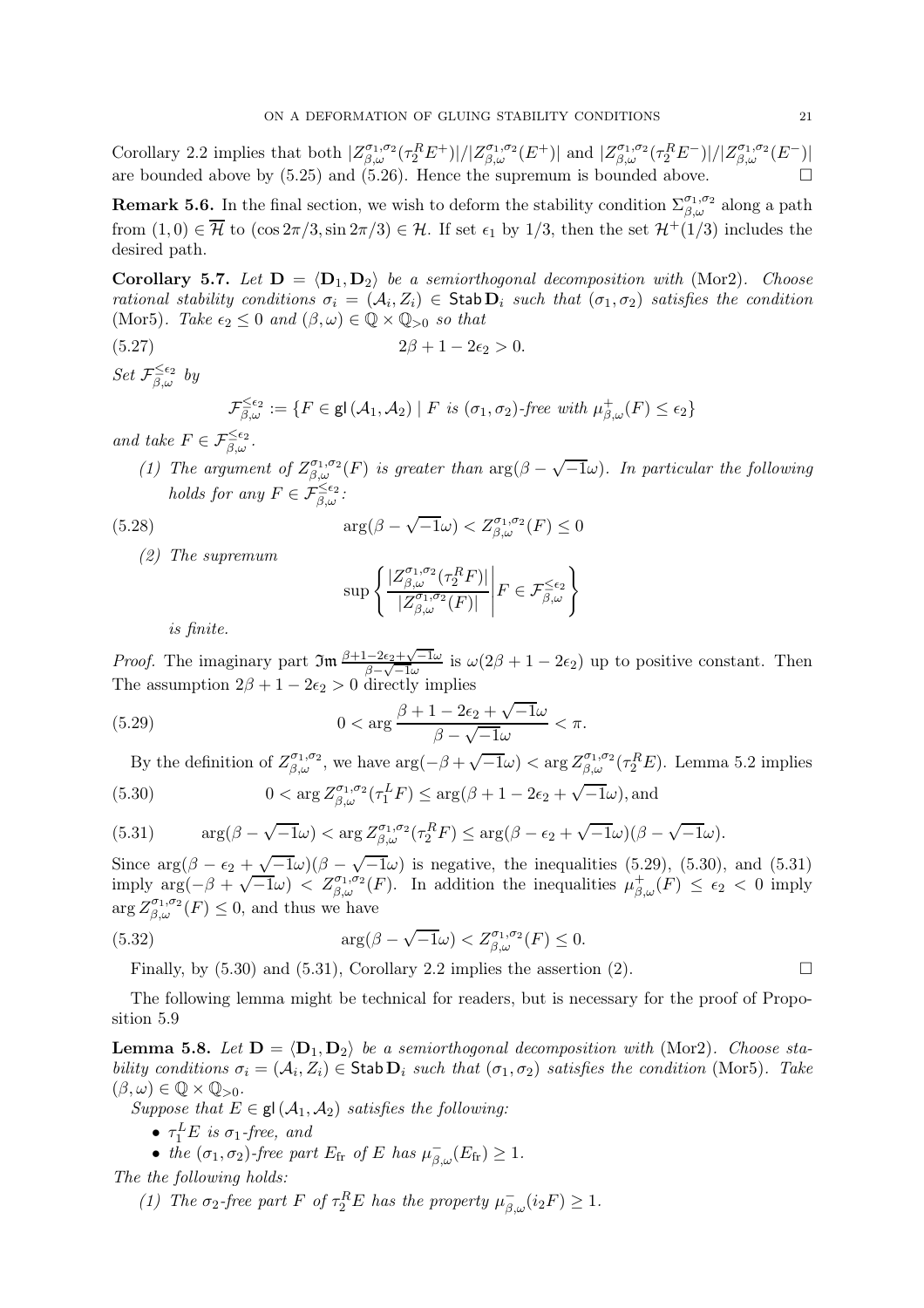(2) 
$$
\arg Z_{\beta,\omega}^{\sigma_1,\sigma_2}(\tau_2^R E) \ge \arg(\beta - 1 + \sqrt{-1}\omega)(\beta - \sqrt{-1}\omega).
$$

*Proof.* Let  $E_{\text{tor}}$  be the  $(\sigma_1, \sigma_2)$ -torsion part of E. By the assumption we see  $\tau_1^L E_{\text{tor}} = 0$  and (5.33)  $\arg Z^{\sigma_1, \sigma_2}_{\beta, \omega}(E_{\text{tor}}) = \arg Z^{\sigma_1, \sigma_2}_{\beta, \omega}(\tau_2^R E_{\text{tor}}) = \arg(-\beta + \sqrt{-1}\omega).$ 

Let A be an arbitrary subobject of  $\tau_2^R E$  such that the quotient  $\tau_2^R E/A$  is  $\sigma_2$ -free. Then  $i_2A$ gives a subobject of E. Hence the quotient  $Q = E/i_2 A$  is  $(\sigma_1, \sigma_2)$ -free with  $\mu_{\beta,\omega}^-(Q) \ge 1$ . Then the inequalities  $1 \leq \mu_{\beta,\omega}^{-}(Q) \leq \mu_{\beta,\omega}(Q)$  imply

(5.34) 
$$
-\omega \operatorname{Re} Z_2(\tau_2^R Q) + (\beta - 1) \operatorname{Im} Z_2(\tau_2^R Q) \ge 0,
$$

which means  $\arg Z_2(\tau_2^R Q) \geq \arg(\beta - 1 + \sqrt{-1}\omega)$ . The inequality (5.34) also implies

(5.35) 
$$
\frac{-\omega \operatorname{Re} Z_2(\tau_2^R Q) + \beta \operatorname{Im} Z_2(\tau_2^R Q)}{\Im \operatorname{Im} Z_2(\tau_2^R Q)} \ge 1.
$$

Since  $A$  is arbitrary, the inequality  $(5.35)$  implies the assertion  $(1)$ .

Recall  $Z_{\beta,\omega}^{\sigma_1,\sigma_2}(\tau_2^{\tilde{R}}E) = Z_{\beta,\omega}^{\sigma_1,\sigma_2}(\tau_2^{\tilde{R}}E_{\text{tor}}) + Z_{\beta,\omega}^{\tilde{\sigma}_1,\sigma_2}(i_2F)$  and  $Q = E/i_2$ . Applying the inequality (5.34) A as  $\sigma_2$ -torsion part of  $\tau_2^R E$ , we have

(5.36) 
$$
\arg Z_{\beta,\omega}^{\sigma_1,\sigma_2}(i_2F) = \arg(\beta - \sqrt{-1}\omega)Z_2(F) \geq \arg(\beta - 1 + \sqrt{-1}\omega)(\beta - \sqrt{-1}\omega).
$$
  
Then (5.33) and (5.36) imply the assertion (2).

**Proposition 5.9.** Let  $D = \langle D_1, D_2 \rangle$  be a semiorthogonal decomposition with (Mor2). Choose rational stability conditions  $\sigma_i = (A_i, Z_i) \in$  Stab  $D_i$  such that  $(\sigma_1, \sigma_2)$  satisfies the condition (Mor5). Take  $(\beta, \omega) \in \mathcal{H}^+(\epsilon_1)_{\mathbb{Q}}$  for an  $\epsilon_1 \in (0, 1/2)$  (cf. (5.20)).

Then the supremum

(5.37) 
$$
\sup \left\{ \frac{|Z^{\sigma_1,\sigma_2}_{\beta,\omega}(\tau_2^R T)|}{|Z^{\sigma_1,\sigma_2}_{\beta,\omega}(T)|} \Big| T \in \mathcal{T}^{\sigma_1,\sigma_2}_{\beta,\omega} \cap \mathcal{P}^{\sigma_1,\sigma_2}_{\beta,\omega}(\phi) \text{ where } \pi \phi \in (0, \arg(-\beta + \sqrt{-1}\omega)] \right\}
$$

is finite.

*Proof.* We first note that the  $(\sigma_1, \sigma_2)$ -torsion part  $E_{\text{tor}}$  of any  $E \in \mathcal{T}_{\beta,\omega}^{\sigma_1,\sigma_2}$  satisfies

$$
\arg(-\beta + \sqrt{-1}\omega) \le \arg Z^{\sigma_1, \sigma_2}_{\beta, \omega}(E_{\text{tor}}) \le \pi
$$

by the definition of  $Z_{\beta,\omega}^{\sigma_1,\sigma_2}$ . Moreover the equality  $\arg(-\beta+\sqrt{-1}\omega)=Z_{\beta,\omega}^{\sigma_1,\sigma_2}(E_{\text{tor}})$  holds if and only if  $\tau_1^L E_{\text{tor}} = 0$ . Thus, for an object  $T \in \mathcal{T}_{\beta,\omega}^{\sigma_1,\sigma_2} \cap \mathcal{P}_{\beta,\omega}^{\sigma_1,\sigma_2}(\phi)$  with  $\pi \phi \in (0, \arg(-\beta + \sqrt{-1}\omega)],$ we may assume that  $\tau_1^L T$  is  $\sigma_1$ -free since  $\arg Z_{\beta,\omega}^{\beta,\sigma_1,\sigma_2}(T) \leq \arg(-\beta + \sqrt{-1}\omega)$ .

Taking the Harder-Narasimhan filtration of T with respect to  $\mu_{\beta,\omega}$ -semistability, we have the following short exact sequence in  $gl(\mathcal{A}_1, \mathcal{A}_2)$ 

(5.38) 
$$
0 \longrightarrow T^{+} \longrightarrow T \longrightarrow T^{-} \longrightarrow 0,
$$

where  $T^+$  and  $T^-$  satisfy

- the  $(\sigma_1, \sigma_2)$ -free part  $T_{\text{fr}}^+$  of  $T^+$  has  $\mu_{\beta,\omega}^-(T_{\text{fr}}^+) \geq 1$ , and
- T<sup>-</sup> is  $(\sigma_1, \sigma_2)$ -free with  $0 < \mu_{\beta,\omega}^-(T^-) \leq \mu_{\beta,\omega}^+(T^-) < 1$ .

Note that  $T^-$  also satisfies  $\arg Z_{\beta,\omega}^{\sigma_1,\sigma_2}(T^-) > 0$ . By Lemma 5.5, there exists a  $\theta$  in  $(0,\pi)$  such that the inequalities

(5.39) 
$$
0 < \arg Z^{\sigma_1, \sigma_2}_{\beta, \omega}(T^-) \leq \theta
$$

holds for any T.

Now the sequence (5.38) gives an exact sequence not only in  $\mathcal{T}_{\beta,\omega}^{\sigma_1,\sigma_2}$  but also in  $\mathcal{A}_{\beta,\omega}^{\sigma_1,\sigma_2}$ . Thus  $T^+$  is a subobject of T in  $\mathcal{A}_{\beta,\omega}^{\sigma_1,\sigma_2}$  and  $T^+$  satisfies

(5.40) 
$$
0 < \phi^{-}(T^{+}) \leq \phi^{+}(T^{+}) \leq \phi^{+}(T) \leq \arg(-\beta + \sqrt{-1}\omega)
$$
 with respect to the stability condition  $\sum_{\beta,\omega}^{\sigma_1,\sigma_2}$ .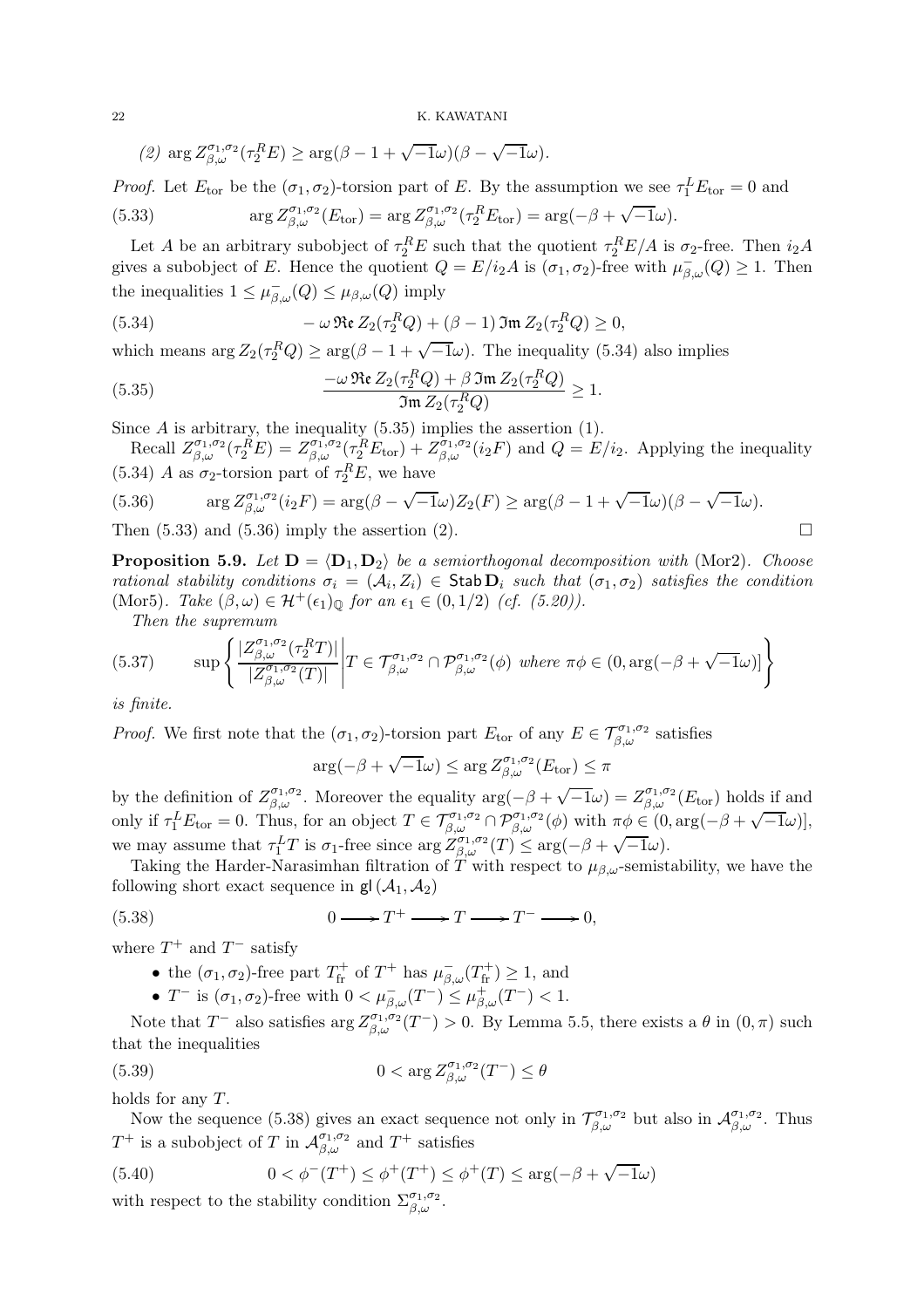By Proposition 2.1, there exists a constant  $C_1 > 0$  which is independent of T such that the inequality below holds:

(5.41) 
$$
|Z_{\beta,\omega}^{\sigma_1,\sigma_2}(T)| \geq C_1 |Z_{\beta,\omega}^{\sigma_1,\sigma_2}(T^+)| + C_1 |Z_{\beta,\omega}^{\sigma_1,\sigma_2}(T^-)|.
$$

Then, the inequality (5.41) implies the following:

$$
(5.42) \quad \frac{|Z_{\beta,\omega}^{\sigma_1,\sigma_2}(\tau_2^R T)|}{|Z_{\beta,\omega}^{\sigma_1,\sigma_2}(T)|} \le \frac{1}{C_1} \left( \frac{|Z_{\beta,\omega}^{\sigma_1,\sigma_2}(\tau_2^R T)|}{|Z_{\beta,\omega}^{\sigma_1,\sigma_2}(T^+)| + |Z_{\beta,\omega}^{\sigma_1,\sigma_2}(T^-)|} \right)
$$
\n
$$
\le \frac{1}{C_1} \left( \frac{|Z_{\beta,\omega}^{\sigma_1,\sigma_2}(\tau_2^R T^+)|}{|Z_{\beta,\omega}^{\sigma_1,\sigma_2}(\tau_2^R T^+)|} \right) \le |Z_{\beta,\omega}^{\sigma_1,\sigma_2}(\tau_2^R T^+)|
$$

$$
(5.43) \leq \frac{1}{C_1} \left( \frac{|Z^{\sigma_1,\sigma_2}_{\beta,\omega}(\tau_2^R T^+)|}{|Z^{\sigma_1,\sigma_2}_{\beta,\omega}(T^+)| + |Z^{\sigma_1,\sigma_2}_{\beta,\omega}(T^-)|} + \frac{|Z^{\sigma_1,\sigma_2}_{\beta,\omega}(\tau_2^R T^-)|}{|Z^{\sigma_1,\sigma_2}_{\beta,\omega}(T^+)| + |Z^{\sigma_1,\sigma_2}_{\beta,\omega}(T^-)|} \right)
$$

(5.44) 
$$
\leq \frac{1}{C_1} \left( \frac{|Z^{\sigma_1,\sigma_2}_{\beta,\omega}(\tau_2^R T^+)|}{|Z^{\sigma_1,\sigma_2}_{\beta,\omega}(T^+)|} + \frac{|Z^{\sigma_1,\sigma_2}_{\beta,\omega}(\tau_2^R T^-)|}{|Z^{\sigma_1,\sigma_2}_{\beta,\omega}(T^-)|} \right).
$$

By Proposition 5.5, there exists a positive constant  $M_1 > 0$  such that the following holds:

(5.45) 
$$
\frac{|Z_{\beta,\omega}^{\sigma_1,\sigma_2}(\tau_2^R T^-)|}{|Z_{\beta,\omega}^{\sigma_1,\sigma_2}(T^-)|} \leq M_1
$$

Taking semiorthogonal decomposition of  $T^+$ , there exists a distinguished triangle below:

(5.46) 
$$
\tau_2^R T^+ \longrightarrow T^+ \longrightarrow \tau_1^L T^+.
$$

Since  $\tau_1^L T_+$  is a subobject of  $\tau_1^L T$  in  $\mathcal{A}_1$ ,  $\tau_1^L T_+$  is  $\sigma_1$ -free. Then, by Lemma 5.8,  $\tau_2^R T$  is in  $\mathcal{T}_{\beta,\omega}^{\sigma_1,\sigma_2}$  $_{\beta,\omega}$ and the inequality

(5.47) 
$$
\theta_1 \leq \arg Z_{\beta,\omega}^{\sigma_1,\sigma_2}(\tau_2^R T^+)
$$

holds where  $\theta_1 = \arg(\beta - 1 + \sqrt{-1}\omega)(\beta - \sqrt{-1}\omega)$ . In parituclar the distinguished triangle (5.46) gives a short exact sequence not only in  $gl(\mathcal{A}_1, \mathcal{A}_2)$  but also in  $\mathcal{A}_{\beta,\omega}^{\sigma_1,\sigma_2}$ . Hence  $\tau_2^RT^+$  is a subobject of T in  $\mathcal{A}_{\beta,\omega}^{\sigma_1,\sigma_2}$ , and the inequalities

(5.48) 
$$
\arg Z_{\beta,\omega}^{\sigma_1,\sigma_2}(\tau_2^R T^+) \leq \pi \phi \leq \theta_2 := \arg(-\beta + \sqrt{-1}\omega)
$$

holds.

Now the closed interval  $[\theta_1, \theta_2]$  is contained in  $(0, \pi]$ . Since  $\arg Z^{\sigma_1, \sigma_2}_{\beta, \omega}(\tau_1^L T^+)$  is in the interval  $(0, \pi]$ , there exists a  $\theta \in [0, \pi)$  such that the inequalities

$$
0 \le |\arg Z^{\sigma_1,\sigma_2}_{\beta,\omega}(\tau_1^L T^+) - \arg Z^{\sigma_1,\sigma_2}_{\beta,\omega}(\tau_2^R T^+)| \le \theta
$$

hold for any T. By Corollary 2.2, there exists a positive constant  $M_2$  which is independent of the choice of  $T$  and satisfies the following:

(5.49) 
$$
\frac{|Z_{\beta,\omega}^{\sigma_1,\sigma_2}(\tau_2^R T^+)|}{|Z_{\beta,\omega}^{\sigma_1,\sigma_2}(T^+)|} = \frac{|Z_{\beta,\omega}^{\sigma_1,\sigma_2}(\tau_2^R T^+)|}{|Z_{\beta,\omega}^{\sigma_1,\sigma_2}(\tau_1^L T^+)+Z_{\beta,\omega}^{\sigma_1,\sigma_2}(\tau_2^R T^+)|} \leq M_2.
$$

Thus we have finished the proof.  $\Box$ 

**Proposition 5.10.** Let  $D = \langle D_1, D_2 \rangle$  be a semiorthogonal decomposition with (Mor2). Choose rational stability conditions  $\sigma_i = (A_i, Z_i) \in$  Stab  $D_i$  such that  $(\sigma_1, \sigma_2)$  satisfies the condition (Mor5). For an  $\epsilon_2 < 0$  and set a subset  $\mathcal{H}^-(\epsilon_2)$  of H by

(5.50) 
$$
\mathcal{H}^{-}(\epsilon_2) := \left\{ (\beta,\omega) \in \mathcal{H} \middle| \begin{aligned} 0 &< 2\beta + 1 - 2\epsilon_2, \text{ and} \\ 0 &< \omega^2 + (\beta + 1 - 2\epsilon_2)^2 + 2\epsilon_2(1 - 2\epsilon_2) \end{aligned} \right\}.
$$

Suppose that  $(\beta, \omega) \in \mathcal{H}^-(\epsilon_2)$ . Then the supremum

(5.51) 
$$
\sup \left\{ \frac{|Z_{\beta,\omega}^{\sigma_1,\sigma_2}(\tau_2^R F)|}{|Z_{\beta,\omega}^{\sigma_1,\sigma_2}(F)|} \middle| F \in \mathcal{F}_{\beta,\omega}^{\sigma_1,\sigma_2} \right\}
$$

is finite.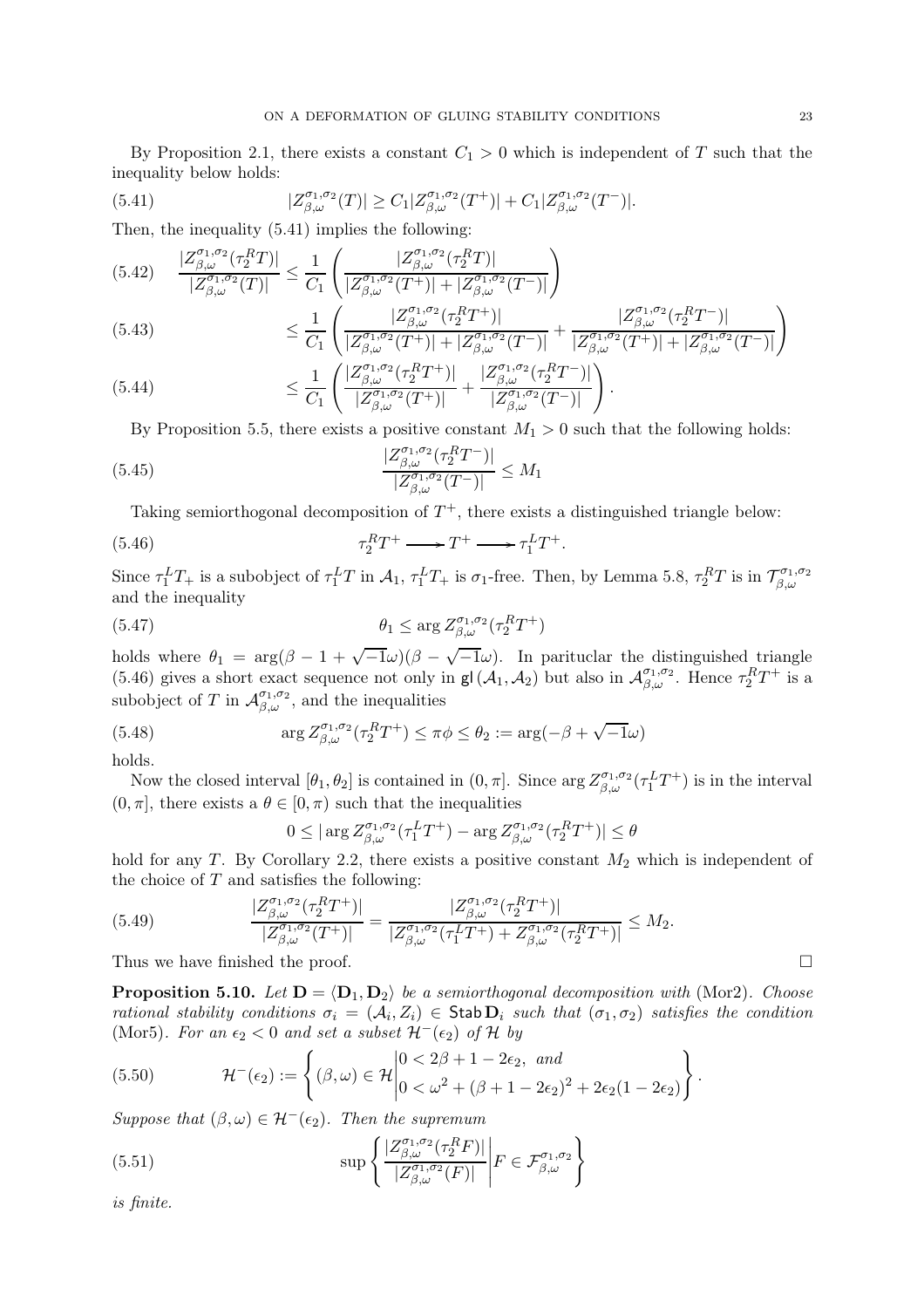*Proof.* Choose  $F \in \mathcal{F}_{\beta,\omega}^{\sigma_1,\sigma_2}$ . Taking the Harder-Narasimhan filtration of F with respect to  $\mu_{\beta,\omega}$ semistability, we have the following short exact sequence in  $gl(\mathcal{A}_1, \mathcal{A}_2)$ 

$$
0 \longrightarrow F^+ \longrightarrow F \longrightarrow F^- \longrightarrow 0,
$$

where  $F^+$  and  $F^-$  satisfy

- $F^+$  is  $(\sigma_1, \sigma_2)$ -free with  $\epsilon_2 < \mu_{\beta,\omega}^-(F^+) \leq \mu_{\beta,\omega}^+(F^+) \leq 0$ , and
- $F^-$  is  $(\sigma_1, \sigma_2)$ -free with  $\mu_{\beta,\omega}^+(F^-) \leq \epsilon_2$ .

Since  $\mu_{\beta,\omega}^+(F^+) \leq 0$ , applying Lemma 5.3 to  $F^+$ , there exists a  $\theta_+ \in (-\pi,0)$  such that the inequalities hold:

(5.52) 
$$
\theta_+ < \arg Z^{\sigma_1, \sigma_2}_{\beta, \omega}(F^+) \leq 0.
$$

Moreover, applying Corollary 5.7 to  $F^-$ , there exists a  $\theta_-$  in the open interval  $(-\pi, 0)$  such that the following holds:

(5.53) 
$$
\theta_- \leq Z_{\beta,\omega}^{\sigma_1,\sigma_2}(F^-) \leq 0.
$$

Thus one can use Proposition 2.1 by (5.52) and (5.53) and there exists a constant  $C_1 > 0$  such that the following holds:

(5.54) 
$$
|Z_{\beta,\omega}^{\sigma_1,\sigma_2}(F)| \geq C_1 |Z_{\beta,\omega}^{\sigma_1,\sigma_2}(F^+)| + C_1 |Z_{\beta,\omega}^{\sigma_1,\sigma_2}(F^-)|.
$$

Similarly to the proof of Proposition 5.9, we see

$$
\frac{|Z^{\sigma_1,\sigma_2}_{\beta,\omega}(\tau_2^R F)|}{|Z^{\sigma_1,\sigma_2}_{\beta,\omega}(F)|} \leq \frac{1}{C_1} \left( \frac{|Z^{\sigma_1,\sigma_2}_{\beta,\omega}(\tau_2^R F)|}{|Z^{\sigma_1,\sigma_2}_{\beta,\omega}(F^+)| + |Z^{\sigma_1,\sigma_2}_{\beta,\omega}(F^-)|} \right) \n\leq \frac{1}{C_1} \left( \frac{|Z^{\sigma_1,\sigma_2}_{\beta,\omega}(\tau_2^R F^+)|}{|Z^{\sigma_1,\sigma_2}_{\beta,\omega}(\tau_2^R F^+)| + |Z^{\sigma_1,\sigma_2}_{\beta,\omega}(F^-)|} + \frac{|Z^{\sigma_1,\sigma_2}_{\beta,\omega}(\tau_2^R F^-)|}{|Z^{\sigma_1,\sigma_2}_{\beta,\omega}(F^+)| + |Z^{\sigma_1,\sigma_2}_{\beta,\omega}(F^+)| + |Z^{\sigma_1,\sigma_2}_{\beta,\omega}(F^-)|} \right) \n\leq \frac{1}{C_1} \left( \frac{|Z^{\sigma_1,\sigma_2}_{\beta,\omega}(\tau_2^R F^+)|}{|Z^{\sigma_1,\sigma_2}_{\beta,\omega}(F^+)|} + \frac{|Z^{\sigma_1,\sigma_2}_{\beta,\omega}(\tau_2^R F^-)|}{|Z^{\sigma_1,\sigma_2}_{\beta,\omega}(F^-)|} \right)
$$

Now, by Lemma 5.3 and Corollary 5.7, there exist upper bounds for  $|Z_{\beta,\omega}^{\sigma_1,\sigma_2}(\tau_2^R F^+)|/|Z_{\beta,\omega}^{\sigma_1,\sigma_2}(F^+)|$ and  $|Z_{\beta,\omega}^{\sigma_1,\sigma_2}(\tau_2^R F^-)|/|Z_{\beta,\omega}^{\sigma_1,\sigma_2}(F^-)|$ . This gives the proof.

**Proposition 5.11.** Let  $D = \langle D_1, D_2 \rangle$  be a semiorthogonal decomposition with (Mor2). Choose rational stability conditions  $\sigma_i = (A_i, Z_i) \in$  Stab  $D_i$  such that  $(\sigma_1, \sigma_2)$  satisfies the condition (Mor5). Take  $(\beta, \omega) \in \mathcal{H}^+(\epsilon_1)$  for an  $\epsilon_1 \in (0, 1/2)$ . ′′<br>2

Set 
$$
\mathcal{T}'_{\beta,\omega}
$$
 by

(5.55) 
$$
\mathcal{T}'_{\beta,\omega} = \mathcal{T}^{\sigma_1,\sigma_2}_{\beta,\omega} \cap \mathcal{P}^{\sigma_1,\sigma_2}_{\beta,\omega} \left[ \frac{1}{\pi} \arg(-\beta + \sqrt{-1}\omega), 1 \right]
$$

Then the supremum

(5.56) 
$$
\sup \left\{ \frac{|Z_{\beta,\omega}^{\sigma_1,\sigma_2}(\tau_2^R T)|}{|Z_{\beta,\omega}^{\sigma_1,\sigma_2}(T)|} \middle| T \in \mathcal{T}'_{\beta,\omega} \right\}
$$

is finite.

*Proof.* Taking the Harder-Narasimhan filtration of  $T \in \mathcal{T}'_{\beta,\omega}$  with respect to  $\mu_{\beta,\omega}$ -semistability, there exists a short exact sequence in  $gl(\mathcal{A}_1, \mathcal{A}_2)$ 

$$
0 \longrightarrow T^{>1} \longrightarrow T \longrightarrow T^{\leq 1} \longrightarrow 0
$$

such that

• the  $(\sigma_1, \sigma_2)$ -free part  $T_{\text{fr}}^{>1}$  of  $T^{>1}$  satisfies  $\mu_{\beta,\omega}^-(T_{\text{fr}}^{>1}) > 1$ , and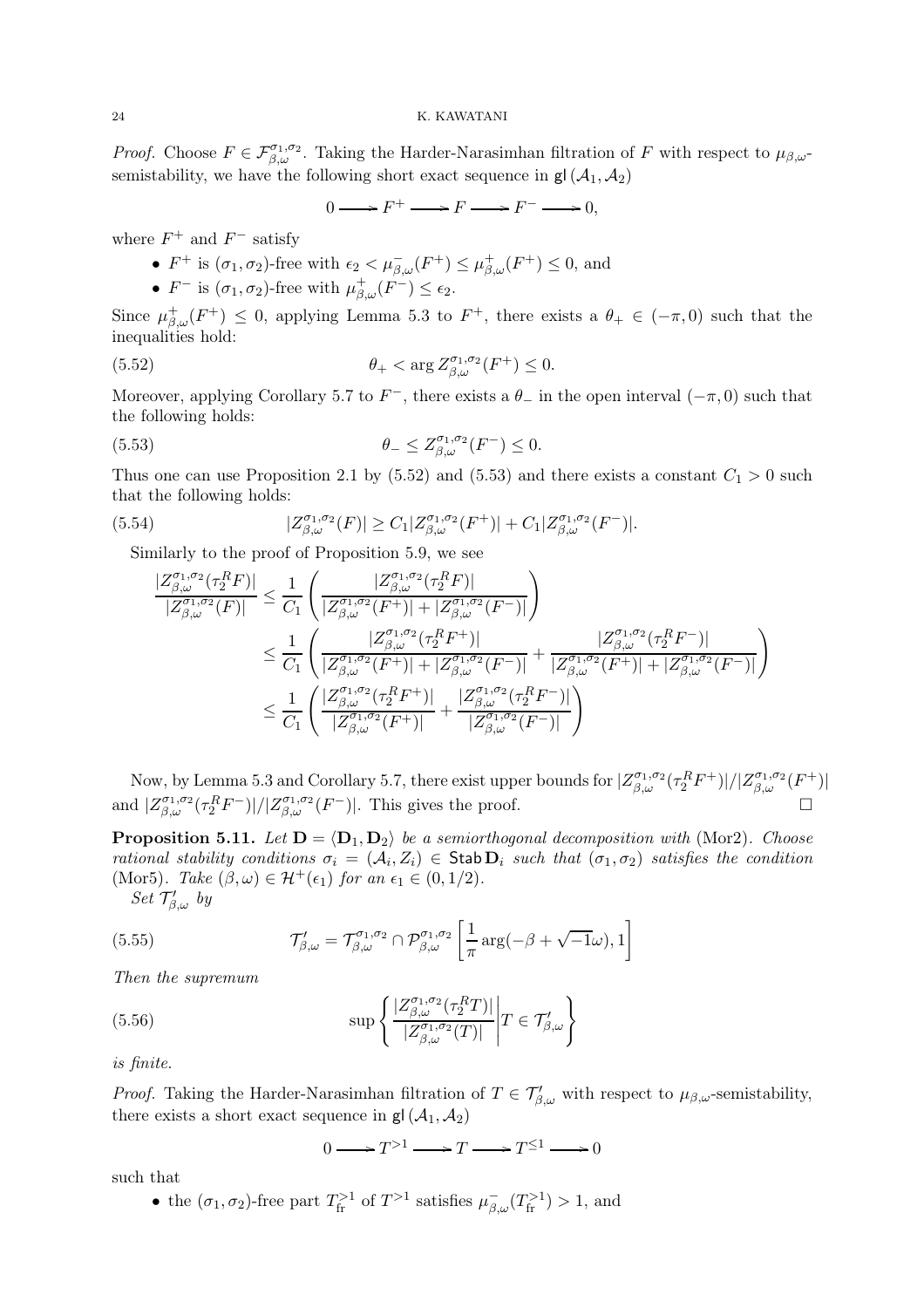• 
$$
T^{\leq 1}
$$
 is  $(\sigma_1, \sigma_2)$ -free with  $0 < \mu_{\beta,\omega}^-(T^{\leq 1}) \leq \mu_{\beta,\omega}^+(T^{\leq 1}) \leq 1$ .  
Lemma 5.1 implies

Then Lemma 5.1 implies

(5.57) 
$$
\arg(\beta - 1 + \sqrt{-1}\omega)(\beta - \sqrt{-1}\omega) \leq \arg Z_{\beta,\omega}^{\sigma_1,\sigma_2}(T^{>1}).
$$

Moreover the canonical morphism  $T \to T^{\leq 1}$  is an epimorphism not only in  $\mathcal{T}_{\beta,\omega}^{\sigma_1,\sigma_2}$  but also in  $\mathcal{A}_{\beta,\omega}^{\sigma_1,\sigma_2}$ . Hence the quotient  $T^{\leq 1}$  in  $\mathcal{A}_{\beta,\omega}^{\sigma_1,\sigma_2}$  also satisfies

(5.58) 
$$
\arg(-\beta + \sqrt{-1}\omega) \leq Z_{\beta,\omega}^{\sigma_1,\sigma_2}(T^{\leq 1}).
$$

Thus, by Proposition 2.1, there exists a constant  $C_1$  such that the following holds:

(5.59) 
$$
|Z_{\beta,\omega}^{\sigma_1,\sigma_2}(T)| \ge C_1 \left( |Z_{\beta,\omega}^{\sigma_1,\sigma_2}(T^{>1})| + |Z_{\beta,\omega}^{\sigma_1,\sigma_2}(T^{\leq 1})| \right)
$$

Taking the Harder-Narasimhan filtration of  $T^{\leq 1}$ , we have the short exact sequence in  $\mathsf{gl}\,(\mathcal{A}_1,\mathcal{A}_2)$ 

$$
0 \longrightarrow T^{-1} \longrightarrow T^{\leq 1} \longrightarrow T^{<1} \longrightarrow 0,
$$

where  $T^{-1}$  and  $T^{<1}$  are

- $T^{-1}$  is  $(\sigma_1, \sigma_2)$ -free and is  $\mu_{\beta,\omega}$ -semistable with  $\mu_{\beta,\omega}(T^{-1}) = 1$ , and
- $T^{<1}$  is  $(\sigma_1, \sigma_2)$ -free with  $\mu^+_{\beta,\omega}(T^{<1}) < 1$ .

Note that the inequality  $\mu_{\beta,\omega}^{-}(T^{\leq 1}) > 0$  also holds. Then the canonical morphism  $T \to T^{\leq 1}$ gives an epimorphism in  $\mathcal{A}_{\beta,\omega}^{\sigma_1,\sigma_2}$ . Thus  $T^{<1}$  satisfies  $\arg(-\beta+\sqrt{-1}\omega)<\arg Z_{\beta,\omega}^{\sigma_1,\sigma_2}(T^{<1})$ . By Proposition 5.5, there exists a  $\theta_1 \in (0, \pi)$  such that the inequality  $\arg Z_{\beta,\omega}^{\sigma_1,\sigma_2}(T^{\leq 1}) \leq \theta_1$  holds. Thus we obtain

(5.60) 
$$
\arg(-\beta + \sqrt{-1}\omega) < \arg Z_{\beta,\omega}^{\sigma_1,\sigma_2}(T^{<1}) \leq \theta_1
$$

and we see that there exists a  $\theta \in [0, \pi)$  such that  $|\arg Z_{\beta,\omega}^{\sigma_1,\sigma_2}(T^{=1}) - \arg Z_{\beta,\omega}^{\sigma_1,\sigma_2}(T^{<1})| < \theta$ . By Proposition 2.1, there exists a positive constant  $C_2$  such that the following holds:

(5.61) 
$$
|Z_{\beta,\omega}^{\sigma_1,\sigma_2}(T^{\leq 1})| \geq C_2 \left( |Z_{\beta,\omega}^{\sigma_1,\sigma_2}(T^{=1})| + |Z_{\beta,\omega}^{\sigma_1,\sigma_2}(T^{<1})| \right).
$$

Thus we see

$$
\frac{|Z_{\beta,\omega}^{\sigma_1,\sigma_2}(\tau_2^R T)|}{|Z_{\beta,\omega}^{\sigma_1,\sigma_2}(T)|} \leq \frac{1}{C_1} \left( \frac{|Z_{\beta,\omega}^{\sigma_1,\sigma_2}(\tau_2^R T)|}{|Z_{\beta,\omega}^{\sigma_1,\sigma_2}(T^{-1})| + |Z_{\beta,\omega}^{\sigma_1,\sigma_2}(T^{\leq 1})|} \right) \n\leq \frac{1}{C_1} \left( \frac{|Z_{\beta,\omega}^{\sigma_1,\sigma_2}(\tau_2^R T^{-1})| + |Z_{\beta,\omega}^{\sigma_1,\sigma_2}(\tau_2^R T^{-1})|}{|Z_{\beta,\omega}^{\sigma_1,\sigma_2}(T^{-1})| + |Z_{\beta,\omega}^{\sigma_1,\sigma_2}(T^{-1})|} \right) \n\leq \frac{1}{C_1} \left( \frac{|Z_{\beta,\omega}^{\sigma_1,\sigma_2}(\tau_2^R T^{-1})|}{|Z_{\beta,\omega}^{\sigma_1,\sigma_2}(T^{-1})|} + \frac{|Z_{\beta,\omega}^{\sigma_1,\sigma_2}(\tau_2^R T^{-1})|}{|Z_{\beta,\omega}^{\sigma_1,\sigma_2}(T^{-1})|} \right) \n\leq \frac{1}{C_1} \left( \frac{|Z_{\beta,\omega}^{\sigma_1,\sigma_2}(\tau_2^R T^{-1})|}{|Z_{\beta,\omega}^{\sigma_1,\sigma_2}(T^{-1})|} + \frac{|Z_{\beta,\omega}^{\sigma_1,\sigma_2}(\tau_2^R T^{-1})|}{C_2 |Z_{\beta,\omega}^{\sigma_1,\sigma_2}(T^{-1})| + C_2 |Z_{\beta,\omega}^{\sigma_1,\sigma_2}(T^{-1})|} \right) \n\leq \frac{1}{C_1} \left( \frac{|Z_{\beta,\omega}^{\sigma_1,\sigma_2}(\tau_2^R T^{-1})|}{|Z_{\beta,\omega}^{\sigma_1,\sigma_2}(T^{-1})|} + \frac{|Z_{\beta,\omega}^{\sigma_1,\sigma_2}(\tau_2^R T^{-1})| + |Z_{\beta,\omega}^{\sigma_1,\sigma_2}(\tau_2^R T^{-1})|}{C_2 |Z_{\beta,\omega}^{\sigma_1,\sigma_2}(T^{-1})|} + C_2 |Z_{\beta,\omega}^{\
$$

By Lemma 5.1, there exists an upper bound for  $|Z_{\beta,\omega}^{\sigma_1,\sigma_2}(\tau_2^RT^{>1})|/|Z_{\beta,\omega}^{\sigma_1,\sigma_2}(T^{>1})|$ . The assumption  $\mu_{\beta,\omega}(T^{-1}) = 1$  implies  $\arg Z_{\beta,\omega}^{\sigma_1,\sigma_2}(\tau_2^RT^{-1}) = \arg(\beta - 1 + \sqrt{-1}\omega)(\beta - \sqrt{-1}\omega)$  and hence the difference  $|\arg Z^{\sigma_1,\sigma_2}_{\beta,\omega}(\tau_1^L T^{-1}) - \arg Z^{\sigma_1,\sigma_2}_{\beta,\omega}(\tau_2^R T^{-1})|$  is strictly smaller than  $\pi$ . Hence there exists an upper bound for  $|Z_{\beta,\omega}^{\sigma_1,\sigma_2}(\tau_2^RT^{\pm 1})|/C_2|Z_{\beta,\omega}^{\sigma_1,\sigma_2}(T^{\pm 1})|$  by Corollary 2.2. Finally, by Lemma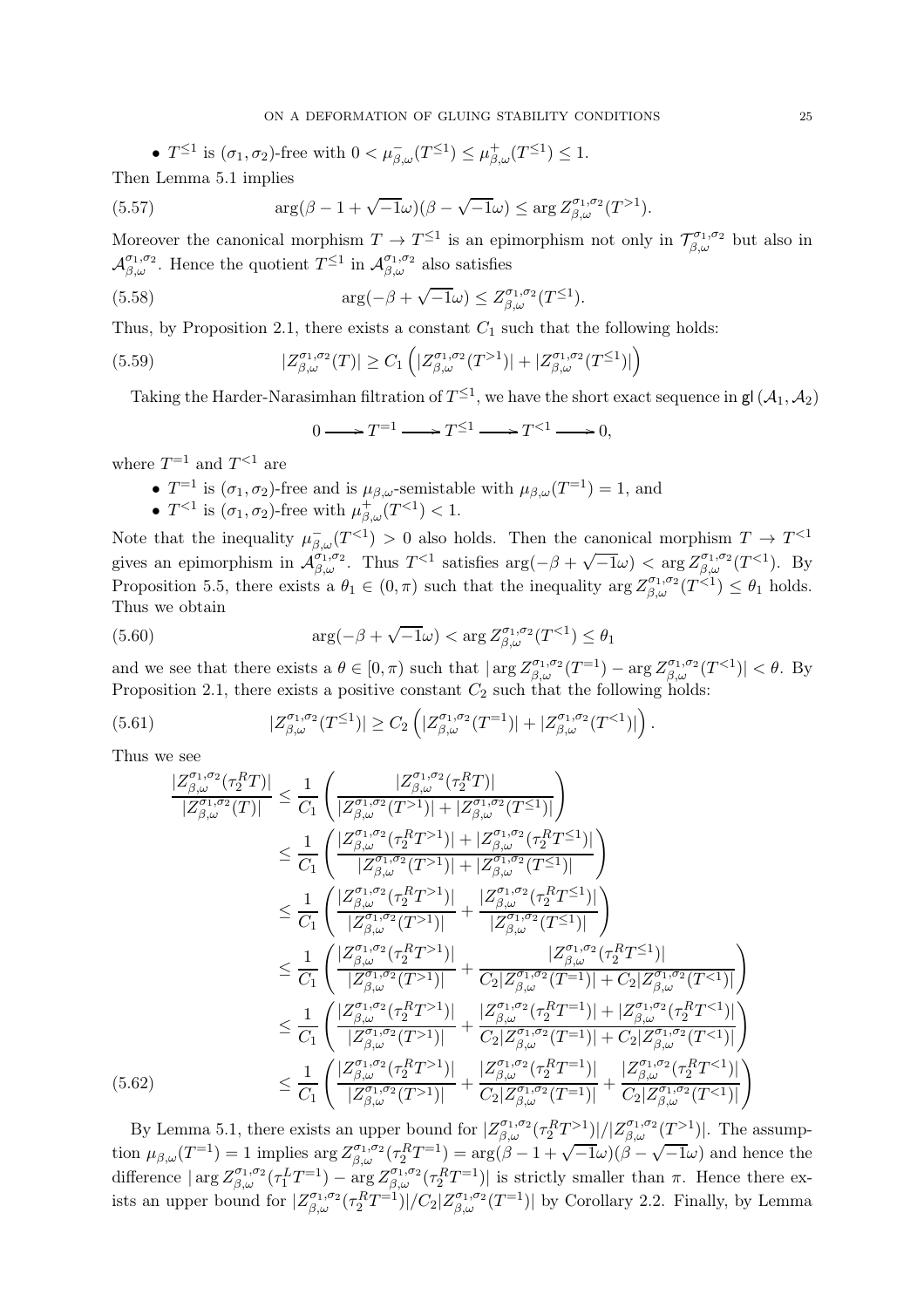5.3, there exists an upper bound for  $|Z_{\beta,\omega}^{\sigma_1,\sigma_2}(\tau_2^RT<1)|/|Z_{\beta,\omega}^{\sigma_1,\sigma_2}(T<1)|$ . Hence (5.62) is bounded above.  $\Box$ 

**Lemma 5.12.** Let  $D = \langle D_1, D_2 \rangle$  be a semiorthogonal decomposition with (Mor2). Choose rational stability conditions  $\sigma_i = (\mathcal{A}_i, Z_i) \in \text{Stab } \mathbf{D}_i$  such that  $(\sigma_1, \sigma_2)$  satisfies the condition (Mor5). If  $(\beta, \omega)$  is in  $\mathcal{H}^-(\epsilon_2)$  then the inequality

$$
\arg(-\beta + \sqrt{-1}\omega) < Z^{\sigma_1, \sigma_2}_{\beta, \omega}(F[1])
$$

holds for any  $F \in \mathcal{F}_{\beta,\omega}^{\sigma_1,\sigma_2}$ .

*Proof.* Taking the Harder-Narashimhan filtration of  $F \in \mathcal{F}_{\beta,\omega}^{\sigma_1,\sigma_2}$ , we obtain the short exact sequence

 $0 \longrightarrow F^+ \longrightarrow F \longrightarrow F^- \longrightarrow 0,$ 

where  $F^+$  and  $F^-$  satisfy

- $F^+$  is  $(\sigma_1, \sigma_2)$ -free with  $\epsilon_2 < \mu_{\beta,\omega}^-(F^+) \leq \mu_{\beta,\omega}^+(F^+) \leq 0$ , and
- $F^-$  is  $(\sigma_1, \sigma_2)$ -free with  $\mu_{\beta,\omega}^+(F^-) \leq \epsilon_2$ .

In particular we have  $\arg Z^{\sigma_1,\sigma_2}_{\beta,\omega}(F^{\pm}) \leq 0$ .

Since  $\epsilon_2$  is negative, Lemma 5.3 implies

(5.63) 
$$
\arg(\beta + 1 - 2\epsilon_2 + \sqrt{-1}\omega)(\beta - \sqrt{-1}\omega) \leq \arg Z_{\beta,\omega}^{\sigma_1,\sigma_2}(F^+) \leq 0.
$$

In addition Corollary 5.7 implies

(5.64) 
$$
\arg(\beta - \sqrt{-1}\omega) < \arg Z_{\beta,\omega}^{\sigma_1,\sigma_2}(F^-) \leq 0.
$$

Since the inequality  $\arg(\beta - \sqrt{-1}\omega) < \arg(\beta + 1 - 2\epsilon_2 + \sqrt{-1}\omega)(\beta - \sqrt{-1}\omega)$  clearly holds, we obtain

$$
\arg(\beta - \sqrt{-1}\omega) < Z_{\beta,\omega}^{\sigma_1,\sigma_2}(F) \le 0
$$

which gives the proof.  $\Box$ 

**Proposition 5.13.** Let  $\mathbf{D} = \langle \mathbf{D}_1, \mathbf{D}_2 \rangle$  be a semiorthogonal decomposition with (Mor2). Choose rational stability conditions  $\sigma_i = (A_i, Z_i) \in$  Stab  $D_i$  such that  $(\sigma_1, \sigma_2)$  satisfies the condition (Mor5). Suppose that  $(\beta, \omega)$  is in  $\mathcal{H}^{-}(\epsilon_2)$ ,

Let  $E \in \mathcal{A}_{\beta,\omega}^{\sigma_1,\sigma_2}$  be  $\Sigma_{\beta,\omega}^{\sigma_1,\sigma_2}$ -semistable with the phase  $\phi$ . If  $\pi\phi \leq \arg(-\beta + \sqrt{-1}\omega)$ , then E is in  $\mathcal{T}_{\beta,\omega}^{\sigma_1,\sigma_2}$ . In particular,  $\mathcal{P}_{\beta,\omega}^{\sigma_1,\sigma_2}(0,\arg(-\beta+\sqrt{-1}\omega)/\pi]$  is the full subcategory of  $\mathcal{T}_{\beta,\omega}^{\sigma_1,\sigma_2}$ .

*Proof.* Since the pair  $(\mathcal{T}_{\beta,\omega}^{\sigma_1,\sigma_2},\mathcal{F}_{\beta,\omega}^{\sigma_1,\sigma_2}[1])$  is a torsion pair on  $\mathcal{A}_{\beta,\omega}^{\sigma_1,\sigma_2}$ , there is an short exact sequence

 $0 \longrightarrow F[1] \longrightarrow E \longrightarrow T \longrightarrow 0,$ 

where  $T \in \mathcal{T}_{\beta,\omega}^{\sigma_1,\sigma_2}$  and  $F \in \mathcal{F}_{\beta,\omega}^{\sigma_1,\sigma_2}$ . By the  $\Sigma_{\beta,\omega}^{\sigma_1,\sigma_2}$ -semistability of E, we have

(5.65) 
$$
\arg Z^{\sigma_1,\sigma_2}_{\beta,\omega}(F[1]) \leq \arg Z^{\sigma_1,\sigma_2}_{\beta,\omega}(E) \leq \arg(-\beta + \sqrt{-1}\omega).
$$

Then the inequalities  $(5.65)$  contradict Lemma 5.12. Hence  $F[1]$  has to be zero. The last assertion follows from the definition of  $\mathcal{P}_{\beta,\omega}^{\sigma_1,\sigma_2}(0,\arg(-\beta+\sqrt{-1}\omega)/\pi]$ .

**Proposition 5.14.** Let  $D = \langle D_1, D_2 \rangle$  be a semiorthogonal decomposition with (Mor2). Choose rational stability conditions  $\sigma_i = (A_i, Z_i) \in \text{Stab } D_i$  such that  $(\sigma_1, \sigma_2)$  satisfies the condition (Mor5).

Then the supremum

(5.66) 
$$
\sup \left\{ \frac{|Z^{\sigma_1,\sigma_2}_{\beta,\omega}(\tau_2^R E)|}{|Z^{\sigma_1,\sigma_2}_{\beta,\omega}(E)|} \middle| E \in \mathcal{P}^{\sigma_1,\sigma_2}_{\beta,\omega}(\phi) \text{ where } \pi \phi \in (\arg(-\beta + \sqrt{-1}\omega), \pi] \right\}
$$

is finite if  $(\beta,\omega)$  is in  $\mathcal{H}^+(\epsilon_1) \cap \mathcal{H}^-(\epsilon_2)$ .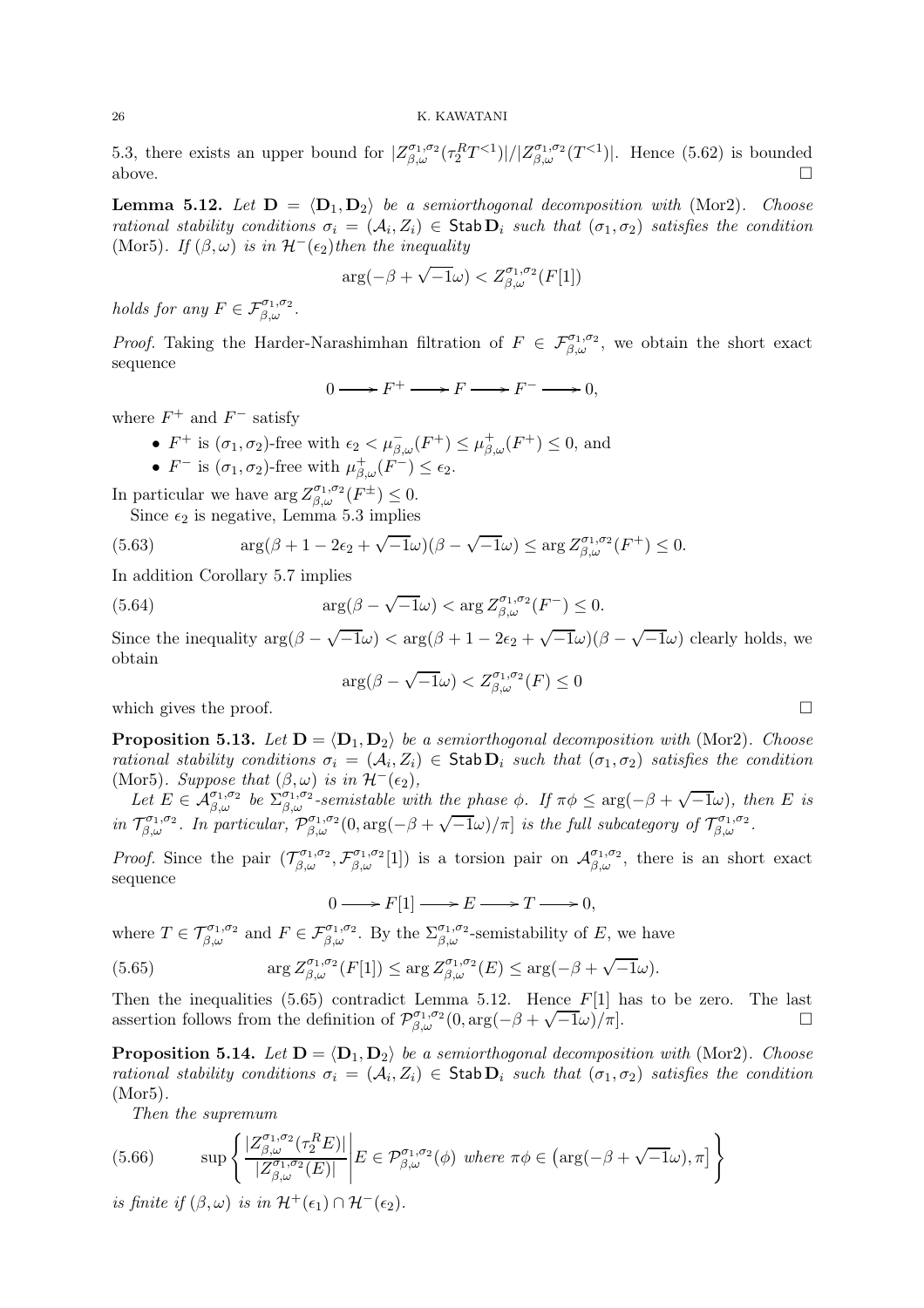Proof. Let E be in the slicing  $\mathcal{P}_{\beta,\omega}^{\sigma_1,\sigma_2}(\phi)$  where  $\pi\phi$  is in  $\left(\arg(-\beta+\sqrt{-1}\omega),\pi\right]$ . Since  $E \in \mathcal{A}_{\beta,\omega}^{\sigma_1,\sigma_2}$ , there exists a canonical distinguished triangle

 $E^{-1}[1] \longrightarrow E \longrightarrow E^0$ 

where  $E^0 \in \mathcal{T}_{\beta,\omega}^{\sigma_1,\sigma_2}$  and  $E^{-1} \in \mathcal{F}_{\beta,\omega}^{\sigma_1,\sigma_2}$ . Then  $E^{-1}$  satisfies  $\arg Z_{\beta,\omega}^{\sigma_1,\sigma_2}(E^{-1}[1]) > \arg(-\beta+\sqrt{-1}\omega)$ by Lemma 5.12. Since the morphism  $E \to E^0$  is an epimorphism in  $\mathcal{A}_{\beta,\omega}^{\sigma_1,\sigma_2}$ , we see

(5.67) 
$$
\phi(E^{0}) \geq \phi^{-}(E^{0}) \geq \phi^{-}(E) = \phi(E) \geq \frac{1}{\pi} \arg(-\beta + \sqrt{-1}\omega).
$$

Hence inequalities  $0 \leq |\arg Z^{\sigma_1,\sigma_2}_{\beta,\omega}(E^0) - Z^{\sigma_1,\sigma_2}_{\beta,\omega}(E^{-1}[1])| < \pi$  hold and there exists a positive constant  $C_1$  such that the inequality

(5.68) 
$$
|Z_{\beta,\omega}^{\sigma_1,\sigma_2}(E)| \ge C_1 |Z_{\beta,\omega}^{\sigma_1,\sigma_2}(E^0)| + C_1 |Z_{\beta,\omega}^{\sigma_1,\sigma_2}(E^{-1}[1])|
$$

holds for any  $E$ . Then we see

$$
\frac{|Z^{\sigma_1,\sigma_2}_{\beta,\omega}(\tau_2^RE)|}{|Z^{\sigma_1,\sigma_2}_{\beta,\omega}(E)|} \leq \frac{1}{C_1} \left( \frac{|Z^{\sigma_1,\sigma_2}_{\beta,\omega}(\tau_2^RE)|}{|Z^{\sigma_1,\sigma_2}_{\beta,\omega}(E^0)| + |Z^{\sigma_1,\sigma_2}_{\beta,\omega}(E^{-1}[1])|} \right)
$$
\n
$$
\leq \frac{1}{C_1} \left( \frac{|Z^{\sigma_1,\sigma_2}_{\beta,\omega}(\tau_2^RE^0)| + |Z^{\sigma_1,\sigma_2}_{\beta,\omega}(\tau_2^RE^{-1}[1])|}{|Z^{\sigma_1,\sigma_2}_{\beta,\omega}(E^0)| + |Z^{\sigma_1,\sigma_2}_{\beta,\omega}(E^{-1}[1])|} \right)
$$
\n
$$
= \frac{1}{C_1} \left( \frac{|Z^{\sigma_1,\sigma_2}_{\beta,\omega}(\tau_2^RE^0)|}{|Z^{\sigma_1,\sigma_2}_{\beta,\omega}(\tau_2^RE^0)| + |Z^{\sigma_1,\sigma_2}_{\beta,\omega}(E^{-1}[1])|} + \frac{|Z^{\sigma_1,\sigma_2}_{\beta,\omega}(\tau_2^R(E^{-1}[1])|)}{|Z^{\sigma_1,\sigma_2}_{\beta,\omega}(E^0)| + |Z^{\sigma_1,\sigma_2}_{\beta,\omega}(E^{-1}[1])|} \right)
$$
\n
$$
\leq \frac{1}{C_1} \left( \frac{|Z^{\sigma_1,\sigma_2}_{\beta,\omega}(\tau_2^RE^0)|}{|Z^{\sigma_1,\sigma_2}_{\beta,\omega}(E^0)|} + \frac{|Z^{\sigma_1,\sigma_2}_{\beta,\omega}(\tau_2^R(E^{-1}[1])|)}{|Z^{\sigma_1,\sigma_2}_{\beta,\omega}(E^{-1}[1])|} \right).
$$

Since  $E^{-1}$  is in  $\mathcal{F}_{\beta,\omega}^{\sigma_1,\sigma_2}$ , Proposition 5.10 implies that  $|Z_{\beta,\omega}^{\sigma_1,\sigma_2}(\tau_2^R(E^{-1}[1]))|/|Z_{\beta,\omega}^{\sigma_1,\sigma_2}(E^{-1}[1])|$  is bounded above. Moreover, by Proposition 5.11,  $|Z^{\sigma_1,\sigma_2}_{\beta,\omega}(\tau_2^R(E^0))|/|Z^{\sigma_1,\sigma_2}_{\beta,\omega}(E^0)|$  is bounded above.  $\Box$ 

**Proposition 5.15.** Let  $D = \langle D_1, D_2 \rangle$  be a semiorthogonal decomposition with (Mor2). Choose rational stability conditions  $\sigma_i = (A_i, Z_i) \in \text{Stab} \, \mathbf{D}_i$  such that  $(\sigma_1, \sigma_2)$  satisfies the condition (Mor5).

If  $(\beta,\omega)$  be in  $(\mathcal{H}^+(\epsilon_1) \cap \mathcal{H}^-(\epsilon_2))_{\mathbb{Q}}$  then the stability condition  $\Sigma_{\beta,\omega}^{\sigma_1,\sigma_2}$  satisfies that the supremum

(5.69) 
$$
\sup \left\{ \frac{|Z^{\sigma_1,\sigma_2}_{\beta,\omega}(\tau_2^RE)|}{|Z^{\sigma_1,\sigma_2}_{\beta,\omega}(E)|} \middle| E \text{ is } \Sigma^{\sigma_1,\sigma_2}_{\beta,\omega}\text{-semistable} \right\}
$$

is finite.

*Proof.* Let E be a  $\sum_{\beta,\omega}^{\sigma_1,\sigma_2}$ -semistable object with the phase  $\phi$ . Without loss of generality, we may assume that  $\phi \in (0, 1]$ .

If  $\pi \phi \le \arg(-\beta + \sqrt{-1}\omega)$ , then E is in  $\mathcal{T}_{\beta,\omega}^{\sigma_1,\sigma_2}$  by Proposition 5.13. Then, by Proposition 5.9, there exists an  $M_1 > 0$  such that

(5.70) 
$$
\frac{|Z_{\beta,\omega}^{\sigma_1,\sigma_2}(\tau_2^R E)|}{|Z_{\beta,\omega}^{\sigma_1,\sigma_2}(E)|} < M_1.
$$

Suppose  $\pi \phi > \arg(-\beta + \sqrt{-1}\omega)$ . By Proposition 5.14, we see the supremum

(5.71) 
$$
\sup \left\{ \frac{|Z^{\sigma_1,\sigma_2}_{\beta,\omega}(\tau_2^R E)|}{|Z^{\sigma_1,\sigma_2}_{\beta,\omega}(E)|} \right| E \text{ is } \Sigma^{\sigma_1,\sigma_2}_{\beta,\omega}\text{-semistable with } \pi\phi > \arg(-\beta + \sqrt{-1}\omega) \right\}
$$

is bounded. Hence we have finished the desired assertion.  $\Box$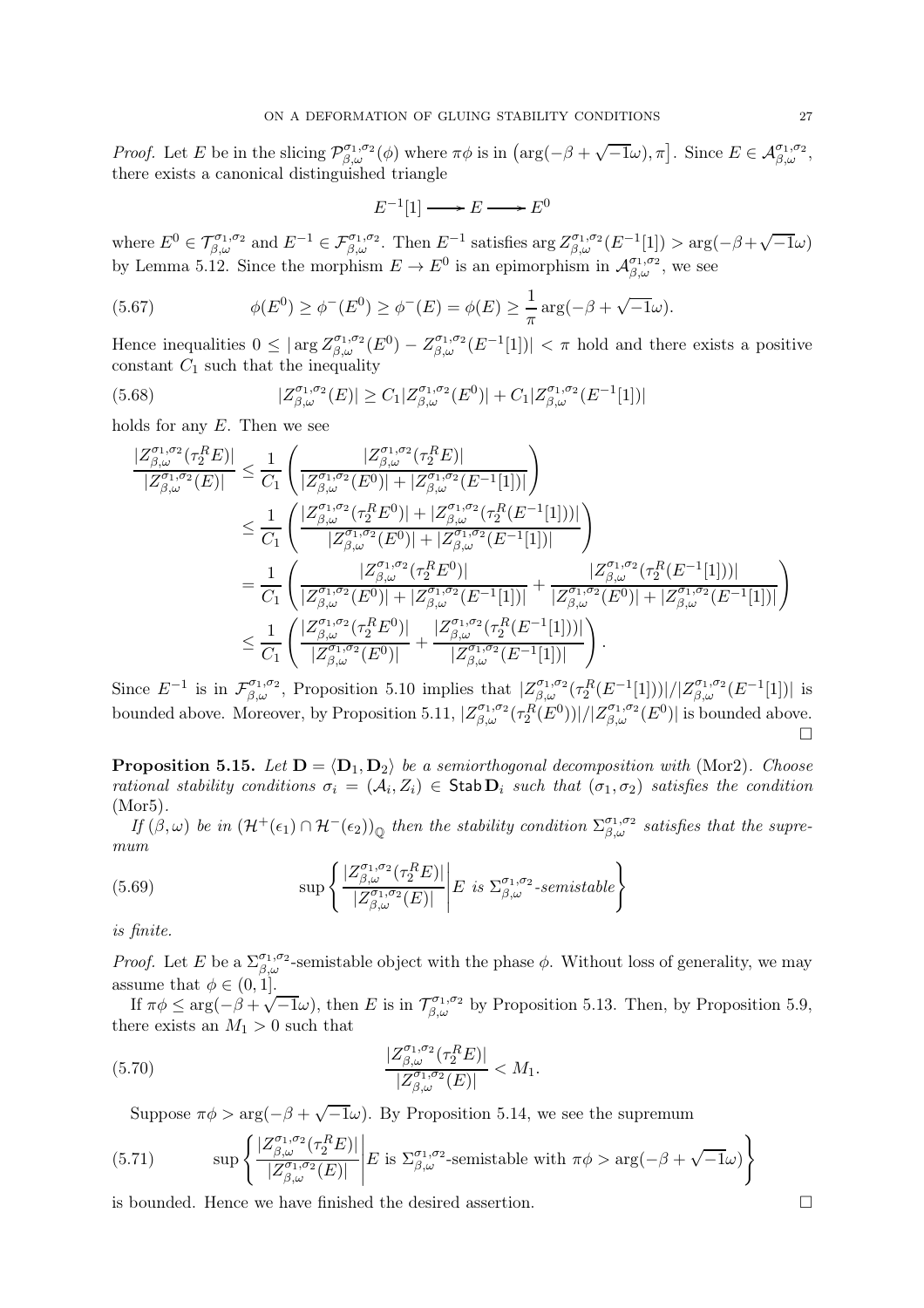**Corollary 5.16.** Let  $D = \langle D_1, D_2 \rangle$  be a semiorthogonal decomposition with (Mor2). Choose rational stability conditions  $\sigma_i = (A_i, Z_i) \in \text{Stab}\,\mathbf{D}_i$  such that  $(\sigma_1, \sigma_2)$  satisfies the condition (Mor5).

If a rational points  $(\beta, \omega)$  is in  $\mathcal{H}^+(\epsilon_1) \cap \mathcal{H}^-(\epsilon_2)$ , then the supremum

(5.72) 
$$
\sup \left\{ \frac{|Z_2(\tau_2^R E)|}{|Z_{\beta,\omega}^{\sigma_1,\sigma_2}(E)|} \middle| E \text{ is } \Sigma_{\beta,\omega}^{\sigma_1,\sigma_2}\text{-semistable} \right\}
$$

is finite.

*Proof.* By the definition, we see  $|Z_{\beta,\omega}^{\sigma_1,\sigma_2}(\tau_2^R E)| = |\beta-\sqrt{-1}\omega| \cdot |Z_2(\tau_2^R E)|$  for any  $E \in \mathbf{D}$ . Thus Proposition 5.15 implies the desired assertion.

Now we will show that the following map

(5.73) 
$$
s_{\mathbb{Q}} \colon \mathcal{H}^+(\epsilon_1)_{\mathbb{Q}} \cap \mathcal{H}^-(\epsilon_2)_{\mathbb{Q}} \to \mathsf{Stab}\,\mathbf{D}, s_{\mathbb{Q}}(\beta,\omega) = \Sigma^{\sigma_1,\sigma_2}_{\beta,\omega}
$$

is continuous.

**Lemma 5.17.** Let  $D = \langle D_1, D_2 \rangle$  be a semiorthogonal decomposition with (Mor2). Suppose rational stability conditions  $\sigma_i = (\mathcal{A}_i, Z_i) \in \mathsf{Stab}\,\mathbf{D}_i$  satisfies (Mor5). Take  $E \in \mathcal{A}_{\beta,\omega}^{\sigma_1,\sigma_2}$  and  $E' \in \mathcal{A}_{\beta',\omega'}^{\sigma_1,\sigma_2}$  where  $(\beta,\omega)$  and  $(\beta',\omega') \in \mathbb{R} \times \mathbb{R}_{>0}$ . Then the vanishing  $\text{Hom}_{\mathbf{D}}(E[p],E') = 0$  holds for any  $p \geq 2$ .

*Proof.* Let  $\mathcal{P}^{\sigma_i}$  be the slicing of  $\sigma_i$ . By the construction of the heart  $\mathcal{A}_{\beta,\omega}^{\sigma_1,\sigma_2}$ , if E is in  $\mathcal{A}_{\beta,\omega}^{\sigma_1,\sigma_2}$  then  $\tau_1^L E \in \mathcal{P}^{\sigma_1}(0,2]$  and  $\tau_2^R E \in \mathcal{P}^{\sigma_2}(0,2]$ . Since  $\sigma_i$  satisfies (Mor3), we see  $\Phi(\tau_2^R E) \in \mathcal{P}^{\sigma_1}(0,2]$ . Thus the vanishings

(5.74) 
$$
\begin{cases} \text{Hom}_{\mathbf{D}_1}(\tau_1^L E[p], \tau_1^L E') = 0 \\ \text{Hom}_{\mathbf{D}_2}(\tau_2^R E[p], \tau_2^R E') = 0 \\ \text{Hom}_{\mathbf{D}_1}(\tau_1^L E[p], \Phi(\tau_2^R E')[-1]) = 0 \end{cases}
$$

hold. Then Lemma 2.21 implies the desired assertion.

**Proposition 5.18.** Let  $D = \langle D_1, D_2 \rangle$  be a semiorthogonal decomposition with (Mor2). Choose rational stability conditions  $\sigma_i = (A_i, Z_i) \in \text{Stab } D_i$  such that  $(\sigma_1, \sigma_2)$  satisfies the condition (Mor5). Take  $a(\beta,\omega) \in (\mathcal{H}^+(\epsilon_1) \cap \mathcal{H}^-(\epsilon_2))_{\mathbb{Q}}$  for an  $\epsilon_1 \in (0,1/2)$  and an  $\epsilon_2 < 0$ .

For an arbitrary  $\varepsilon \in (0, \varepsilon_0)$ , choose  $(\beta', \omega') \in (\mathcal{H}^+(\epsilon_1) \cap \mathcal{H}^-(\epsilon_2))_{\mathbb{Q}}$  so that the following holds:

(5.75) 
$$
\sup\{|\mu_{\beta',\omega'}^+(E) - \mu_{\beta,\omega}^+(E)|, |\mu_{\beta',\omega'}^-(E) - \mu_{\beta,\omega}^-(E)| \mid E \text{ is } (\sigma_1, \sigma_2)\text{-free}\} < \varepsilon.
$$

(1) Let  $E \in \mathcal{A}_{\beta,\omega}^{\sigma_1,\sigma_2}$  be  $\Sigma_{\beta,\omega}^{\sigma_1,\sigma_2}$ -semistable with

$$
\arg Z^{\sigma_1, \sigma_2}_{\beta, \omega}(E) > \arg(\beta + 1 + \sqrt{-1}\omega)(\beta - \sqrt{-1}\omega) + \pi
$$

Then the vanishing  $\text{Hom}_{\mathbf{D}}(E[1], E') = 0$  holds for any  $E' \in \mathcal{A}_{\beta',\omega'}^{\sigma_1,\sigma_2}$ .

(2) Let  $E \in \mathcal{A}_{\beta,\omega}^{\sigma_1,\sigma_2}$  be  $\Sigma_{\beta,\omega}^{\sigma_1,\sigma_2}$ -semistable with

$$
\arg Z^{\sigma_1,\sigma_2}_{\beta,\omega}(E[-1]) \leq \arg(\beta + 1 + 2\epsilon_0 + \sqrt{-1}\omega)(\beta - \sqrt{-1}\omega).
$$

Then the vanishing  $\text{Hom}_{\mathbf{D}}(E', E[-1]) = 0$  holds for any  $E' \in \mathcal{A}_{\beta',\omega'}^{\sigma_1,\sigma_2}$ .

*Proof.* Throughout the proof, let T (resp. T') be the free part of E (resp. E') and let  $F[1]$  (resp.  $F'[1]$  be the torsion part of E (resp.  $E'$ ) with respect to the torsion pair  $(\mathcal{F}_{\beta,\omega}^{\sigma_1,\sigma_2}[1], \mathcal{T}_{\beta,\omega}^{\sigma_1,\sigma_2})$  on the heart  $\mathcal{A}_{\beta,\omega}^{\sigma_1,\sigma_2}$  (resp. on  $\mathcal{A}_{\beta',\omega'}^{\sigma_1,\sigma_2}$ ). Then one easily see  $\text{Hom}_{\mathbf{D}}(E[1],E') \cong \text{Hom}_{\mathbf{D}}(T,F')$ .

Basically the proof of the assertions are similar. Since  $F'$  is in  $\mathcal{F}_{\beta',\omega'}^{\sigma_1,\sigma_2}$ , we have  $\mu_{\beta,\omega}^+(F') \leq \epsilon$ by (5.75). By truncating the Harder-Narasimhan filtration of  $F'$  with respect to the  $\mu_{\beta,\omega}$ semistability, there exists a subobject  $F'_{+}$  of  $F'$  in  $gl(\mathcal{A}_1, \mathcal{A}_2)$  such that

- $F'_{+}$  is  $(\sigma_1, \sigma_2)$ -free with  $0 < \mu_{\beta,\omega}^{-}(F'_{+}) \leq \mu_{\beta,\omega}^{+}(F'_{+}) \leq \epsilon$ ,
- the quotient  $F'_{-} := F'/F'_{+}$  in gl $(\mathcal{A}_1, \mathcal{A}_2)$  is  $(\sigma_1, \sigma_2)$ -free with  $\mu_{\beta,\omega}^+(F'_{-}) \leq 0$ .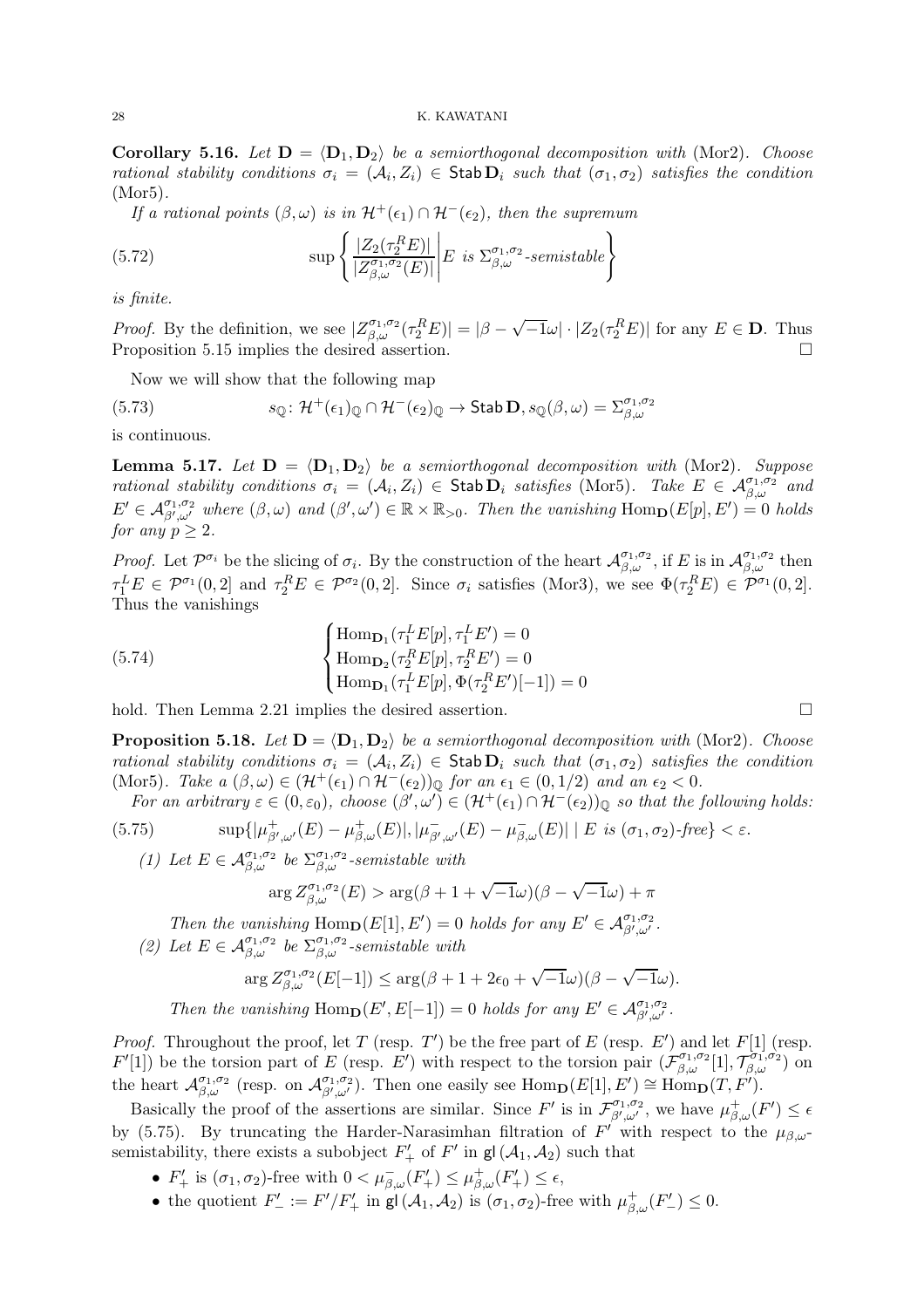Then any morphism  $\varphi: T \to F'$  factors through  $F'_{+}$ , that is, we have the following diagram:



Note that  $\mathcal{T}_{\beta,\omega}^{\sigma_1,\sigma_2}$  is not only the free part of  $\mathcal{A}_{\beta,\omega}^{\sigma_1,\sigma_2}$  but also the torsion part of  $\mathsf{gl}(\mathcal{A}_1,\mathcal{A}_2)$ . Since the morphism  $\varphi': T \to F'_+$  above lives in  $\mathcal{T}_{\beta,\omega}^{\sigma_1,\sigma_2}$  which is closed under subobjects in  $\mathcal{A}_{\beta,\omega}^{\sigma_1,\sigma_2}$ , the image im  $\varphi'$  of  $\varphi'$  in  $\mathcal{A}_{\beta,\omega}^{\sigma_1,\sigma_2}$  belongs to  $\mathcal{T}_{\beta,\omega}^{\sigma_1,\sigma_2}$ .

Again by truncating the Harder-Narasimhan filtration of  $\mathsf{im}\,\varphi'$  with respect to the  $\mu_{\beta,\omega}$ semistability, we obtain a subobject G of  $\mathsf{im}\,\varphi'$  in the abelian category  $\mathsf{gl}\,(\mathcal{A}_1,\mathcal{A}_2)$  such that

- the  $(\sigma_1, \sigma_2)$ -free part  $G_{\text{fr}}$  of  $G_+$  satisfies  $\mu_{\beta,\omega}^-(G_{\text{fr}}) > \epsilon$ , and
- the quotient  $G_{-} := \text{im } \varphi'/G_{+}$  is  $(\sigma_{1}, \sigma_{2})$ -free with  $0 < \mu_{\beta,\omega}^{-}(G_{-}) \leq \mu_{\beta,\omega}^{+}(G_{-}) \leq \epsilon$ .

Thus we have the diagram:



The vanishing  $\text{Hom}_{\mathbf{D}}(G_+, F'_+) = 0$  gives the lift of im  $\varphi' \to F'_+$  to  $G^-$ . The horizontal line gives a short exact sequence not only in  $gl(\mathcal{A}_1, \mathcal{A}_2)$  but also in  $\mathcal{A}_{\beta,\omega}^{\sigma_1,\sigma_2}$  since all objects are in  $\mathcal{T}_{\beta,\omega}^{\sigma_1,\sigma_2}$ . Hence the composite  $E \to T \to \text{im }\varphi' \to G_{-}$  gives an epi morphism in  $\mathcal{A}_{\beta,\omega}^{\sigma_1,\sigma_2}$ , in particular  $G_{-}$ is a quotient of E. So the argument  $\arg Z^{\sigma_1,\sigma_2}_{\beta,\omega}(G^-)$  should satisfy

(5.76) 
$$
\arg Z^{\sigma_1,\sigma_2}_{\beta,\omega}(G^-) \geq \arg Z^{\sigma_1,\sigma_2}_{\beta,\omega}(E) \geq \arg(\beta + 1 + \sqrt{-1}\omega)(\beta - \sqrt{-1}\omega) + \pi.
$$

Since  $G^-$  satisfies  $0 < \mu_{\beta,\omega}^-(G_-) \leq \mu_{\beta,\omega}^+(G_-) \leq \epsilon$ , the inequality (5.76) contradicts Lemma 5.3. Thus we have finished the proof of the assertion (1).

Similarly to the proof for (1), we easily see  $\text{Hom}_{\mathbf{D}}(E', E[-1]) \cong \text{Hom}_{\mathbf{D}}(T', F)$ . Since the  $(\sigma_1, \sigma_2)$ -free part of  $T' \in \mathcal{T}_{\beta',\omega'}^{\sigma_1,\sigma_2}$  satisfies  $\mu_{\beta,\omega}^-(T') > -\epsilon$ , there exists a subobject  $T'_+$  of  $T'$  in  $gl(\mathcal{A}_1, \mathcal{A}_2)$  such that

- the  $(\sigma_1, \sigma_2)$ -free part  $T'_{\text{fr}}$  of  $T'_{+}$  satisfies  $\mu_{\beta,\omega}^-(T'_{\text{fr}}) > 0$ , and
- the quotient  $T'_{-} := T'/T'_{+}$  is  $(\sigma_1, \sigma_2)$ -free with  $-\epsilon < \mu_{\beta,\omega}^{-}(T'_{-}) \leq \mu_{\beta,\omega}^{+}(T'_{-}) \leq 0$ .

Then any morphism  $\psi \colon T' \to F$  lifts to  $\psi' \colon T' \to F$  by  $\mu_{\beta,\omega}^+(F) \leq 0$ :



Since the morphism  $\psi'$  is in the torsion part  $\mathcal{F}_{\beta,\omega}^{\sigma_1,\sigma_2}$  of the abelian category  $\mathcal{A}_{\beta,\omega}^{\sigma_1,\sigma_2}[-1]$ , the image  $\lim \psi'$  of  $\psi'$  in  $\mathcal{A}_{\beta,\omega}^{\sigma_1,\sigma_2}[-1]$  is also in  $\mathcal{F}_{\beta,\omega}^{\sigma_1,\sigma_2}$ . Truncating the Harder-Narasimhan filtration of im  $\psi'$ with respect to the  $\mu_{\beta,\omega}$ -semistability, we find a subobject  $H_+ \subset \text{im } \psi'$  such that

- $H_+$  is  $(\sigma_1, \sigma_2)$ -free with  $-\epsilon < \mu_{\beta,\omega}^- \leq \mu_{\beta,\omega}^+(H_+) \leq 0$ , and
- the quotient  $H_- := \text{im } \psi'/H_+$  is  $(\sigma_1, \sigma_2)$ -free with  $\mu_{\beta,\omega}^+(H_-) \leq -\epsilon$ .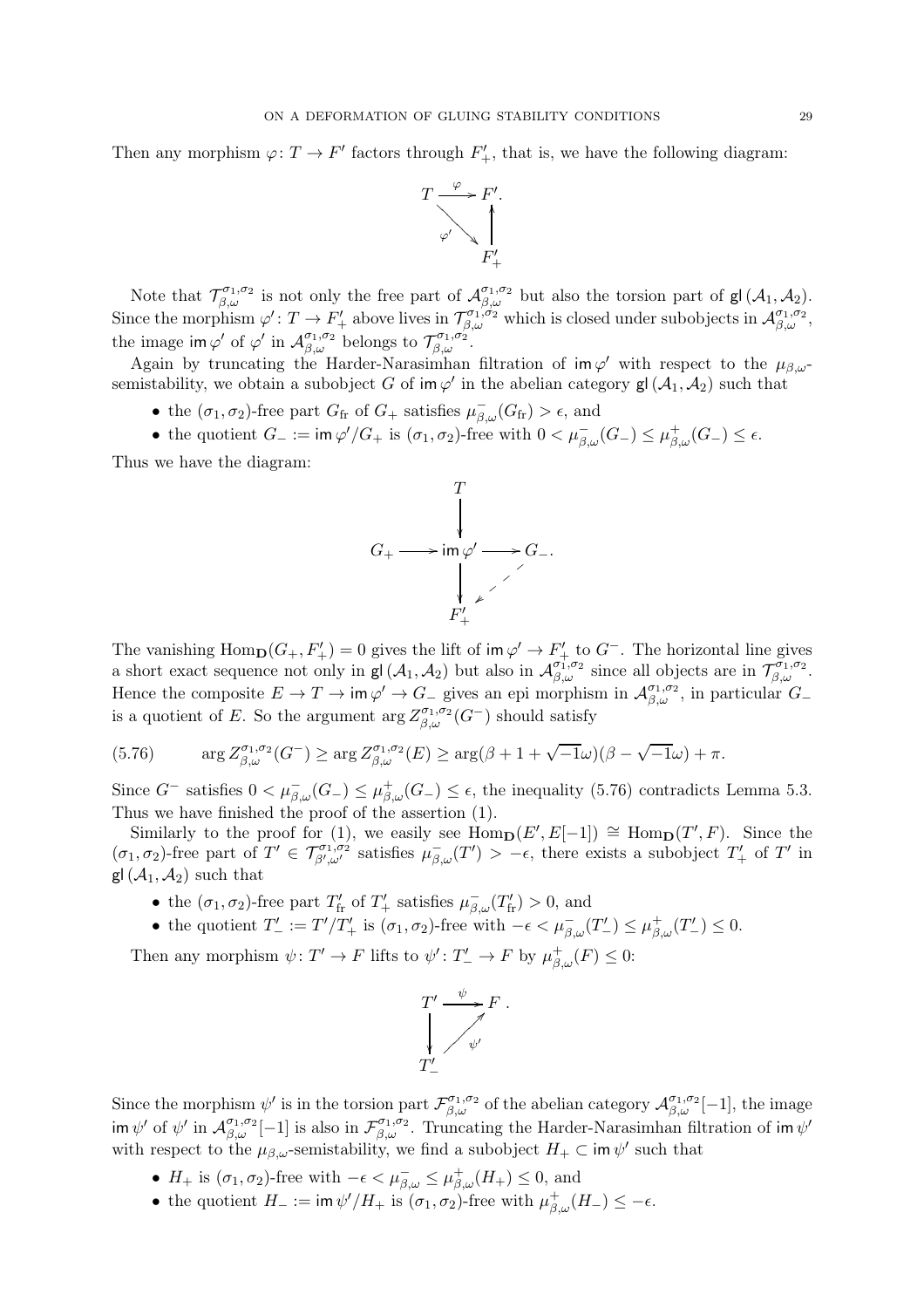Thus we have the diagram:



By the assumption for  $T'$ , the morphism  $T' \to \text{im } \psi'$  factors through  $H_+$ . Moreover the composite  $H_+ \to \text{im } \psi' \to F \to E[-1]$  is a mono morphism in  $\mathcal{A}_{\beta,\omega}^{\sigma_1,\sigma_2}$  since any object in the horizontal line lives in the torsion part  $\mathcal{F}_{\beta,\omega}^{\sigma_1,\sigma_2}$  of  $\mathcal{A}_{\beta,\omega}^{\sigma_1,\sigma_2}[-1]$ . Hence  $H_+$  should satisfies

$$
(5.77) \qquad 0 < \arg Z^{\sigma_1, \sigma_2}_{\beta, \omega}(H_+) \leq \arg Z^{\sigma_1, \sigma_2}_{\beta, \omega}(E[-1]) \leq \arg(\beta + 1 + 2\epsilon_0 + \sqrt{-1}\omega)(\beta - \sqrt{-1}\omega).
$$

Then the inequality above gives a contradiction applying Lemma 5.3 as  $\epsilon_2 = -\epsilon_0$  and  $\epsilon_1 = 0$ .  $\Box$ 

**Proposition 5.19.** Let  $\mathbf{D} = \langle \mathbf{D}_1, \mathbf{D}_2 \rangle$  be a semiorthogonal decomposition with (Mor2). Choose stability conditions  $\sigma_i = (\mathcal{A}_i, Z_i) \in \text{Stab } D_i$  such that  $(\sigma_1, \sigma_2)$  satisfies the condition (Mor5).

Then the map  $s_{\mathbb{Q}}$ :  $\mathcal{H}^+(\epsilon_1)_{\mathbb{Q}} \cap \mathcal{H}^-(\epsilon_2)_{\mathbb{Q}} \to$  Stab  $\mathbf{D}$  defined by

(5.78) 
$$
s_{\mathbb{Q}}(\beta,\omega) = \Sigma^{\sigma_1,\sigma_2}_{\beta,\omega}
$$

is continuous.

Proof. We first show that  $\mathcal{P}_{\beta',\omega'}^{\sigma_1,\sigma_2}(0,1] \subset \mathcal{P}_{\beta,\omega}^{\sigma_1,\sigma_2}(-1,2]$  for any  $(\beta,\omega)$  and  $(\beta',\omega')$  in  $\mathbb{R} \times \mathbb{R}_{>0}$ . To show this, Let E be in  $\mathcal{P}_{\beta,\omega}^{\sigma_1,\sigma_2}(0,1]$  and E' in  $\mathcal{P}_{\beta',\omega'}^{\sigma_1,\sigma_2}(0,1]$ . We denote by  $\mathcal{A}_0$  the heart  $\mathsf{gl}(\mathcal{A}_1,\mathcal{A}_2)$ on D. Then cohomologies of E and of E' with respect to  $A_0$  are concentrated in degree -1 and 0. Hence the vanishings  $\text{Hom}_{\mathbf{D}}(E[p], E') = \text{Hom}_{\mathbf{D}}(E', E[-p]) = 0$  hold for any  $p \ge 2$  by Lemma 5.17. Thus we see  $\mathcal{P}_{\beta',\omega'}^{\sigma_1,\sigma_2}(0,1] \subset \mathcal{P}_{\beta,\omega}^{\sigma_1,\sigma_2}(-1,2].$ 

Take  $0 < \varepsilon < 1/8$  arbitrary. By Proposition 5.18, if  $(\beta', \omega')$  is sufficiently close, then the inclusion  $\mathcal{A}_{\beta',\omega'}^{\sigma_1,\sigma_2} \subset \mathcal{P}_{\beta,\omega}^{\sigma_1,\sigma_2}(-1+\varepsilon,2-\varepsilon]$  holds. By Corollary 5.16, shrinking  $(\beta',\omega')$  if necessary, we may assume that the following holds:

(5.79) 
$$
\sup \left\{ \frac{|Z^{\sigma_1,\sigma_2}_{\beta',\omega'}(E) - Z^{\sigma_1,\sigma_2}_{\beta,\omega}(E)|}{|Z^{\sigma_1,\sigma_2}_{\beta,\omega}(E)|} \right\} E \text{ is } \Sigma^{\sigma_1,\sigma_2}_{\beta,\omega}\text{-semistable} \right\} < \sin(\pi \varepsilon).
$$

By [CP10, Proposition 4.2] we see that  $\Sigma_{\beta,\omega}^{\sigma_1,\sigma_2}$  is in the open neighborhood  $B_{\varepsilon}(\Sigma_{\beta,\omega}^{\sigma_1,\sigma_2})$  and this gives the proof.  $\Box$ 

# 6. Non-rational coefficients stability conditions

In the previous section, we have constructed stability conditions  $\Sigma_{\beta,\omega}^{\sigma_1,\sigma_2}$  for rational points  $(\beta,\omega)$  in the open set  $\mathcal{H}^+(\epsilon_1) \cap \mathcal{H}^-(\epsilon_2)$ . These stability conditions  $\Sigma_{\beta,\omega}^{\sigma_1,\sigma_2}$  could be deformed for non-rational points in  $\mathcal{H}^+(\epsilon_1) \cap \mathcal{H}^-(\epsilon_2)$  by Proposition 5.15 and Theorem 2.10. We wish to show that the extended stability condition is given by the same construction as rational stability conditions  $\Sigma_{\beta,\omega}^{\sigma_1,\sigma_2}$  and that the family  $\{\Sigma_{\beta,\omega}^{\sigma_1,\sigma_2} \mid (\beta,\omega) \in \mathcal{H}^+(\epsilon_1) \cap \mathcal{H}^-(\epsilon_2)\}\)$  is continuous for  $(\beta, \omega)$ .

**Lemma 6.1.** Let  $D = \langle D_1, D_2 \rangle$  be a semiorthogonal decomposition with (Mor2). Choose rational stability conditions  $\sigma_i = (\mathcal{A}_i, Z_i) \in \text{Stab } \mathbf{D}_i$  such that  $(\sigma_1, \sigma_2)$  satisfies the condition (Mor5). Suppose  $\tau = (Z_{\beta,\omega}^{\sigma_1,\sigma_2}, Q)$  is a stability condition obtained by a deformation of  $\Sigma_{\beta_0,\omega_0}^{\sigma_1,\sigma_2}$  $^{\sigma_1, \sigma_2}_{\beta_0, \omega_0}$  for a rational point  $(\beta_0, \omega_0) \in \mathcal{H}^+(\epsilon_1)_{\mathbb{Q}} \cap \mathcal{H}^-(\epsilon_2)_{\mathbb{Q}}$  (see also Definition 2.11). Any  $(\sigma_1, \sigma_2)$ -torsion object is in  $\mathcal{Q}(0,1]$ .

*Proof.* Let U be an open neighborhood of  $(\beta, \omega)$  in H. By the definition of  $\sum_{\beta', \omega'}^{\sigma_1, \sigma_2}$  for any rational point  $(\beta', \omega') \in U_{\mathbb{Q}}$ , any  $(\sigma_1, \sigma_2)$ -torsion object T is in  $\mathcal{T}_{\beta', \omega'}^{\sigma_1, \sigma_2}$ , in particular, in  $\mathcal{P}_{\beta', \omega'}^{\sigma_1, \sigma_2}(0, 1]$ . Taking limit  $(\beta', \omega')$  to  $(\beta, \omega)$ , we see that T is in  $\mathcal{Q}[0, 1]$ .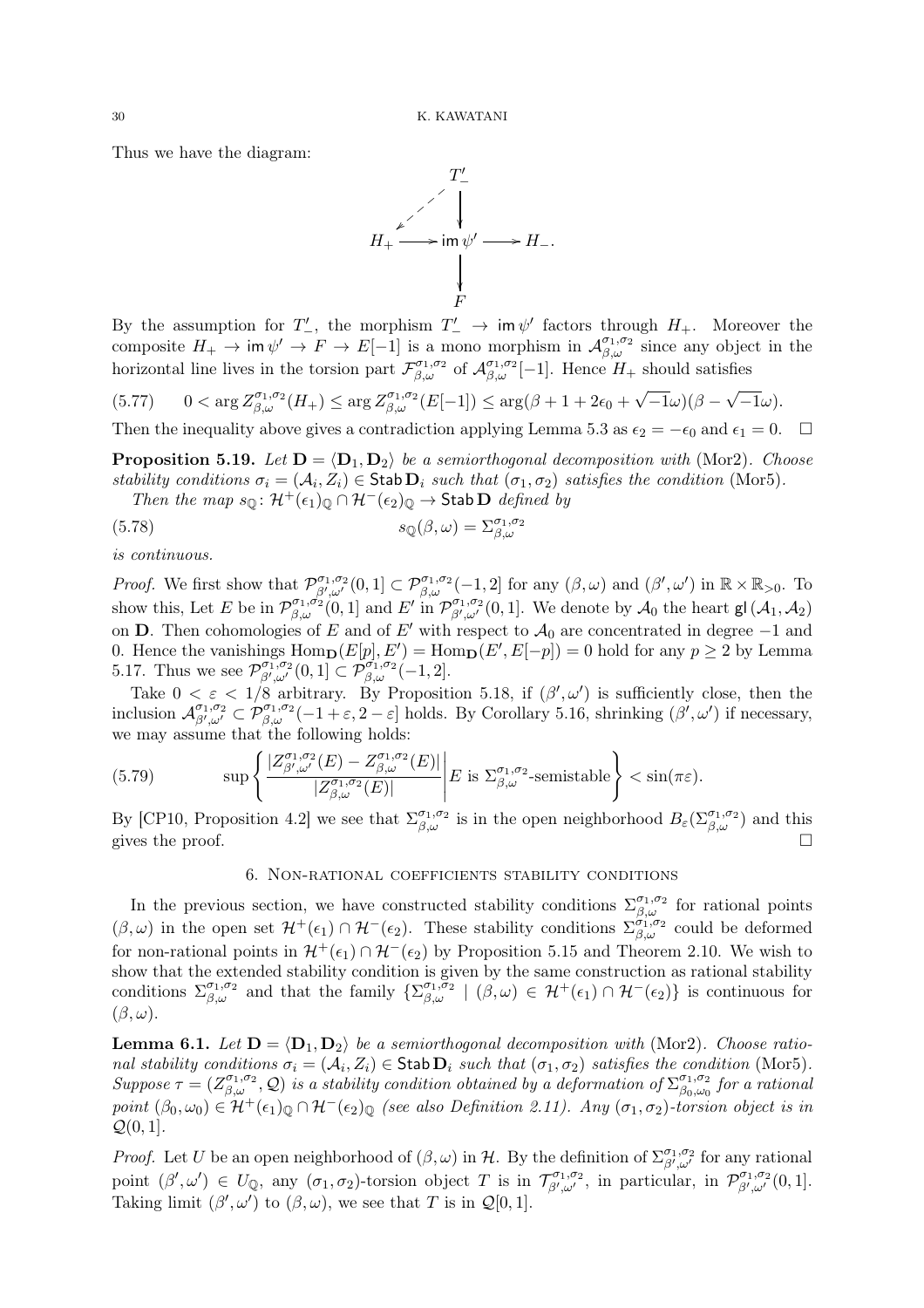Now we wish to show that T is in  $\mathcal{Q}(0,1]$ . To show this, let  $\phi_{\beta',\omega'}^-(T)$  be the phase of the maximal destabilizing quotient of T with respect to  $\Sigma^{\sigma_1,\sigma_2}_{\beta',\omega'}$  for  $(\beta',\omega')\in U_{\mathbb{Q}}$ . We claim

(6.1) 
$$
\phi_{\beta',\omega'}^-(T) \geq \frac{1}{\pi} \arg(-\beta' + \sqrt{-1}\omega').
$$

In fact, otherwise, there exists a subobject K of T in  $\mathcal{A}_{\beta',\omega'}^{\sigma_1,\sigma_2}$  such that the quotient  $Q=T/K$  is  $\sum_{\beta',\omega'}^{\sigma_1,\sigma_2}$ -semistable with  $\arg Z_{\beta',\omega'}^{\sigma_1,\sigma_2}(Q) < \arg(-\beta'+\sqrt{-1}\omega')$ . By Proposition 5.13, Q is in  $\mathcal{T}_{\beta',\omega'}^{\sigma_1,\sigma_2}$ . Moreover, K is also in  $\mathcal{T}_{\beta',\omega'}^{\sigma_1,\sigma_2}$  is the free part of  $\mathcal{A}_{\beta',\omega'}^{\sigma_1,\sigma_2}$ . Hence the sequence

$$
(6.2) \t\t 0 \longrightarrow K \longrightarrow T \longrightarrow Q \longrightarrow 0
$$

is exact not only in  $\mathcal{A}_{\beta',\omega'}^{\sigma_1,\sigma_2}$  but also in  $\mathsf{gl}(\mathcal{A}_1,\mathcal{A}_2)$ . Thus  $Q$  has to be  $(\sigma_1,\sigma_2)$ -torsion. Then the definition of  $Z^{\sigma_1,\sigma_2}_{\beta',\omega'}$  implies the inequality

$$
\arg(-\beta' + \sqrt{-1}\omega') \leq \arg Z^{\sigma_1, \sigma_2}_{\beta', \omega'}(Q)
$$

which contradicts the assumption for Q.

Hence  $\phi^{-}(T)$  has to satisfy (6.1). Since one can choose arbitrary close  $(\beta', \omega') \in U_{\mathbb{Q}}$  to  $(\beta, \omega)$ , T belongs to  $\mathcal{Q}(0,1]$ .

**Lemma 6.2.** Let  $D = \langle D_1, D_2 \rangle$  be a semiorthogonal decomposition with (Mor2). Choose rational stability conditions  $\sigma_i = (\mathcal{A}_i, Z_i) \in \text{Stab } \mathbf{D}_i$  such that  $(\sigma_1, \sigma_2)$  satisfies the condition (Mor5). Suppose  $\tau = (Z_{\beta,\omega}^{\sigma_1,\sigma_2},Q)$  is a stability condition obtained by a deformation of  $\Sigma_{\beta_0,\omega_0}^{\sigma_1,\sigma_2}$  $^{\sigma_1,\sigma_2}_{\beta_0,\omega_0}$  for a rational point  $(\beta_0, \omega_0) \in \mathcal{H}^+(\epsilon_1)_{\mathbb{Q}} \cap \mathcal{H}^-(\epsilon_2)_{\mathbb{Q}}$ . Then  $\mathcal{T}_{\beta,\omega}^{\sigma_1,\sigma_2} \subset \mathcal{Q}(0,1]$  and  $\mathcal{F}_{\beta,\omega}^{\sigma_1,\sigma_2} \subset \mathcal{Q}(-1,0]$ .

*Proof.* We first show  $\mathcal{T}_{\beta,\omega}^{\sigma_1,\sigma_2} \subset \mathcal{Q}(0,1]$ . Let E be in  $\mathcal{T}_{\beta,\omega}^{\sigma_1,\sigma_2}$ . If E is  $(\sigma_1,\sigma_2)$ -torsion, then E is in  $\mathcal{Q}(0, 1]$  by Lemma 6.1. Now suppose that the object E is  $(\sigma_1, \sigma_2)$ -free and  $\mu_{\beta,\omega}$ -semistable. Since  $\mathcal{Q}(0,1]$  is closed under extension, it is enough to show that such an E belongs to  $\mathcal{Q}(0,1]$ .

Since the  $\mu_{\beta,\omega}$ -stability satisfies the support property by Proposition 3.6, there exists an open neighborhood U of  $(\beta,\omega)$  such that  $\mu_{\beta',\omega'}^-(E) > 0$  for any  $(\beta',\omega') \in U$ . Hence E is in  $\mathcal{T}_{\beta',\omega'}^{\sigma_1,\sigma_2}$ which is a subcategory of  $\mathcal{P}_{\beta',\omega'}^{\sigma_1,\sigma_2}(0,1]$  for any  $(\beta',\omega') \in U_{\mathbb{Q}}$ . Taking the limit  $(\beta',\omega')$  to  $(\beta,\omega)$ , we see that E is in  $\mathcal{Q}[0,1]$ .

Now we claim the following:

**Claim 6.3.** Notations being as above, any object in  $\mathcal{Q}(0, 1)$  is quasi isomorphic to a 2-term complex concentrated in degree 0 and  $-1$  with respect to the heart gl( $A_1, A_2$ ).

Take  $F \in \mathcal{Q}(\phi)$  where  $\phi \in (0,1]$ . Since the deformation of a stability condition is locally unique, we can find a rational point  $(\beta'', \omega'') \in \mathcal{H}^+(\epsilon_1)_{\mathbb{Q}} \cap \mathcal{H}^-(\epsilon_2)_{\mathbb{Q}}$  such that  $\arg(-\beta + \sqrt{-1}\omega) <$  $arg(-\beta'' + \sqrt{-1}\omega'')$  and the stability condition  $\sum_{\beta'',\omega''}^{\sigma_1,\sigma_2}$  satisfies  $\tau \in B_{\theta}(\sum_{\beta'',\omega''}^{\sigma_1,\sigma_2})$  for some  $\theta > 0$ . Then F is in  $\mathcal{P}_{\beta'',\omega''}^{\sigma_1,\sigma_2}(\phi-\theta,\phi+\theta)$ . Shrinking  $(\beta'',\omega'')$  if necessary, we may assume  $\phi-\theta>0$  and  $\phi + \theta < \arg(-\beta + \sqrt{-1}\omega)/\pi + 1$ . Then we have the sequence

$$
[\phi-\theta,\phi+\theta] \subset (0,\arg(-\beta+\sqrt{-1}\omega)/\pi+1) \subset (0,\arg(-\beta''+\sqrt{-1}\omega'')/\pi+1).
$$

Hence the object F is given by an extension of objects in  $\mathcal{P}_{\beta'',\omega''}^{\sigma_1,\sigma_2}(0,1]$  and  $\mathcal{P}_{\beta'',\omega''}^{\sigma_1,\sigma_2}(1,\arg(-\beta''+\beta'))$  $\sqrt{-1}\omega''/\pi + 1$ . By Proposition 5.13, any object in  $\mathcal{P}_{\beta'',\omega''}^{\sigma_1,\sigma_2}$  (1, arg( $-\beta'' + \sqrt{-1}\omega''/\pi + 1$ ] is in  $\mathcal{T}_{\beta'',\omega''}^{\sigma_1,\sigma_2}[1]$ , in particular, is concentrated in degree  $-1$ . Since any object in  $\mathcal{P}_{\beta'',\omega''}^{\sigma_1,\sigma_2}[0,1]$  is concentrated in degree  $-1$  and 0, so is  $F$ .

To show  $\mathcal{T}_{\beta,\omega}^{\sigma_1,\sigma_2} \subset \mathcal{Q}(0,1]$ , consider the distinguished triangle

(6.3) 
$$
E^+ \longrightarrow E \longrightarrow E^- \longrightarrow E^+[1],
$$

where  $E^+ \in \mathcal{Q}(0,1]$  and  $E^- \in \mathcal{Q}(0)$ . It is enough to show that  $E^-$  is zero. Taking the cohomology with respect to the heart gl( $A_1, A_2$ ), we see that both  $E^+$  and  $E^-$  are concentrated in degree 0 part by Claim 6.3. Hence the triangle (6.3) gives a short exact sequence in  $gl(\mathcal{A}_1, \mathcal{A}_2)$ .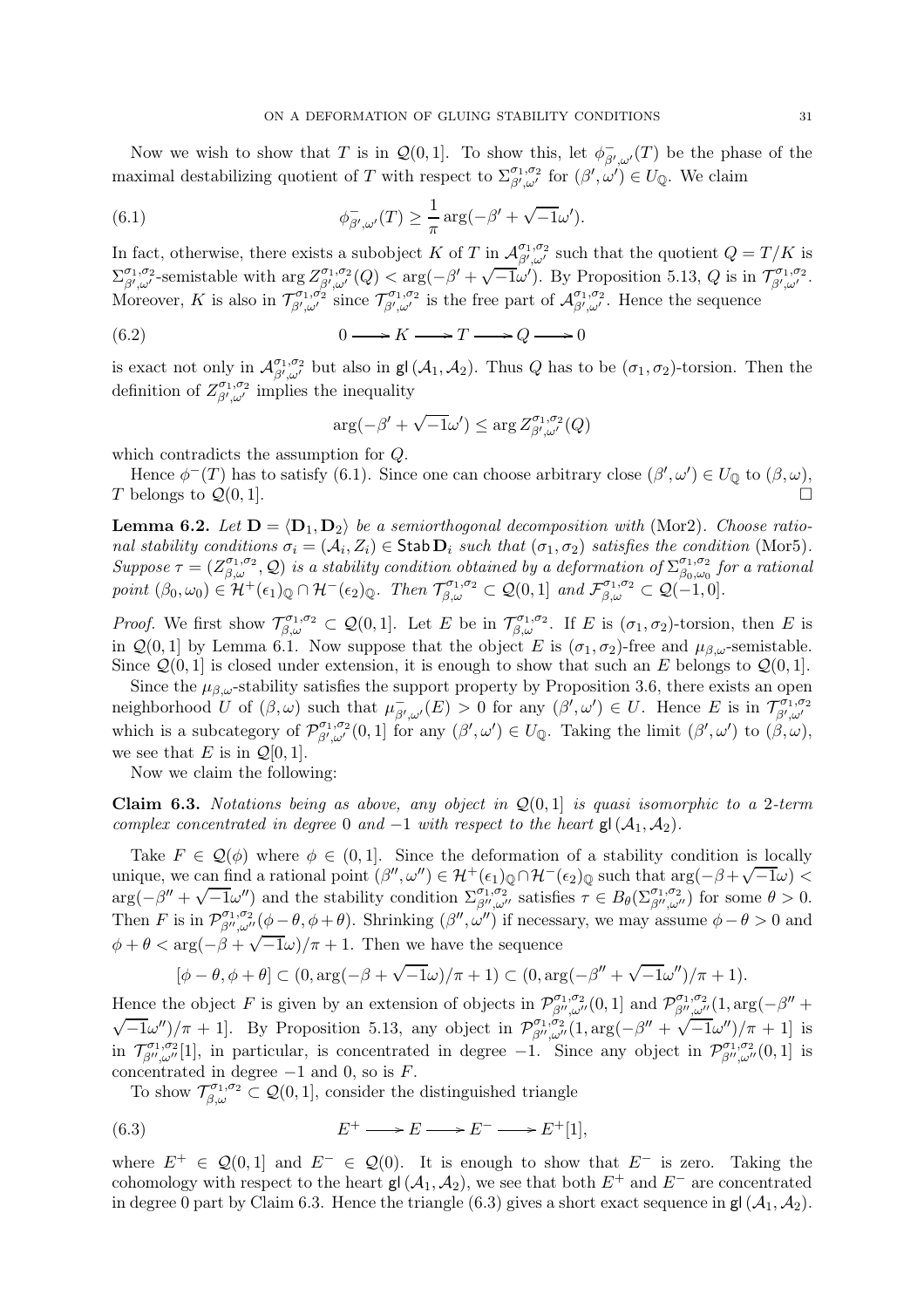Then the complex number  $Z_{\beta,\omega}^{\sigma_1,\sigma_2}(E^-)$  is in the ray  $\mathbb{R}_{>0}$ . If  $E^-$  is  $(\sigma_1,\sigma_2)$ -torsion with  $\mathfrak{Im}\,Z_{\beta,\omega}^{\sigma_1,\sigma_2}(E^-) = 0$ , then  $E^-$  satisfies  $\tau_2^R E^- = 0$  and  $\tau_1^L E^- \in \mathcal{P}_{\sigma_1}(1)$ . This contradicts the fact  $Z_{\beta,\omega}^{\sigma_1,\sigma_2}(E^-) \in \mathbb{R}_{>0}$ . Hence  $E^-$  is not  $(\sigma_1,\sigma_2)$ -torsion. Thus we see  $\mathfrak{Im} Z_1(\tau_1^L E^-)$  +  $\mathfrak{Im}\,Z_2(\tau_2^R E^-) \neq 0$ , and the exact sequence (6.3) implies

$$
0 < \mu_{\beta,\omega}(E) \leq \mu_{\beta,\omega}(E^-)
$$

by the  $\mu_{\beta,\omega}$ -semistability of E. Hence  $\mathfrak{Im} Z_{\beta,\omega}^{\sigma_1,\sigma_2}(E^-)$  has to be positive and this contradicts  $Z_{\beta,\omega}^{\sigma_1,\sigma_2}(E^-) \in \mathbb{R}_{>0}$ . Thus  $E^-$  has to be zero.

We secondly show  $\mathcal{F}_{\beta,\omega}^{\sigma_1,\sigma_2} \subset \mathcal{Q}(-1,0]$ . Let F be in  $\mathcal{F}_{\beta,\omega}^{\sigma_1,\sigma_2}$  and let U be an open neighborhood of  $(\beta,\omega)$ . For any rational point  $(\beta',\omega') \in U_{\mathbb{Q}}$ , we have  $\mathcal{F}_{\beta',\omega'}^{\sigma_1,\sigma_2} \subset \mathcal{P}_{\beta',\omega'}^{\sigma_1,\sigma_2}(-1,0]$  and  $\mathcal{T}_{\beta',\omega'}^{\sigma_1,\sigma_2} \subset$  $\mathcal{P}_{\beta',\omega'}^{\sigma_1,\sigma_2}(0,1]$ . Since F is in the heart gl $(\mathcal{A}_1,\mathcal{A}_2)$  which is the extension closure of  $\mathcal{F}_{\beta',\omega'}^{\sigma_1,\sigma_2}$  and  $\mathcal{T}_{\beta',\omega'}^{\sigma_1,\sigma_2}$ , F is in  $\mathcal{P}_{\beta',\omega'}^{\sigma_1,\sigma_2}(-1,1]$ .

Taking the limit  $(\beta', \omega')$  to  $(\beta, \omega)$ , we see  $F \in \mathcal{Q}[-1, 1]$ . On the other hand any object in  $Q(-1) \subset Q(-2,-1]$  is in the extension closure of  $gl(\mathcal{A}_1,\mathcal{A}_2)[-2]$  and  $gl(\mathcal{A}_1,\mathcal{A}_2)[-1]$  by Claim 6.3. Since F is in  $gl(\mathcal{A}_1, \mathcal{A}_2)$ , F is actually in  $\mathcal{Q}(-1, 1]$ . Thus we obtain the distinguished triangle

(6.4) 
$$
F^0 \longrightarrow F \longrightarrow F^1 \longrightarrow F^0[1],
$$

where  $F^0 \in \mathcal{Q}(0,1]$  and  $\mathcal{F}^1 \in \mathcal{Q}(-1,0]$ . Again, by Claim 6.3, we see that both  $F^0$  and  $F^1$  are in  $gl(\mathcal{A}_1, \mathcal{A}_2)$  by taking the cohomology of the sequence (6.4). Hence the sequence (6.4) gives a short exact sequence in  $\mathsf{gl}(\mathcal{A}_1, \mathcal{A}_2)$ . Since  $F^0$  is a subobject of F in  $\mathsf{gl}(\mathcal{A}_1, \mathcal{A}_2)$ ,  $F^0$  is also in  $\mathcal{F}_{\beta,\omega}^{\sigma_1,\sigma_2}$ . Hence  $F^{\hat{0}}$  satisfies  $\mu^{\hat{+}}_{\beta,\omega}(F^0) \leq 0$  which implies

(6.5) 
$$
\mathfrak{Im}\,Z_{\beta,\omega}^{\sigma_1,\sigma_2}(F^0)\leq 0.
$$

On the other hand, we have

(6.6) 
$$
\mathfrak{Im} Z_{\beta,\omega}^{\sigma_1,\sigma_2}(F^0) \geq 0
$$

since  $F \in \mathcal{Q}(0,1]$ . Hence F must satisfy  $\mathfrak{Im} Z^{\sigma_1,\sigma_2}_{\beta,\omega}(F^0) = 0$  and  $\mathfrak{Re} Z^{\sigma_1,\sigma_2}_{\beta,\omega}(F^0) \leq 0$ . This contradicts the proof of Proposition 4.2. Thus  $F^0$  has to be zero and hence F is in  $\mathcal{Q}(-1,0]$ .  $\Box$ 

**Proposition 6.4.** Let  $D = \langle D_1, D_2 \rangle$  be a semiorthogonal decomposition with (Mor2). Choose rational stability conditions  $\sigma_i = (\mathcal{A}_i, Z_i) \in \mathsf{Stab} \mathbf{D}_i$  such that  $(\sigma_1, \sigma_2)$  satisfies the condition (Mor5). Suppose  $\tau = (Z_{\beta,\omega}^{\sigma_1,\sigma_2}, \mathcal{Q})$  is a stability condition is a deformation of  $\Sigma_{\beta_0,\omega_0}^{\sigma_1,\sigma_2}$  $^{\sigma_1,\sigma_2}_{\beta_0,\omega_0}$  for a rational point  $(\beta_0, \omega_0) \in \mathcal{H}_{\mathbb{Q}}$ . Then the heart  $\mathcal{Q}(0,1]$  is the tilting heart  $\left\langle \mathcal{T}_{\beta,\omega}^{\sigma_1,\sigma_2},\mathcal{F}_{\beta,\omega}^{\sigma_1,\sigma_2}[1] \right\rangle$  defined in Definition 3.8.

*Proof.* Let us fix the pair  $(\beta, \omega)$  through the proof. Both  $\mathcal{Q}(0, 1]$  and  $\mathcal{A}_{\beta, \omega}^{\sigma_1, \sigma_2} = \langle$  $\left. \mathcal{T}_{\beta,\omega}^{\sigma_1,\sigma_2},\mathcal{F}_{\beta,\omega}^{\sigma_1,\sigma_2}[1]\right\rangle$ are hearts of bounded  $t$ -structures on  $D$ , it is enough to show

(6.7) 
$$
\left\langle \mathcal{T}_{\beta,\omega}^{\sigma_1,\sigma_2},\mathcal{F}_{\beta,\omega}^{\sigma_1,\sigma_2}[1] \right\rangle \subset \mathcal{Q}(0,1].
$$

By Proposition 6.2, we see both  $\mathcal{F}_{\beta,\omega}^{\sigma_1,\sigma_2}[1]$  and  $\mathcal{T}_{\beta,\omega}^{\sigma_1,\sigma_2}$  are contained in  $\mathcal{Q}(0,1]$ . Since  $\mathcal{Q}(0,1]$  is a extension closure, (6.7) holds.

**Theorem 6.5.** Let  $D = \langle D_1, D_2 \rangle$  be a semiorthogonal decomposition with (Mor2). Choose rational stability conditions  $\sigma_i = (A_i, Z_i) \in \text{Stab } \overline{\mathbf{D}}_i$  such that  $(\sigma_1, \sigma_2)$  satisfies the condition (Mor5).

Then the map

(6.8) 
$$
s: \mathcal{H}^+(\epsilon_1) \cap \mathcal{H}^-(\epsilon_2) \to \mathsf{Stab} \,\mathbf{D}; (\beta, \omega) \mapsto \Sigma^{\sigma_1, \sigma_2}_{\beta, \omega}
$$

is continuous, where  $\Sigma_{\beta,\omega}^{\sigma_1,\sigma_2}$  is the pair defined in Definition 4.1.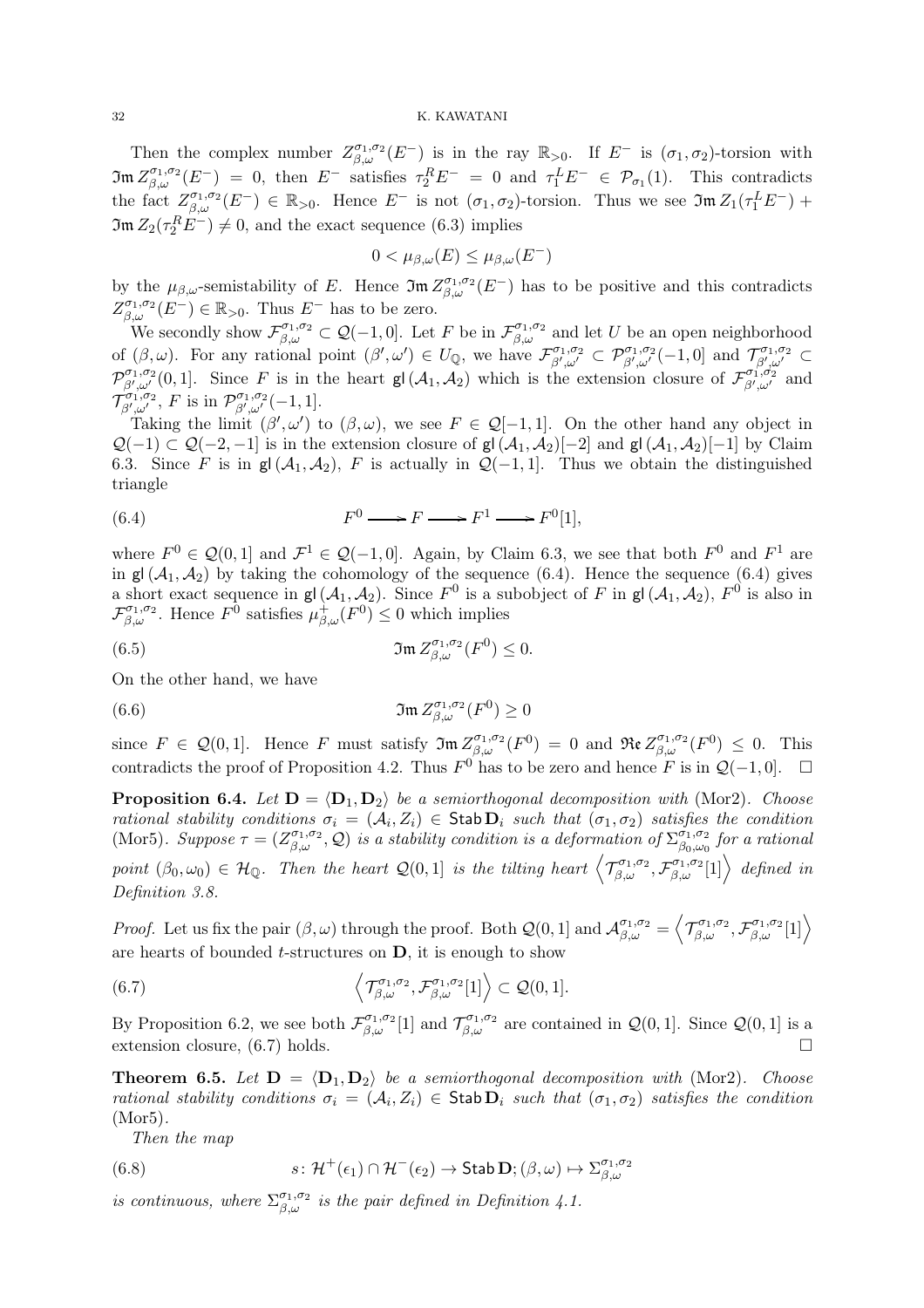*Proof.* Recall that the map is continuous on rational points in  $\mathcal{H}^+(\epsilon_1) \cap \mathcal{H}^-(\epsilon_2)$  by Proposition 5.19. By Corollary 5.16 and [Bri07, Theorem 1.2], there exists a stability condition  $\tau$  given by a deformation of  $\sum_{\beta_0,\omega_0}^{\sigma_1,\sigma_2}$  $\phi_{0,\omega_0}^{\sigma_1,\sigma_2}$  and whose central charge is  $Z_{\beta,\omega}^{\sigma_1,\sigma_2}$  where  $(\beta_0,\omega_0) \in (H^+(\epsilon_1) \cap \mathcal{H}^-(\epsilon_2))_{\mathbb{Q}}$ . Moreover the heart of  $\tau$  is just  $\mathcal{A}_{\beta,\omega}^{\sigma_1,\sigma_2}$  by Proposition 6.4. Hence  $\tau$  is the pair  $\Sigma_{\beta,\omega}^{\sigma_1,\sigma_2}$  and the map s is continuous.  $\square$ 

# 7. Support Property

We have obtained the continuous family  $\mathcal{S}(\epsilon_1, \epsilon_2) = \{\Sigma_{\beta,\omega}^{\sigma_1,\sigma_2} \mid (\beta,\omega) \in \mathcal{H}^+(\epsilon_1) \cap \mathcal{H}^-(\epsilon_2)\}\$  of stability conditions on  $\mathbf{D} = \langle \mathbf{D}_1, \mathbf{D}_2 \rangle$ . Unfortunately it was not possible to prove the support property for  $\Sigma_{\beta,\omega}^{\sigma_1,\sigma_2}$  directly. In this section, we show that any  $\Sigma_{\beta,\omega}^{\sigma_1,\sigma_2}$  satisfies the support property via "specialization". More precisely one can find a stability conditions  $\Sigma_{1,0}^{\sigma_1,\sigma_2}$  which satisfies the support property in the boundary of the family.

The following proposition is a generalization of our previous work [Kaw19, Proposition 4.8].

**Proposition 7.1.** Let  $D = \langle D_1, D_2 \rangle$  be a semiorthogonal decomposition with (Mor2). Choose stability conditions  $\sigma_i = (A_i, Z_i) \in$  Stab  $D_i$  such that  $(\sigma_1, \sigma_2)$  satisfies the condition (Mor5).

- (1) If  $E \in \mathsf{gl}(\mathcal{A}_1, \mathcal{A}_2)$  is  $\mathsf{gl}(\sigma_1, \sigma_2)$ -semistable then  $\tau_1^L(E)$  is  $\sigma_1$ -semistable, and  $\tau_2^R E$  is  $\sigma_2$ semistable.
- (2) The equality  $\arg Z_1(\tau_1^L E) = \arg Z_1(\Phi(\tau_2^R E))$  holds.

*Proof.* Any  $E \in \mathsf{gl}(\mathcal{A}_1, \mathcal{A}_2)$  has the canonical decomposition:

$$
0 \longrightarrow i_2 \tau_2^R E \longrightarrow E \longrightarrow i_1 \tau_1^L E \longrightarrow 0.
$$

Suppose that E is gl( $\sigma_1$ ,  $\sigma_2$ )-semistable. Then, by the condition (Mor5), we obtain the following:

(7.1) 
$$
\arg Z_1(\Phi(\tau_2^R E)) = \arg Z_2(\tau_2^R E) \leq \arg \text{gl}(Z_1, Z_2)(E) \leq Z_1(\tau_1^L E).
$$

Suppose to the contrary that  $\tau_1^L E$  is not  $\sigma_1$ -semistable. Then there exists a subobject A of  $\tau_1^L E$  which is  $\sigma_1$ -semistable with

$$
\arg Z_1(\tau_1^L E) < \arg Z_1(A).
$$

By Lemma 2.25, there exists a subobject F of E such that  $\tau_1^L F \cong A$  and  $\tau_2^R F \cong \text{im } g[-1]$ where g is the composite  $A \to \tau_1^L E \to \Phi(\tau_2^R E)$ . Since E is  $\mathsf{gl}(\sigma_1, \sigma_2)$ -semistable, we have

(7.3) 
$$
\arg g(A_1, Z_2)(F) \leq \arg g(A_1, Z_2)(E).
$$

The  $\sigma_1$ -semistability of A and the condition (Mor2) imply

$$
\arg Z_1(A) \le Z_1(\text{im } g) = \arg Z_2(\text{im } g[-1]).
$$

By the construction of  $F$ , we have

(7.4) 
$$
\arg Z_1(A) \leq \arg \mathsf{gl}(Z_1, Z_2)(F) \leq \arg Z_2(\text{im } g[-1]).
$$

Then  $(7.1)$ ,  $(7.2)$  and  $(7.4)$  imply the following inequalities

(7.5) 
$$
\arg \mathsf{gl}(Z_1, Z_2)(E) \leq \arg Z_1(\tau_1^L E) < \arg Z_1(A) \leq \arg \mathsf{gl}(Z_1, Z_2)(F)
$$

which contradict (7.3). Hence  $\tau_{1}^{L}E$  is  $\sigma_{1}$ -semistable.

Now we wish to show that  $\tau_2^R E$  is  $\sigma_2$ -semistable. Suppose to the contrary that  $\tau_2^R E$  is not  $\sigma_2$ -semistable. Then there exists a quotient B of  $\tau_2^R E$  in  $\mathcal{A}_2$  which is  $\sigma_2$ -semistable with

$$
\arg Z_2(B) < \arg Z_2(\tau_2^R E).
$$

Then (7.1) implies

$$
\arg Z_2(B) = \arg Z_1(\Phi B) < \arg Z_1(\tau_1^L E).
$$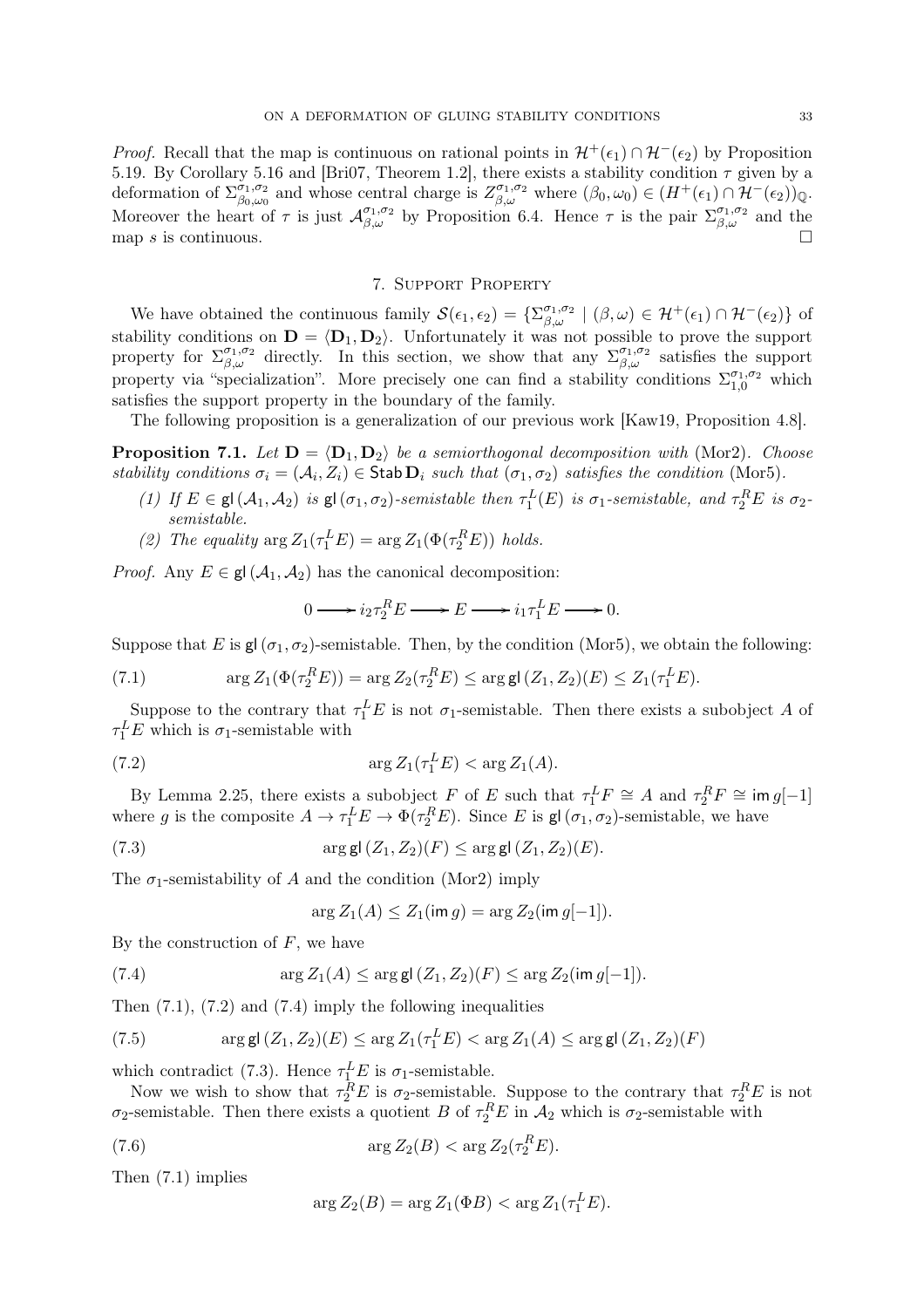Since  $\tau_1^L E$  is  $\sigma_1$ -semistable, we have  $\text{Hom}_{\mathbf{D}}(i_1 \tau_1^L E[-1], i_2 B) = \text{Hom}_{\mathbf{D}_1}(\tau_1^L E, \Phi(B)) = 0$ . Thus the morphism  $q: i_2\tau_2^R E \to i_2B$  lifts to E, that is, we have the following commutative diagram in D:



The morphism  $\bar{q}$  is an epi morphism in gl( $A_1, A_2$ ) since  $\tau_1^L q$  and  $\tau_2^R q$  are respectively epi morphisms in  $\mathcal{A}_1$  and in  $\mathcal{A}_2$ . Since E is  $\mathsf{gl}(\sigma_1, \sigma_2)$ -semistable, we have the inequalities

(7.7) 
$$
\arg \mathsf{gl}(Z_1, Z_2)(E) \leq \arg \mathsf{gl}(Z_1, Z_2)(i_2 B) = \arg Z_2(B)
$$

which contradicts (7.1) and (7.6). Hence  $\tau_2^R E$  is  $\sigma_2$ -semistable.

For the proof of (2), suppose to contrary  $\arg Z_2(\tau_2^R E) \neq \arg Z_1(\tau_1^L E)$ . Then (7.1) implies

(7.8) 
$$
\arg Z_1(\Phi(\tau_2^R E)) = \arg Z_2(\tau_2^R E) < \arg Z_1(\tau_1^L E).
$$

Since  $\Phi(\tau_2^RE)$  is  $\sigma_1$ -semistable, Then we have

$$
0 = \text{Hom}(\tau_1^L E, \Phi(\tau_2^R E)) \cong \text{Hom}(i_1 \tau_1^L E, i_2 \tau_2^R E[1])
$$

which implies  $E \cong i_1 \tau_1^L E \oplus i_2 \tau_2^R E$ . Since E is  $\mathsf{gl}\,(\sigma_1, \sigma_2)$ -semistable, either  $\tau_1^L E$  or  $\tau_2^R E$  has to be zero.  $\Box$ 

**Corollary 7.2.** Let  $D = \langle D_1, D_2 \rangle$  be a semiorthogonal decomposition with (Mor2). Choose stability conditions  $\sigma_i = (\mathcal{A}_i, Z_i) \in \mathsf{Stab}\,\mathbf{D}_i$  such that  $(\sigma_1, \sigma_2)$  satisfies the condition (Mor5).

Then the supremum

(7.9) 
$$
\sup \left\{ \frac{|Z_2(\tau_2^R E)|}{|\mathbf{g}(\langle Z_1, Z_2)(E)|} \middle| E \text{ is } \mathbf{g}(\langle \sigma_1, \sigma_2 \rangle\text{-}\text{semistable} \right\}
$$

is smaller than or equal to 1.

*Proof.* Suppose that E is  $gl(\sigma_1, \sigma_2)$ -semistable. By Proposition 7.1, we have

$$
|\mathsf{gl}\,(Z_1, Z_2)(E)| = |Z_1(\tau_1^L E)| + |Z_2(\tau_2^R E)|
$$

which directly implies the desired assertion.  $\Box$ 

**Proposition 7.3.** Let  $D = \langle D_1, D_2 \rangle$  be a semiorthogonal decomposition with (Mor2). Choose rational stability conditions  $\sigma_i = (A_i, Z_i) \in \text{Stab } \mathbf{D}_i$  such that  $(\sigma_1, \sigma_2)$  satisfies the condition (Mor5).

If  $(\beta, \omega) \in \mathbb{R} \times \mathbb{R}_{>0}$  satisfies  $|\beta - 1 + \sqrt{-1}\omega| < \sin(\pi\epsilon)$  for a sufficiently small  $\epsilon > 0$ , then the stability condition  $\Sigma_{\beta,\omega}^{\sigma_1,\sigma_2}$  is in  $B_{\epsilon}(\mathsf{gl}(\sigma_1,\sigma_2))$ 

Proof. By Corollary 7.2, we have

$$
||Z^{\sigma_1,\sigma_2}_{\beta,\omega}-\mathsf{gl}\,(Z_1,Z_2)||_{\mathsf{gl}(\sigma_1,\sigma_2)}=||(\beta-1+\sqrt{-1}\omega)Z\circ\tau_2^R||_{\mathsf{gl}(\sigma_1,\sigma_2)}<\sin(\pi\epsilon).
$$

Let Q be the slicing of the stability condition  $g(\sigma_1, \sigma_2)$ . To complete the proof, it is enough to show the tilting heart  $\mathcal{A}_{\beta,\omega}^{\sigma_1,\sigma_2}$  is contained in  $\mathcal{Q}(-1+\epsilon,2-\epsilon]$  by [CP10, Proposition 4.2].

Recall  $\mathcal{A}_{\beta,\omega}^{\sigma_1,\sigma_2}$  is the extension closure of  $\mathcal{T}_{\beta,\omega}^{\sigma_1,\sigma_2}$  and  $\mathcal{F}_{\beta,\omega}^{\sigma_1,\sigma_2}[1]$ . The subcategory  $\mathcal{T}_{\beta,\omega}^{\sigma_1,\sigma_2}$  is clearly contained in gl $(\mathcal{A}_1, \mathcal{A}_2) = \mathcal{Q}(0, 1]$ . The inclusion  $\mathcal{F}_{\beta,\omega}^{\sigma_1,\sigma_2} \subset$  gl $(\mathcal{A}_1, \mathcal{A}_2)$  implies  $\mathcal{F}_{\beta,\omega}^{\sigma_1,\sigma_2}[1] \subset$  $\mathcal{Q}(1,2]$ . Hence we wish to show  $\mathcal{F}_{\beta,\omega}^{\sigma_1,\sigma_2}[1] \subset \mathcal{Q}(1,2-\epsilon]$ .

Now take  $E \in \mathcal{F}_{\beta,\omega}^{\sigma_1,\sigma_2}$ . let F be the maximal destabilizing quotient of E with respect to the stability condition  $\mathsf{gl}(\sigma_1,\sigma_2)$ . Since  $\mathcal{F}_{\beta,\omega}^{\sigma_1,\sigma_2}$  is the free part of  $\mathsf{gl}(\mathcal{A}_1,\mathcal{A}_2)$ , the subobject F of E in  $\mathsf{gl}\,(\mathcal{A}_1,\mathcal{A}_2)$  is also in  $\mathcal{F}_{\beta,\omega}^{\sigma_1,\sigma_2}$ . Lemma 5.2 implies the inequalities  $0 < \arg Z_1(\tau_1^L F) \leq \arg(\beta +$  $1+\sqrt{-1}\omega$ ) and  $0 < \arg Z_2(\tau_2^R F) \leq \arg(\beta+\sqrt{-1}\omega)$ . Since  $\textsf{gl}(Z_1, Z_2)(F) = Z_1(\tau_1^L F) + Z_2(\tau_2^R F)$ , we see

(7.10) 
$$
\mathcal{F}_{\beta,\omega}^{\sigma_1,\sigma_2}[1] \subset \mathcal{Q}(1,1+\theta],
$$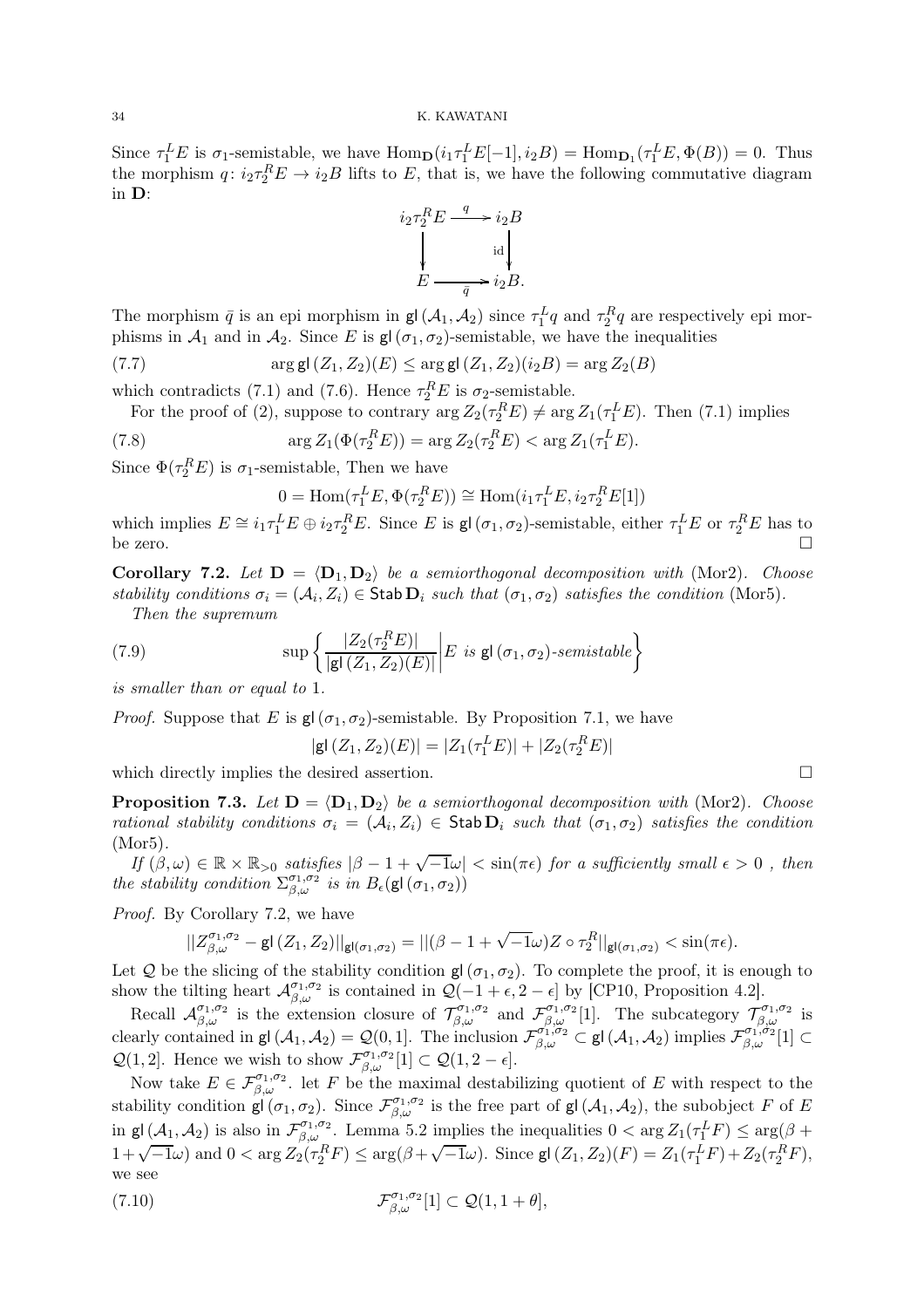where  $\theta = \arg(\beta + \sqrt{-1}\omega)/\pi$ . By the assumption  $|\beta - 1 + \sqrt{-1}\omega| < \sin(\pi\epsilon)$ , if  $\epsilon$  is sufficiently small, then  $\theta$  is smaller than 1/2. Thus we may assume the inequality  $1 + \epsilon < 2 - \epsilon$  holds for a sufficiently small  $\epsilon$ . Hence we have

$$
\mathcal{F}_{\beta,\omega}^{\sigma_1,\sigma_2}[1] \subset \mathcal{Q}(1,1+\epsilon] \subset \mathcal{Q}(1,2-\epsilon].
$$

Thus, if  $\epsilon$  is sufficiently small, then the tilting heart  $\mathcal{A}_{\beta,\omega}^{\sigma_1,\sigma_2}$  is contained in  $\mathcal{Q}(0,2-\epsilon]$ .

**Remark 7.4.** If  $(\beta, \omega)$  is sufficiently close, the stability condition  $\Sigma_{\beta,\omega}^{\sigma_1,\sigma_2}$  is close to  $\mathsf{gl}(\sigma_1,\sigma_2)$ . Hence  $\mathsf{gl}\left(\sigma_{1},\sigma_{2}\right)$  can be regarded as  $\Sigma_{1,0}^{\sigma_{1},\sigma_{2}}$  $\substack{\sigma_1,\sigma_2 \ 1,0}} \cdot$ 

Corollary 7.5. Let  $D = \langle D_1, D_2 \rangle$  be a semiorthogonal decomposition with (Mor2). Choose rational stability conditions  $\sigma_i = (A_i, Z_i) \in \text{Stab } \mathbf{D}_i$  such that  $(\sigma_1, \sigma_2)$  satisfies the condition (Mor5).

If  $\sigma_i$  satisfy the support property, then any stability condition in  $\mathcal{H}^+(\epsilon_1)\cap\mathcal{H}^-(\epsilon_2)$  satisfies the support property.

Proof. Recall that the support property is open and closed by Remark 2.8. By Proposition 7.3, if  $(\beta,\omega)$  is sufficiently closed to  $(1,0)$ , then  $\sum_{\beta,\omega}^{\sigma_1,\sigma_2}$  satisfies the support property. Since the set  $\mathcal{H}^+(\epsilon_1) \cap \mathcal{H}^-(\epsilon_2)$  is connected, any  $\Sigma_{\beta,\omega}^{\sigma_1,\sigma_2}$  for  $(\beta,\omega) \in \mathcal{H}^+(\epsilon_1) \cap \mathcal{H}^-(\epsilon_2)$  satisfies the support property.  $\square$ 

### 8. Construction of a path

The aim of this section is a construction of a path in the space of stability conditions on the category of morphisms. Before the construction, let us introduce notation. Let  $(D^{\leq 0}, D^{\geq 0})$  be a bounded t-structure of a triangulated category **D**. To simplify notation, we denote by  $\mathcal{A}_{[-q,-p]}$ the subcategory  $\mathbf{D}^{\leq q} \cap \mathbf{D}^{\geq p}$  if  $p \leq q$ . The subcategory  $\mathcal{A}_{[p,p]}$  is nothing but the shift  $\mathcal{A}[p]$  of  $\mathcal{A}$ . Moreover the subcategory  $\mathcal{A}_{[p,p+1]}$  is the extension closure of  $\mathcal{A}[p]$  and  $\mathcal{A}[p+1]$ .

Now let us specialize **D** as the category of morphisms. Let  $\mathcal{C}^{\Delta^1}$  be the infinity category of functors from  $\Delta^1$  to a stable infinity category C. By [Lur17],  $\mathcal{C}^{\Delta^1}$  is stable and hence the homotopy category  $h(\mathcal{C}^{\Delta^1})$  is triangulated. We refer to  $h(\mathcal{C}^{\Delta^1})$  as the category of morphisms in  $h(\mathcal{C})$ .

Recall three functors between C and  $\mathcal{C}^{\Delta^1}$  introduced in (1.1). Then the adjoint pairs  $d_0 \dashv s$  and  $s \dashv d_1$  determine semiorthogonal decompositions on  $h(\mathcal{C}^{\Delta^1}) = \langle \mathbf{D}_1^i, \mathbf{D}_2^i \rangle$   $(i \in \{0,1\})$  respectively. Both subcategories  $D_1^0$  and  $D_2^1$  are given by full sub category of  $h(\mathcal{C}^{\Delta^1})$  consisting of identity morphisms in h(C). Moreover  $\mathbf{D}_1^2$  is the full subcategory of morphisms to zero objects, and  $\mathbf{D}_1^1$ is the full subcategory of morphisms from zero objects:

$$
D_1^0 = D_2^1 = \{ [\text{id} : x \to x] \mid x \in h(\mathcal{C}) \},
$$

(8.1) 
$$
\mathbf{D}_2^0 = \{ [y \to 0] \mid y \in h(\mathcal{C}) \} =: h(\mathcal{C}_{/0}), \text{ and}
$$

(8.2) 
$$
\mathbf{D}_1^1 = \{ [0 \to z] \mid z \in h(\mathcal{C}) \} =: h(\mathcal{C}_{0/}).
$$

These subcategories are canonically equivalent to  $h(\mathcal{C})$ . Under the equivalence, the inclusion functor  $\mathbf{D}_2^0 \to h(\mathcal{C}^{\Delta^1})$  (resp.  $\mathbf{D}_1^1 \to h(\mathcal{C}^{\Delta^1})$ ) is denoted by  $j_!$  (resp.  $j_*$ ).

For a stability condition  $\sigma = (\mathcal{A}, Z) \in \mathsf{Stab}\,\mathbf{D}_1^0$ , set  $(\sigma_1^0, \sigma_2^0) \in \mathsf{Stab}\,\mathbf{D}_1^0 \times \mathsf{Stab}\,\mathbf{D}_2^0$  by  $(\sigma, \sigma[-1])$ and set  $(\sigma_1^1, \sigma_2^1) \in \mathsf{Stab}\,\mathbf{D}_1^1 \times \mathsf{Stab}\,\mathbf{D}_2^1$  by  $(\sigma[1], \sigma)$ .

The gluing hearts derived from the semiorthogonal decompositions  $h(\mathcal{C}^{\Delta^1}) = \langle D_1^i, D_2^i \rangle$  are denoted by  $d_i^* A$  respectively. Then we obtain the torsion pairs  $(d_i^* \mathcal{T}_{\beta,\omega}, d_i^* \mathcal{F}_{\beta,\omega})$  on  $d_i^* A$  via Definition 3.8 and the stability conditions  $\Sigma^{\sigma_1^i, \sigma_2^i}_{\beta,\omega}$  which will be denoted by  $d_i^* \sigma_{\beta,\omega} = (d_i^* \mathcal{A}_{\beta,\omega}, d_i^* Z_{\beta,\omega})$ . By the construction of the continuous map  $d_i^*$ , the stability condition  $d_i^* \sigma$  is nothing but  $\Sigma_{1,0}^{\sigma_1^i, \sigma_2^i}$ (see also [Kaw19]).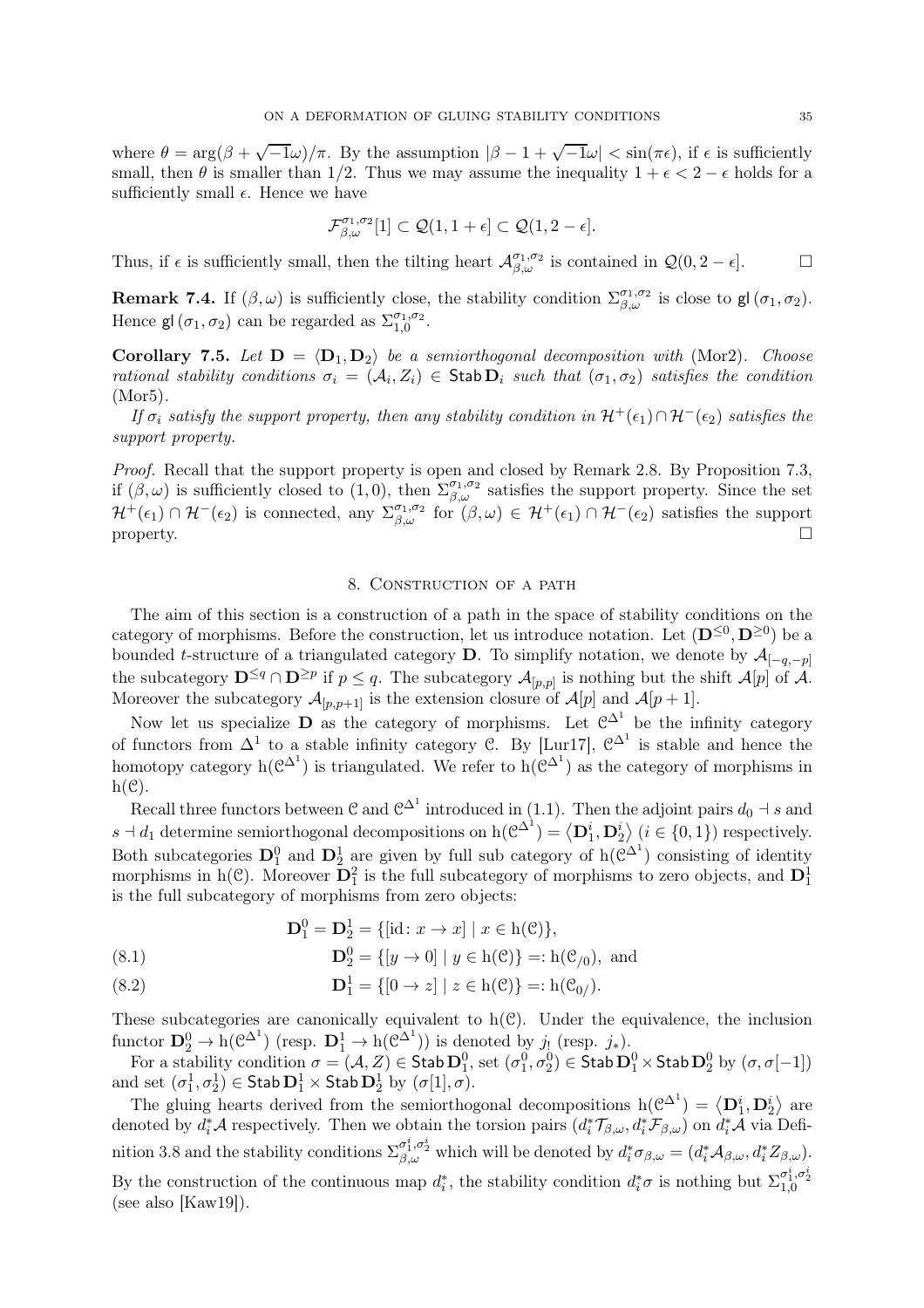**Lemma 8.1.** Let C be a stable infinity category and let  $\sigma = (\mathcal{A}, Z)$  be a discrete stability condition on h(C). Take  $f \in d_0^* \mathcal{T}_{\beta,\omega}$  and  $g \in d_1^* \mathcal{F}_{\beta,\omega}$  arbitrary. For any integer  $p \leq -1$ , the vanishing  $\text{Hom}_{h(\mathcal{C}^{\Delta^1})}(f,g[p]) = 0 \text{ holds.}$ 

*Proof.* Consider the semiorthogonal decomposition  $h(\mathcal{C}^{\Delta^1}) = \langle D_1^1, D_2^1 \rangle$  associated with  $s \dashv d_1$ . For  $[g: z \to w] \in d^*_1\mathcal{F}_{\beta,\omega}$ , the gluing morphism is nothing but the canonical morphism  $v: \mathsf{cof}\ g \to$ z[1]. Since  $g \in d_1^* \mathcal{F}_{\beta,\omega}$ , Lemma 3.9 implies that v is a monomorphism in the abelian category A[1]. Hence we see that both  $d_1g = z$  and  $d_0g = w$  are in A and that the morphism  $g: z \to w$ is an epi morphism in  $A$ .

Moreover  $f \in d_0^* \mathcal{T}_{\beta,\omega}$  satisfies  $d_1 f \in \mathcal{A}_{[-1,0]}, d_0 f \in \mathcal{A}$  and cof  $f \in \mathcal{A}$ . Hence we easily see  $\text{Hom}(d_1f, d_1g[p]) = \text{Hom}(d_0f, d_0g[p]) = \text{Hom}(d_1f, d_0g[p-1]) = 0 \text{ for } p \leq -2.$  Then Corollary 2.22 implies Hom $(f, g[p]) = 0$  for  $p \leq -2$ .

To discuss the case  $p = -1$ , suppose that f is  $(\sigma_1, \sigma_2)$ -torsion. Then  $d_0 f$  and cof f are both σ-torsion. Moreover the first cohomology  $H^1(x)$  of  $x = d_1f$  is also σ-torsion since  $H^1(x)$  is a quotient of cof f in A. Since  $d_1g$  is  $\sigma$ -free, we see Hom $(H^1(x)[-1], d_1g[-1]) = 0$ . The trivial vanishing  $\text{Hom}(H^0(x), d_1g[-1]) = 0$  implies  $\text{Hom}(d_1f, d_1g[-1]) = 0$ . Moreover the vanishings  $\text{Hom}(d_0f, d_0g[-1]) = \text{Hom}(d_1f, d_0g[-2]) = 0$  hold by the cohomological degree reason. Again Corollary 2.22 implies Hom $(f, g[-1]) = 0$ .

Now let us suppose f is not  $(\sigma_1, \sigma_2)$ -torsion. Let u be the gluing morphism  $u: d_0 f \to \text{cof } f$ of f. Since  $H^0(x)$  is the kernel ker u of u in A, we obtain the following distinguished triangle  $id_{\ker u} \to f \to \bar{f}$  in  $h(\mathcal{C}^{\Delta^1})$  denoted by

(8.3) 
$$
\ker u \longrightarrow d_1 f \longrightarrow \operatorname{cok} u[-1]
$$

$$
\downarrow \qquad \qquad \downarrow \qquad \qquad \downarrow \qquad \qquad \downarrow
$$

$$
\ker u \longrightarrow d_0 f \longrightarrow \operatorname{im} u.
$$

By the adjunction  $s \dashv d_1$ , we see

$$
\mathrm{Hom}_{\mathrm{h}(\mathcal{C}^{\Delta^1})}(\mathrm{id}_{\ker u},g[-1])\cong \mathrm{Hom}_{\mathrm{h}(\mathcal{C})}(\ker u,d_1g[-1])=0
$$

by degree reason. Hence we may assume that  $u: d_0f \to \text{cof } f$  is a mono morphism in A without loss of generality. Then x is quasi-isomorphic to  $(\cot f/d_0 f)[-1]$ .

Take a morphism  $\tau \in \text{Hom}_{h(\mathcal{C}^{\Delta^1})}(f,g[-1])$  arbitrary. We wish to show  $\tau = 0$ . Since  $d_0g[-1]$ is in  $\mathcal{A}[-1]$ , it is easily see Hom $(d_0f, d_0g[-1]) = \text{Hom}(d_1f, d_0g[-2]) = 0$ . Thus it is enough to show  $d_1\tau = 0$ .

Put the morphism  $d_1\tau[1]: x[1] = \text{cof } f/y \to z$  in A by  $\tau_1$ . We obtain the following commutative diagram in  $h(\mathcal{C})$ :

(8.4) 
$$
x \xrightarrow{r_1[-1]} z[-1] \qquad \qquad f \downarrow g_{[-1]} \qquad \qquad f \downarrow g_{[-1]} \qquad \qquad f \downarrow g_{[-1]} \qquad \qquad g_{\overline{d_0 \tau}} \cdot w[-1].
$$

The commutativity implies the composite  $q \circ \tau_1$  is zero. Hence the morphism  $\tau_1$  factors through the kernel ker g, which means im  $\tau_1 \subset$  ker g. Thus we obtain the following commutative diagram in  $h(\mathcal{C})$ :



By [Kaw19, Lemma 2.11], the above diagram gives a sequence  $f \to j_1(\text{im } \tau_1[-1]) \to g[-1]$ . We claim that the morphism  $\rho: f \to j_!(\text{im } \tau_1[-1])$  is an epimorphism in  $d_0^*\mathcal{A}$  and the morphism  $\rho'$ :  $j_!$ (im  $\tau_1$ )  $\to g$  is a monomorphism in  $d_1^*\mathcal{A}$ .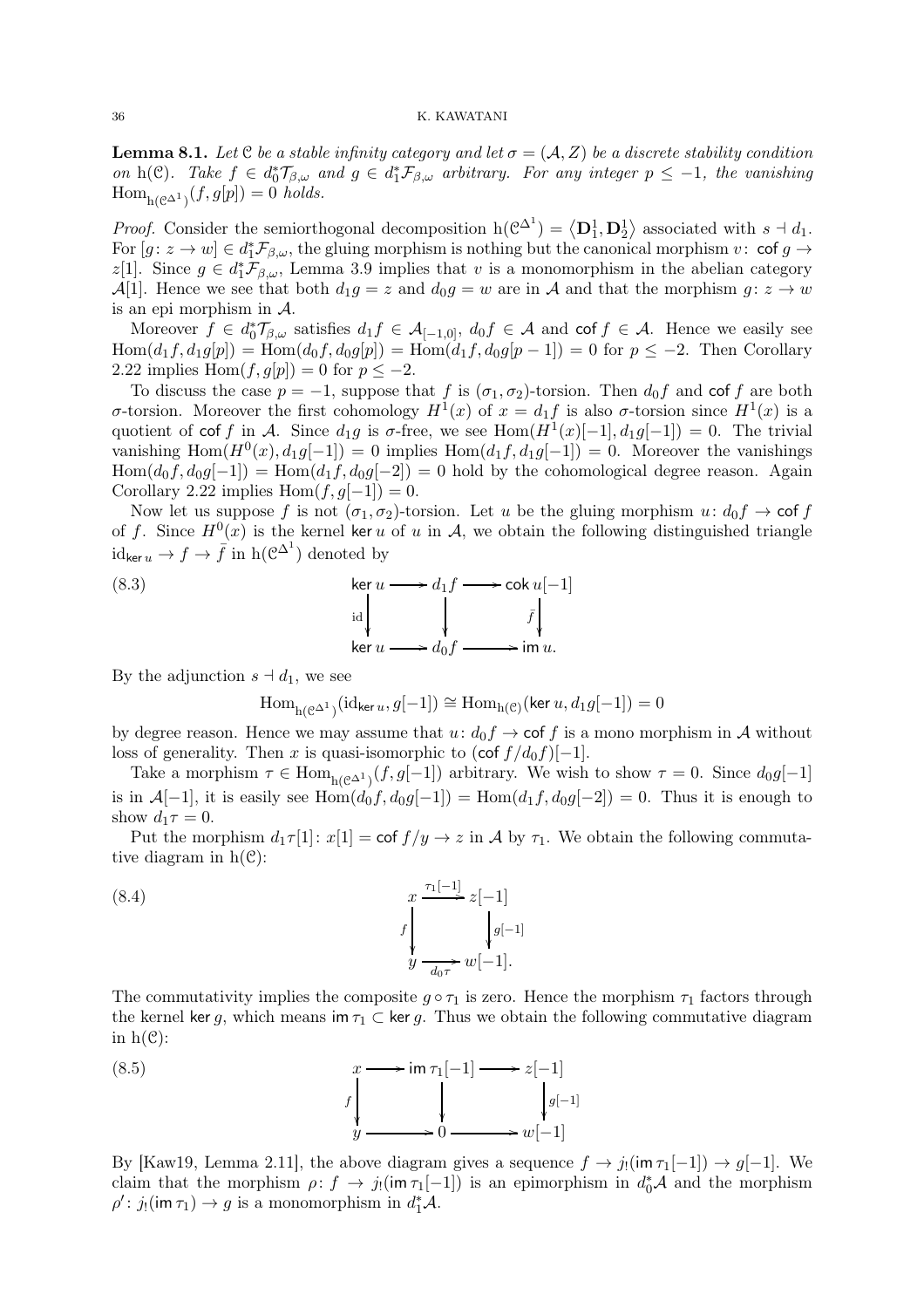Let h be the fiber of  $\rho$  in  $h(\mathcal{C}^{\Delta^1})$ . Then clearly  $d_0h=y$ , and cof h is the kernel of the morphism  $\cot f \to \cot f / y \to \text{im } \delta$  in A. Hence h is in  $d_0^* A$  which implies that  $\rho$  is an epimorphism in  $d_0^* A$ .

To discuss  $\rho'$ , note that  $j_!({\sf im\,}\tau_1)$  is a subobject  $j_!({\sf ker\,} g)$  in  $d_1^*\mathcal{A}$  by  ${\sf im\,}\tau_1\subset{\sf ker\,} g$ . Since g is epi, there exists a morphism  $\iota: j_!$  (ker  $g) \to g$  in h( $\mathcal{C}^{\Delta^1}$ ). Then one can easily see that the morphism *ι* is a monomorphism in  $d_1^*A$ . Hence  $j_!(\text{im } \tau_1)$  is a subobject of g in  $d_1^*A$ .

Since  $j_!(\text{im } \tau_1[-1])$  is a quotient of f in  $d_0^*\mathcal{A}, j_!(\text{im } \tau_1[-1])$  is in  $d_0^*\mathcal{T}_{\beta,\omega}$ . Hence  $j_!(\text{im } \tau_1[-1])$ satisfies  $\mathfrak{Im} d_0^* Z_{\beta,\omega}(j_! (\mathfrak{im} \tau_1[-1]))$  is positive which implies

(8.6) 
$$
\beta \mathfrak{Im} Z(\text{im } \tau_1) - \omega \mathfrak{Re} Z(\text{im } \tau_1) > 0.
$$

On the other hand,  $j_!(\text{im } \tau_1)$  is in  $d_1^* \mathcal{F}_{\beta,\omega}$  since it is a subobject of  $g \in d_1^* \mathcal{F}_{\beta,\omega}$ . Thus the non-positivity  $d_1^* Z_{\beta,\omega}(j_!({\text{im } \tau_1})) \leq 0$  implies

(8.7) 
$$
(\beta + 1) \mathfrak{Im} Z(\mathsf{im} \tau_1) - \omega \mathfrak{Re} Z(\mathsf{im} \tau_1) \leq 0.
$$

Then (8.7) implies  $\beta \mathfrak{Im} Z(\mathfrak{im} \tau_1) - \omega \mathfrak{Re} Z(\mathfrak{im} \tau_1) \leq 0$  since  $\text{Im} Z(\mathfrak{im} \tau_1)$  is non-negative. This clearly contradicts (8.6) Hence  $\mathfrak{im} \tau_1$  is zero which implies  $d_1 \tau = 0$ clearly contradicts (8.6). Hence im  $\tau_1$  is zero which implies  $d_1\tau = 0$ .

**Lemma 8.2.** Let C be a stable infinity category and let  $\sigma = (\mathcal{A}, Z)$  be a discrete stability condition on h(C). Take  $f \in d_0^* \mathcal{F}_{\beta,\omega}$  and  $g \in d_1^* \mathcal{T}_{\beta,\omega}$  arbitrary. For any integer  $p \leq 0$ , the vanishing  $\text{Hom}_{h(\mathcal{C}^{\Delta^1})}(g, f[p]) = 0$  holds.

*Proof.* Since f is in  $d_0^* \mathcal{F}_{\beta,\omega}$ , the gluing morphism  $d_0 f \to \text{cof } f$  is mono by Lemma 2.21. Hence  $d_1f$  is in  $\mathcal{A}[-1]$ . Since g is in  $d_1^*\mathcal{T}_{\beta,\omega}$ , in particular in  $d_1^*\mathcal{A}$ ,  $d_1g$  is in  $\mathcal{A}$  and  $d_0g$  is in  $\mathcal{A}_{[0,1]}$ . Hence Corollary 2.22 implies the vanishing Hom $(g, f[p]) = 0$  for  $p \le -1$ .

To discuss the case  $p = 0$ , suppose that g is  $(\sigma_1, \sigma_2)$ -torsion. Then  $d_1g$  and fib g are  $\sigma$ -torsion objects in A. Moreover the 0-th cohomology  $H^0(d_0g)$  of  $d_0g$  is  $\sigma$ -torsion since it is a quotient of the  $\sigma$ -torsion object  $d_1g$ . Then we see Hom $(d_0g, d_0f) = 0$  by the  $\sigma$ -freeness of  $d_0f$ . In addition the vanishings  $Hom(d_1g, d_1f) = Hom(d_1g, d_0f[-1]) = 0$  hold by the cohomological degree reason. Thus Corollary 2.22 implies  $Hom(g, f) = 0$ .

Now suppose that g is not  $(\sigma_1, \sigma_2)$ -torsion. Let u be the universal morphism fib  $g \to d_1 g$ . Then there exists a diagram of the distinguished triangle in  $h(\mathcal{C})$ :

> /z  $\bar{g}$ ľ

$$
\begin{array}{ccc}\n & & 0 & \longrightarrow z \\
& & \downarrow & \\
& & \downarrow & \\
& & \downarrow & \\
& & \downarrow & \\
& & \downarrow & \\
& & \downarrow & \\
& & \downarrow & \\
& & \downarrow & \\
& & \downarrow & \\
& & \downarrow & \\
& & \downarrow & \\
& & \downarrow & \\
& & \downarrow & \\
& & \downarrow & \\
& & \downarrow & \\
& & \downarrow & \\
& & \downarrow & \\
& & \downarrow & \\
& & \downarrow & \\
& & \downarrow & \\
& & \downarrow & \\
& & \downarrow & \\
& & \downarrow & \\
& & \downarrow & \\
& & \downarrow & \\
& & \downarrow & \\
& & \downarrow & \\
& & \downarrow & \\
& & \downarrow & \\
& & \downarrow & \\
& & \downarrow & \\
& & \downarrow & \\
& & \downarrow & \\
& & \downarrow & \\
& & \downarrow & \\
& & \downarrow & \\
& & \downarrow & \\
& & \downarrow & \\
& & \downarrow & \\
& & \downarrow & \\
& & \downarrow & \\
& & \downarrow & \\
& & \downarrow & \\
& & \downarrow & \\
& & \downarrow & \\
& & \downarrow & \\
& & \downarrow & \\
& & \downarrow & \\
& & \downarrow & \\
& & \downarrow & \\
& & \downarrow & \\
& & \downarrow & \\
& & \downarrow & \\
& & \downarrow & \\
& & \downarrow & \\
& & \downarrow & \\
& & \downarrow & \\
& & \downarrow & \\
& & \downarrow & \\
& & \downarrow & \\
& & \downarrow & \\
& & \downarrow & \\
& & \downarrow & \\
& & \downarrow & \\
& & \downarrow & \\
& & \downarrow & \\
& & \downarrow & \\
& & \downarrow & \\
& & \downarrow & \\
& & \downarrow & \\
& & \downarrow & \\
& & \downarrow & \\
& & \downarrow & \\
& & \downarrow & \\
& & \downarrow & \\
& & \downarrow & \\
& & \downarrow & \\
& & \downarrow & \\
& & \downarrow & \\
& & \downarrow & \\
& & \downarrow & \\
& & \downarrow & \\
& & \downarrow & \\
& & \downarrow & \\
& & \downarrow & \\
& & \downarrow & \\
& & \downarrow & \\
& & \downarrow & \\
& & \downarrow & \\
& & \downarrow & \\
& & \downarrow & \\
& & \downarrow & \\
& & \downarrow & \\
& & \downarrow & \\
& & \downarrow & \\
& & \downarrow & \\
& & \downarrow & \\
& & \downarrow & \\
& & \downarrow & \\
& & \downarrow & \\
& & \downarrow & \\
& & \downarrow & \\
& & \downarrow & \\
& & \downarrow & \\
& & \downarrow & \\
& & \downarrow & \\
&
$$

Put the right horizontal arrow by  $[\bar{g} : z \to \text{cok } u]$  which gives an object in h( $\mathcal{C}^{\Delta^1}$ ). By [Kaw19, Lemma 2.11, the above digram gives a distinguished triangle in  $h(\mathcal{C}^{\Delta^1})$ , in particular, a short exact sequence in  $d_1^* A$ . Since the vanishings  $\text{Hom}(j_*(\ker u[1]), f) \cong \text{Hom}(\ker u[1], d_0 f) = 0$  hold by the fact  $d_0 f \in \mathcal{A}$ , it is enough to show  $\text{Hom}(\bar{g}, f) = 0$ .

ker  $u[1] \longrightarrow w \longrightarrow \operatorname{cok} u.$ 

Take  $\overline{\varphi} \in \text{Hom}(\overline{g}, f)$ . Since  $\text{Hom}(d_1\overline{g}, d_1f) = \text{Hom}(d_1\overline{g}, d_0f[-1]) = 0$  hold by the cohomological degree reason, it is enough to show  $d_0\bar{\varphi}=0$ . Since  $(d_0\bar{\varphi})\circ \bar{g}=f\circ (d_1\bar{\varphi})=0$ ,  $\bar{g}$  factors through the kernel ker  $d_0\bar{\varphi}$ . Since  $\bar{g}$  is an epimorphism in A, the canonical morphism ker  $d_0\bar{\varphi} \to \text{cok }u$ <br>has to be an epimorphism Thus  $d_0\bar{\varphi}$  is zero morphism has to be an epimorphism. Thus  $d_0\bar{\varphi}$  is zero morphism.

**Proposition 8.3.** Let C be a stable infinity category and let  $\sigma = (A, Z)$  be a locally finite stability condition on  $h(\mathcal{C})$ .

- $(1) d_0^* \mathcal{T}_{\beta,\omega} \subset (d_1^* \mathcal{A}_{\beta,\omega})_{[-1,0]}.$
- (2)  $d_0^* \mathcal{F}_{\beta,\omega} \subset (d_1^* \mathcal{A}_{\beta,\omega})_{[-2,-1]}.$

*Proof.* Any object  $g \in d_1^* \mathcal{A}_{\beta,\omega}$  has a decomposition

 $H^{-1}(g)[1] \longrightarrow g \longrightarrow H^0(g)$ 

with respect to the heart  $d_1^*\mathcal{A}$  where  $H^{-1}(g) \in d_1^*\mathcal{F}_{\beta,\omega}$  and  $H^0(g) \in d_1^*\mathcal{T}_{\beta,\omega}$ . Clearly  $d_1(H^0(g))$ is in A, and  $d_0(H^0(g))$  is in  $\mathcal{A}_{[0,1]}$ . By Lemma 3.9, both  $d_0(H^{-1}(g))$  and  $d_1(H^{-1}(g))$  are in A. Hence both  $d_0g$  and  $d_1g$  are in  $\mathcal{A}_{[0,1]}$ .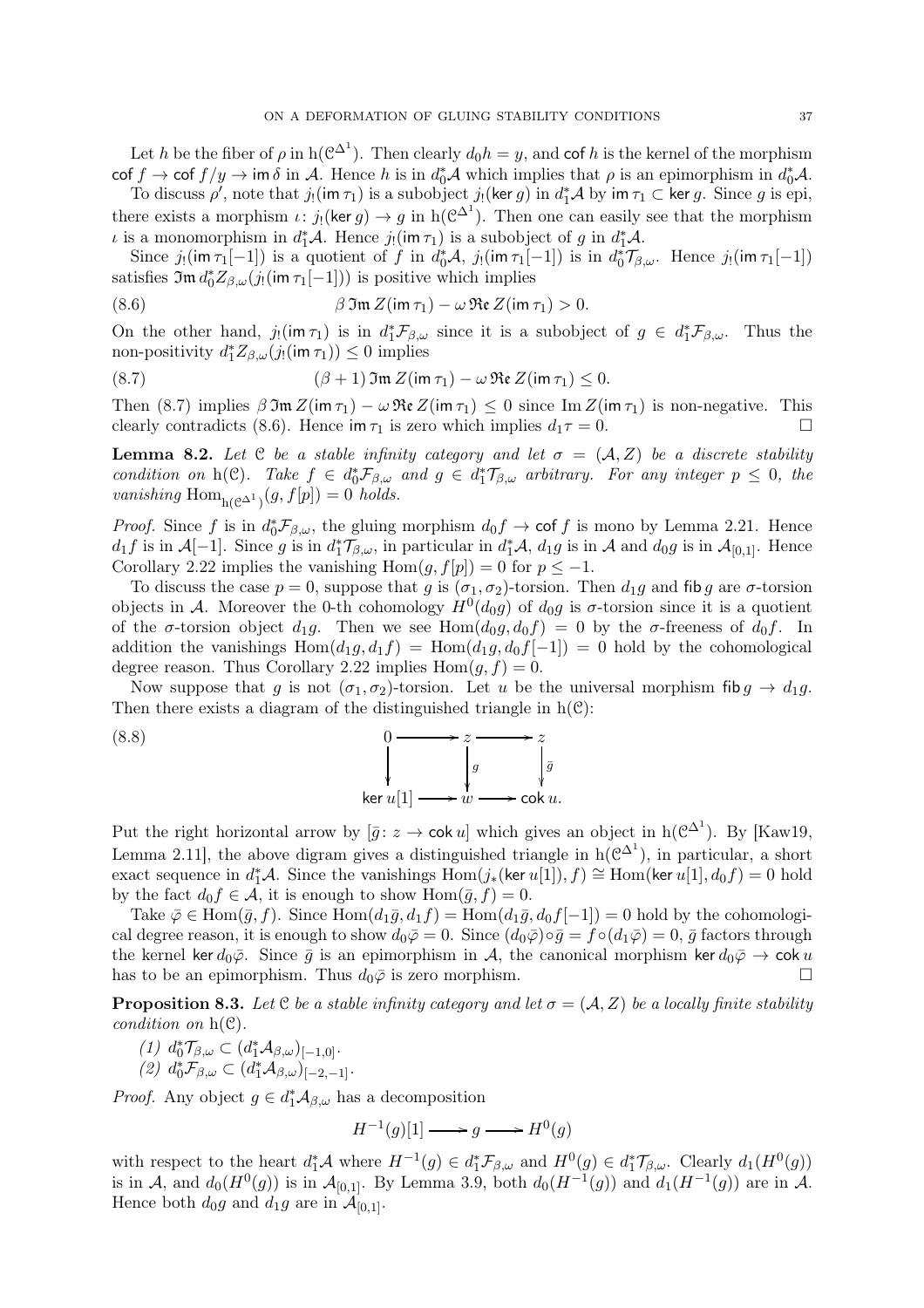Take  $f \in d_0^* \mathcal{T}_{\beta,\omega}$  and  $g \in d_1^* \mathcal{A}_{\beta,\omega}$ . To prove the assertion (1), it is enough to show

(1a) Hom $(g[p], f) = 0$  for  $p \ge 1$  and

(1b) Hom $(f, g[q]) = 0$  for  $q \leq -2$ .

Since  $d_1g[p]$  and  $d_0g[p]$  are in  $\mathcal{A}_{[p,p+1]}$ , Hom $(d_1g[p], d_1f)$ , Hom $(d_0g[p], d_0f)$ , and Hom $(d_1g[p], d_0f[-1])$ vanish. Then Corollary 2.22 implies (1a).

Now suppose  $g \in d_1^* \mathcal{T}_{\beta,\omega}$ . Then  $d_1g[q] \in \mathcal{A}[q]$  and  $d_0g \in \mathcal{A}_{[q,q+1]}$ . The assumption  $q \leq -2$ implies the vanishings

$$
Hom(d_1f, d_1g[q]) = Hom(d_0f, d_0g[q]) = Hom(d_1f, d_0g[q-1]) = 0.
$$

Corollary 2.22 implies  $\text{Hom}(f, g[q]) = 0$  for  $g \in d^*_1 \mathcal{T}_{\beta,\omega}$ . Now Lemma 8.1 implies  $\text{Hom}(f, g[q]) = 0$ for  $g \in d_1^* \mathcal{F}_{\beta,\omega}[1]$ . Thus we have proven (1b).

Take  $f \in d_0^* \mathcal{F}_{\beta,\omega}$  and  $g \in d_1^* \mathcal{A}_{\beta,\omega}$ . To prove the assertion (2), it is enough to show

(2a) Hom $(q[p], f) = 0$  for  $p \ge 0$  and

(2b) Hom $(f, g[q]) = 0$  for  $q \leq -3$ .

Lemma 8.2 implies  $\text{Hom}(g[p], f) = 0$  for  $g \in d_1^* \mathcal{T}_{\beta,\omega}$ . Suppose  $g \in d_1^* \mathcal{F}_{\beta,\omega}[1]$ . Then  $d_1g[p]$  and  $d_0g[p]$  are in  $\mathcal{A}[p+1]$ . Since f is in  $d_0^*\mathcal{F}$ ,  $d_1f$  is in  $\mathcal{A}[-1]$  and  $d_0f$  is in  $\mathcal{A}$ . Corollary 2.22 implies  $\text{Hom}(g[p], f) = 0$  for  $g \in d^*_1 \mathcal{F}_{\beta,\omega}[1]$ . This gives the proof of claim (2a).

To prove (2b), recall  $g[q]$  satisfies that both  $d_0^*g[q]$  and  $d_1g[q]$  are in  $\mathcal{A}_{[q,q+1]}$ . Since f satisfies  $d_0 f \in \mathcal{A}$  and  $d_1 f \in \mathcal{A}[-1]$ , Corollary 2.22 implies the claim (2b).

Corollary 8.4. Let C be a stable infinity category and let  $\sigma = (\mathcal{A}, Z)$  be a locally finite stability condition on h(C). Then  $d_0^*\mathcal{A}_{\beta,\omega} \subset (d_1^*\mathcal{A}_{\beta,\omega})_{[-1,0]}.$ 

*Proof.* Since the heart  $d_0^* A_{\beta,\omega}$  is the extension closure of  $d_0^* \mathcal{T}_{\beta,\omega}$  and  $d_0^* \mathcal{F}_{\beta,\omega}[1]$ , the assertion follows from Proposition 8.3.

**Theorem 8.5.** Let C be a stable infinity category and let  $\sigma = (A, Z)$  be a locally finite stability condition on h(C). If  $\sigma$  is rational, then  $d_0^* \sigma$  and  $d_1^* \sigma$  are path connected in Stabh( $\mathcal{C}^{\Delta^1}$ ).

*Proof.* Let p be a path in  $\overline{\mathcal{H}}$  given by

$$
p: [0, 1] \to \bar{\mathcal{H}}; p(t) = (\cos(2\pi t/3), \sin(2\pi t/3)).
$$

Set  $\epsilon_1$  as  $1/3$  and  $\epsilon_2$  as  $-1/2$  in  $\mathcal{H}^+(\epsilon_1)\cap\mathcal{H}^-(\epsilon_2)$ . Then the domain  $\mathcal{H}^+(1/3)\cap\mathcal{H}^-(-1/2)$  contains the image Im p of the path p. Hence the set  $\{d_0^*\sigma_{\beta,\omega} \mid (\beta,\omega) \in \text{Im } p\}$  of stability conditions gives a continuous family.

Now, when  $(\beta, \omega) \in \text{Im } p$ , we denote by  $d_i^* \sigma_{p(t)} = (d_i^* Z_{p(t)}, d_i^* A_{p(t)})$  instead of  $d_i^* \sigma_{\beta, \omega}$ . By direct calculation, one can check that

$$
d_0^* Z_{p(2\pi/3)}(f) = \exp(2\pi\sqrt{-1}/3)d_1^* Z_{p(2\pi/3)}(f)
$$

for any  $f \in h(\mathcal{C}^{\Delta^1})$ . Corollary 8.4 implies that the heart of the stability condition  $d_0^*\sigma_{p(2\pi/3)}$  is contained in  $(d_1^*\mathcal{A}_{p(2\pi/3)})_{[-1,1]}$ . Then [CP10, Proposition 4.1] implies the desired assertion.  $\Box$ 

Remark 8.6. If  $\sigma$  is full then one can assume that  $\sigma$  is rational. Hence for any full stability  $\sigma$ ,  $d_0^*\sigma$  is path connected to  $d_1^*\sigma$ . Theorem 8.5 is a generalization of our previous result [Kaw19, Theorem 1.2]. Hence we obtain the following:

Corollary 8.7. Let  $C$  be a stable infinity category and let  $Stab<sup>f|</sup>$  h(C) be the space of full stability conditions. Then the images of maps

$$
d_0^*,d_1^*\colon \mathsf{Stab}^{\mathsf{fl}}\, \mathrm{h}(\mathcal{C}) \rightrightarrows \mathsf{Stab}^{\mathsf{fl}}\, \mathrm{h}(\mathcal{C}^{\Delta^1})
$$

are path connected to each other. In other word, the restricted map  $d_0^*$  and  $d_1^*$  gives the same map from the 0-th homotopy of  $\mathsf{Stab}\,h(\mathcal{C})$  to that of  $\mathsf{Stab}\,h(\mathcal{C}^{\Delta^1})$ 

*Proof.* Recall that the 0-th homotopy  $\pi_0(X)$  of a topological space X is nothing but the set of connected components of X. Let [x] be the equivalence class of a point  $x \in X$  with respect to path connectedness. By Theorem 8.5,  $[d^*_{\alpha}\sigma]$  is the same as  $[d^*_{\alpha}\sigma]$  for  $\sigma \in \mathsf{Stab}^{\mathsf{fl}}(C)$ . path connectedness. By Theorem 8.5,  $[d_0^*\sigma]$  is the same as  $[d_1^*\sigma]$  for  $\sigma \in \mathsf{Stab}^{\mathsf{fl}}\mathsf{h}(\mathcal{C})$ .